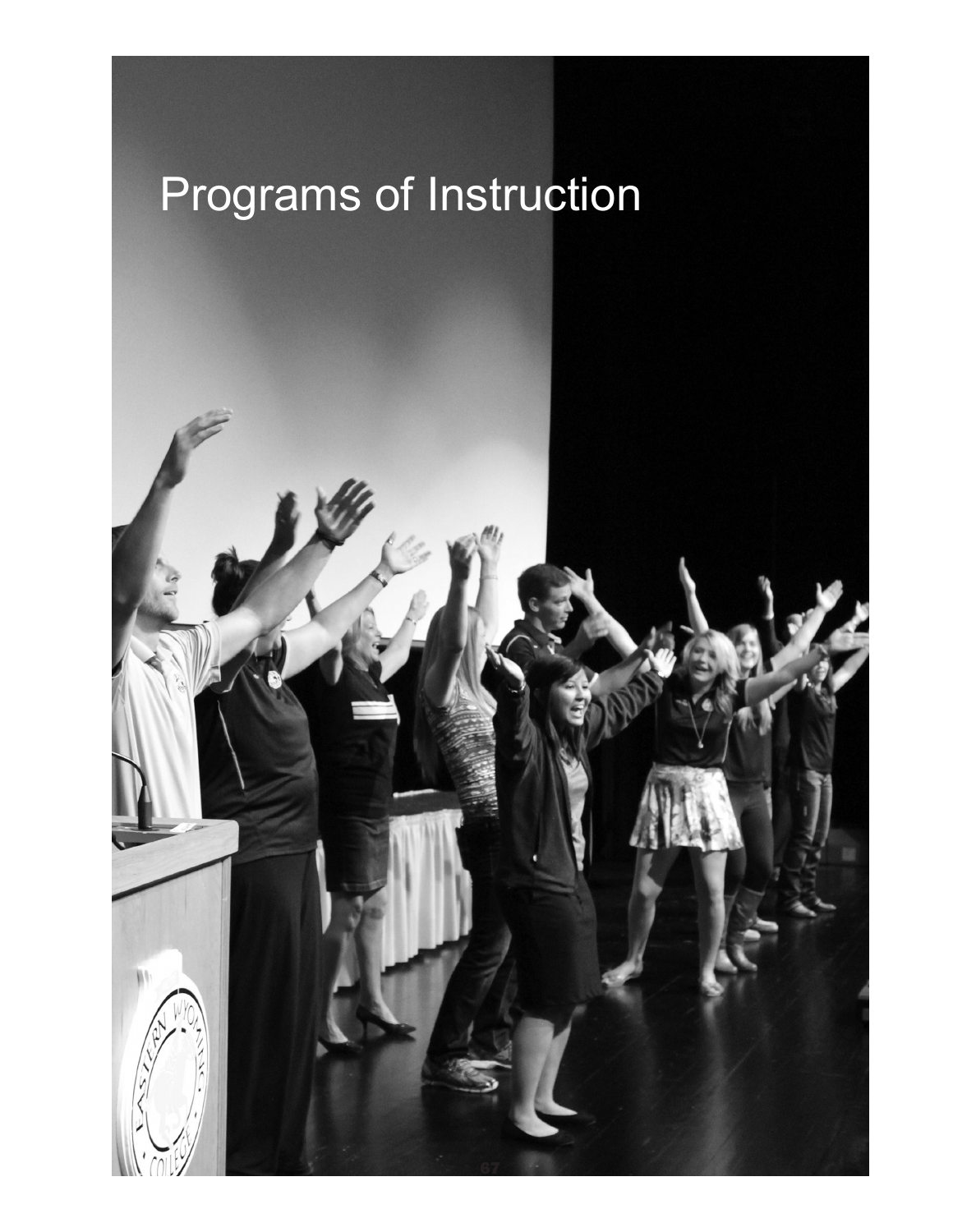| <b>Fields of Study</b>                                                 | <b>DEGREE</b> |           |               |                    |        |
|------------------------------------------------------------------------|---------------|-----------|---------------|--------------------|--------|
|                                                                        | A.A.          | A.S.      | <b>A.A.S.</b> | <b>CERTIFICATE</b> | PAGE # |
| Accounting (ACCT)                                                      |               |           |               |                    | 77     |
| Agri-Business: Farm & Ranch Management (FRCH)                          |               |           | $\bullet$     |                    | 77     |
| Beef Production (AGBP)                                                 |               |           |               | $\cdot$ CD         | 78     |
| Agriculture                                                            |               |           |               |                    |        |
| Agri-Business and Sciences (AGBSS)                                     |               | $\bullet$ |               |                    | 79     |
| Rangeland Ecology & Watershed Management (REWM)                        |               | $\bullet$ |               |                    | 80     |
| Aquaculture Technician (AQTK) Only offered at Wyoming Women's Center   |               |           |               | $\cdot c$          | 81     |
| Art (ART)                                                              | $\bullet$     |           |               |                    | 81     |
| Biology (BIOL)                                                         |               | ٠         |               |                    | 82     |
| <b>Business Administration (BADM)</b>                                  |               | $\bullet$ |               |                    | 83     |
| Business Administration (BSAD)<br>Also available by distance! (BSDL)   |               |           | $\bullet$     |                    | 84     |
| <b>Business Education (BSED)</b>                                       |               | ٠         |               |                    | 85     |
| Business Office Technology (BOTK)                                      |               |           | $\bullet$     |                    | 85     |
| Business Office Technology (BOFTK)                                     |               |           |               | $\cdot$ CD         | 86     |
| Business Records Certificate (BSRC)                                    |               |           |               | $\cdot c$          | 87     |
| Computer Applications (CAPS)                                           |               |           |               | $\cdot$ C          | 87     |
| Communication (COMM)                                                   | $\bullet$     |           |               |                    | 87     |
| Cosmetology (CSMO)                                                     |               |           | $\bullet$     |                    | 88     |
| Hair Technician (CSHT)                                                 |               |           |               | $\cdot$ CD         | 89     |
| Nail Technician (CSNT)                                                 |               |           |               | $\cdot c$          | 89     |
| Skin Technician (CSST)                                                 |               |           |               | $\cdot c$          | 89     |
| Criminal Justice<br>Also available by distance!                        |               |           |               |                    | 90     |
| Law Enforcement Emphasis (CJLE) Also available by distance! (CJDL)     | ٠             |           |               |                    | 90     |
| Corrections Certificate (CJCC) Also available by distance! (CJCDL)     |               |           |               | $\cdot$ CD         | 92     |
| Corrections Emphasis (CJCR) Also available by distance! (CJRDL)        | $\bullet$     |           |               |                    | 90     |
| Criminal Justice (CMJT)                                                |               |           | $\bullet$     |                    | 91     |
| Economics (ECON)                                                       |               | $\bullet$ |               |                    | 92     |
| Education                                                              |               |           |               |                    | 93     |
| Child Development Certificate (ECC) Also available by distance! (ECDL) |               |           |               | $\cdot c$          | 95     |
| Early Childhood Education (EDEC) Also available by distance! (EDL)     | $\bullet$     |           |               |                    | 95     |
| Elementary Education (ELED) Also available by distance! (EEDL)         |               |           |               |                    | 93     |
| Secondary Education (SCED)                                             | $\bullet$     |           |               |                    | 96     |
| Secondary Education, Agriculture (AGRED)                               | $\bullet$     |           |               |                    | 96     |
| English (ENGL)                                                         | $\bullet$     |           |               |                    | 97     |
| ESL/EFL Teaching Certificate Program (ESFL)                            |               |           |               | $\cdot c$          | 98     |
| Entrepreneurship (ENTR)                                                |               |           |               | $\cdot c$          | 98     |
| Interdisciplinary Studies (INST)<br>Also available by distance! (INDL) | $\bullet$     | $\bullet$ |               |                    | 99     |
| Languages (Foreign) (LANG)                                             | $\bullet$     |           |               |                    | 100    |

 $CD = 1$  year certificate

 $C =$  less than 1 year certificate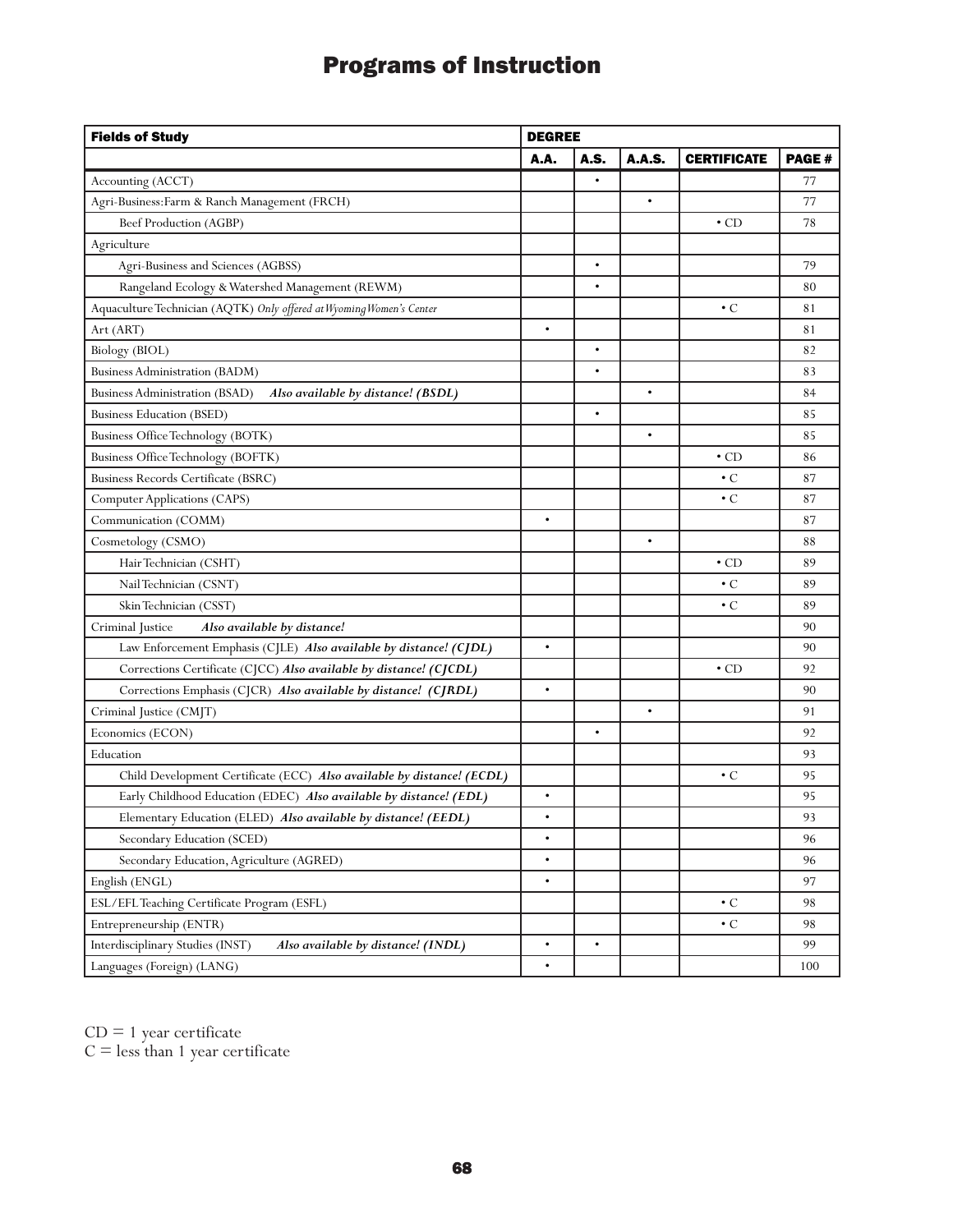| <b>Fields of Study</b>                           | <b>DEGREE</b> |             |               |                    |              |
|--------------------------------------------------|---------------|-------------|---------------|--------------------|--------------|
|                                                  | <b>A.A.</b>   | <b>A.S.</b> | <b>A.A.S.</b> | <b>CERTIFICATE</b> | <b>PAGE#</b> |
| Mathematics                                      |               |             |               |                    | 100          |
| Arts and Science (MATH)                          |               | $\bullet$   |               |                    | 101          |
| Secondary Education (MTED)                       | $\bullet$     |             |               |                    | 101          |
| Music                                            |               |             |               |                    | 102          |
| Music Applied (MUSC)                             | $\bullet$     |             |               |                    | 102          |
| Music Education (MUSED)                          | $\bullet$     |             |               |                    | 103          |
| Nursing (NURS) Douglas Campus Only               |               | $\bullet$   |               |                    | 104          |
| Physical Education, Health and Recreation (PEAC) | $\bullet$     |             |               |                    | 104          |
| Preprofessional                                  |               |             |               |                    | 105          |
| Pre-Dentistry (PDEN)                             |               | $\bullet$   |               |                    | 105          |
| Pre-Medicine (PMED)                              |               | $\bullet$   |               |                    | 105          |
| Pre-Veterinary Medicine (PVET)                   |               | $\bullet$   |               |                    | 106          |
| Pre-Allied Health (PAHL)                         |               | $\bullet$   |               |                    | 106          |
| Pre-Nursing (PNSG)                               |               | $\bullet$   |               |                    | 107          |
| Pre-Pharmacy (PHAR)                              |               | $\bullet$   |               |                    | 107          |
| Social Science Associate (SOSC)                  | $\bullet$     |             |               |                    | 108          |
| Statistics (STAT)                                |               | $\bullet$   |               |                    | 109          |
| Veterinary Technology (VTTK)                     |               |             | $\bullet$     |                    | 109          |
| Veterinary Aide (VTAD)                           |               |             |               | $\cdot$ CD         | 110          |
| Welding and Joining Technology (WJTK)            |               |             | $\bullet$     | $\cdot$ CD         | 111          |
| Machine Tool Technology (MTT)                    |               |             |               | $\cdot$ CD         | 113          |
| Plate Welding (WJTK)                             |               |             |               | $\cdot c$          | 113          |
| Wildlife & Fisheries Biology & Management (WILD) |               | ٠           |               |                    | 113          |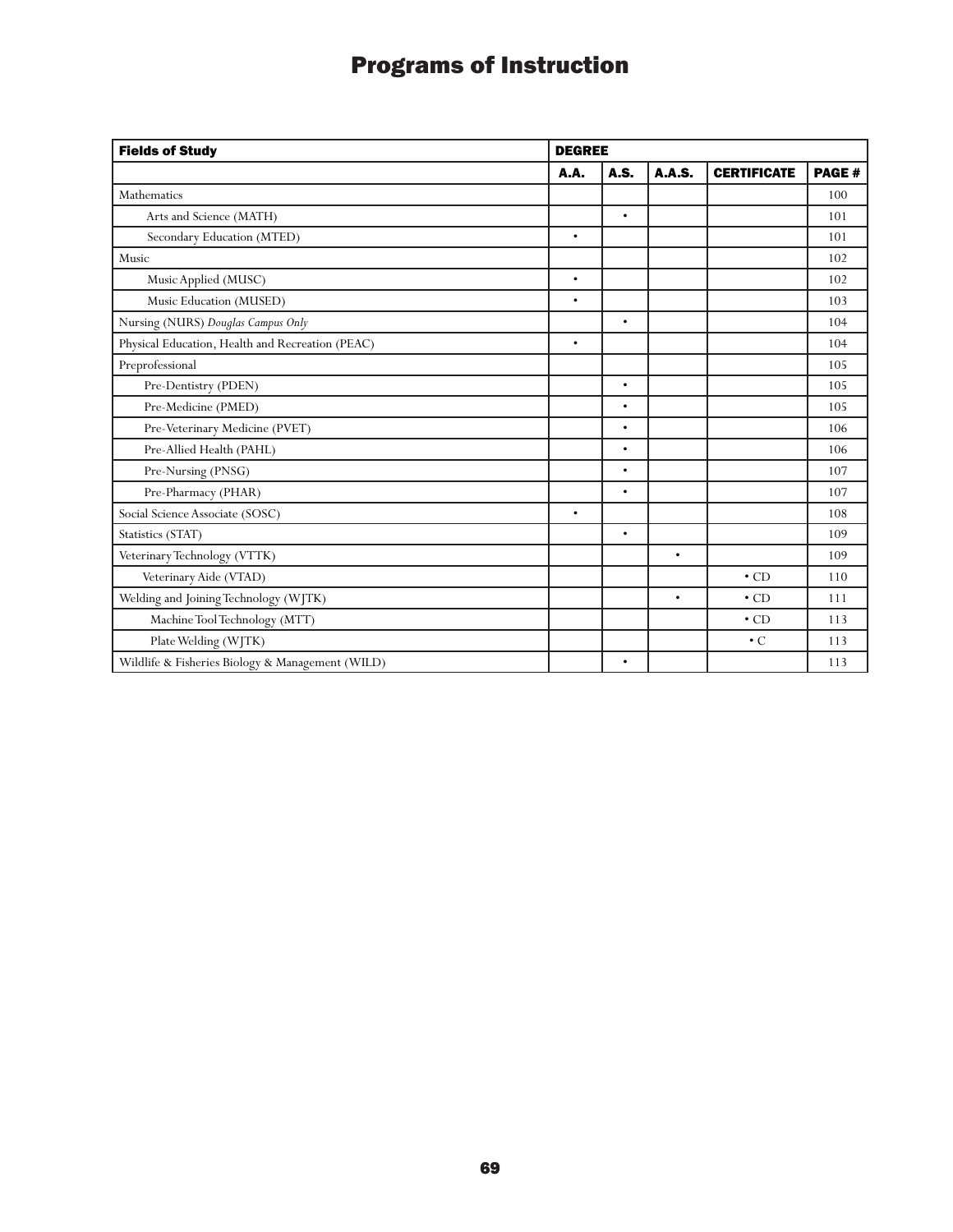### Catalog Under Which a Student may Graduate

The catalog in use at the time a student first enrolls and completes credit classes offered through Eastern Wyoming College determines the degree or certificate requirements for graduation. However, returning students who have a two-semester break, not including the Summer term, must meet the requirements of the catalog in use at the time of readmission.

Students changing their program of study from their initial enrollment are expected to fulfill graduation requirements under the catalog in effect at the time they begin classes for that program.

If courses originally required in the old catalog no longer exist, the College reserves the right to substitute one course for another in any program or degree. Refresher classes may be required for some skill courses.

### Second Associate Degree from EWC

- **1.** Students who wish to do so may earn more than one degree at Eastern Wyoming College if the areas of concentration are different.
- 2. Students must consult an advisor when planning a degree. The advisor must approve the planned program of study for the additional degree.
- **3.** Students must complete the degree requirements listed in the current year's catalog for the second degree.
- 4. A student may receive as many different degrees at graduation as he or she has earned at that point.
- **5.** A maximum of 52 semester hours of credit from the first degree may be applied toward the second degree.
- 6. For each degree earned, a student must satisfy a 15-hour residency requirement.
- 7. Please review the Financial Aid Academic Progress Policy regarding second degrees.

### Expected Outcomes for EWC Graduates

Eastern Wyoming College expects that its graduates will have an educational foundation that prepares them for a complex and rapidly changing world. The curriculum offered will allow the development of general education competencies

necessary for participation in society as well as the development specialized knowledge necessary within a given discipline. Every EWC graduate will have demonstrated competencies in these general education areas:

### 1. Communication:

Graduates will be able to engage in the communication process effectively and responsibly through listening, speaking, and writing.

### 2. Quantitative:

Graduates will be able to solve problems through critical thinking involving analytical and quantitative reasoning.

3. Constitution:

Graduates will demonstrate knowledge of the U.S. Constitution.

Graduates will demonstrate knowledge of the Wyoming Constitution.

### 4. Lab Science:

Graduates will demonstrate proficiency in the fundamental principles of the sciences, including the application of the scientific method to investigate the natural world.

### 5. Arts and Humanities:

Graduates will exhibit awareness of the complexity of the human experience through the study of the arts and humanities.

### 6. Social and Cultural Awareness:

Graduates will demonstrate understanding of the relationship between the individual and the world.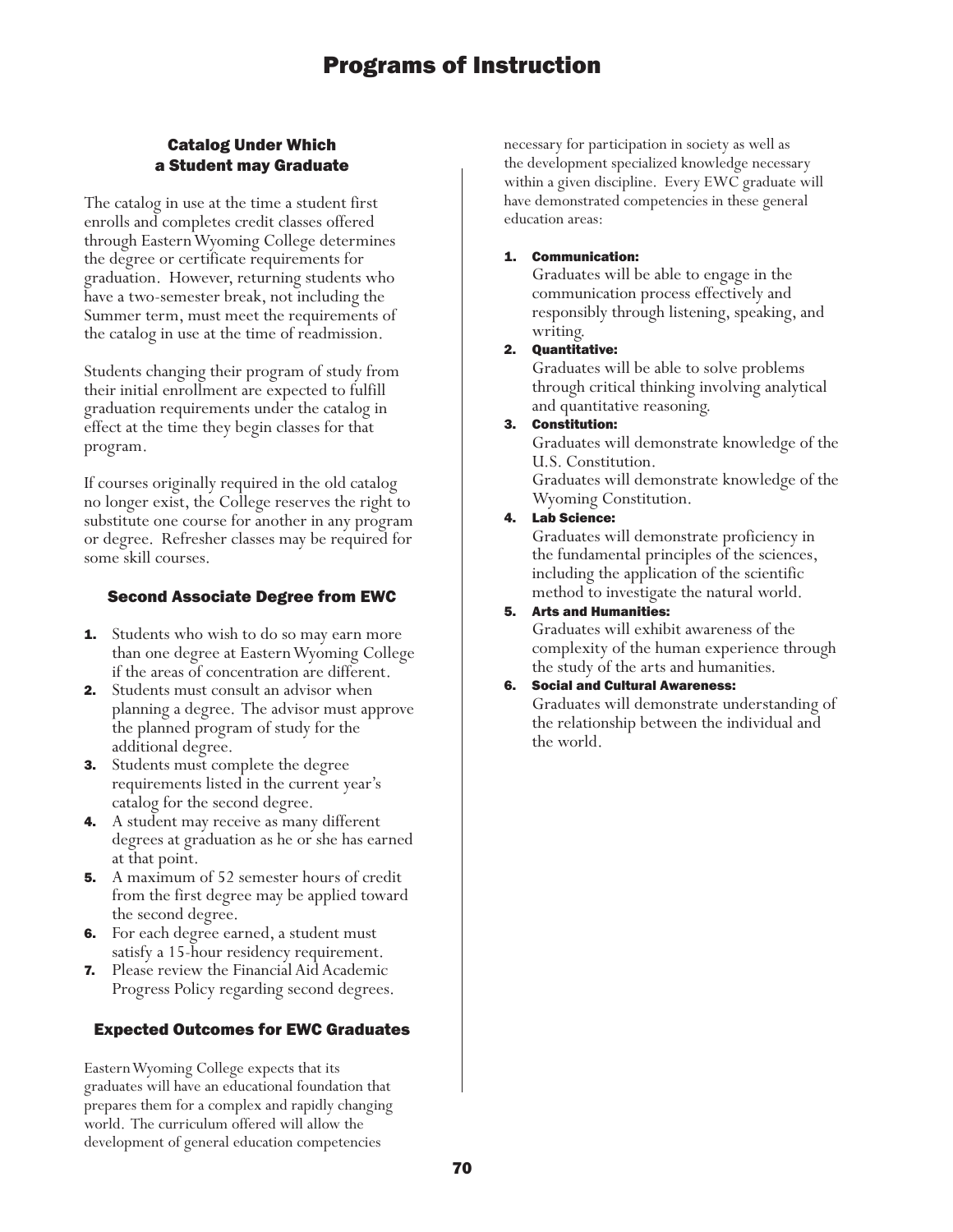### General Education Requirements

### General Transfer

The specific courses that fulfill each of the general transfer categories for the **Associate of Arts** and **Associate of Science Degree** are listed below. Courses that are permitted for the **Associate of Applied Science Degree** are also included and indicated with an asterisk. The process of assigning courses in each category is continually being updated. A class may only fulfill one requirement in the following General Education Categories. Students should contact their advisors for updated listings.

| <b>Category/Courses</b> | Course Title | Hours |
|-------------------------|--------------|-------|
| <b>Foundations</b>      |              |       |
| <b>COMMUNICATION 1</b>  |              |       |
|                         |              |       |

| <b>ENGL 1010</b>  | English I: Composition      |  |
|-------------------|-----------------------------|--|
| <b>*TECH 1005</b> | Applied Technical Writing 3 |  |

\*Permitted for AAS Programs only

#### COMMUNICATION 2

| <b>BADM 1020</b> | <b>Business Communications 3</b> |   |
|------------------|----------------------------------|---|
| $CO/M$ 2020      | Public Speaking                  | 3 |
| <b>ENGL 2020</b> | Introduction to Literature 3     |   |

#### Mathematics (Quantitative)

| *BADM 1005       | <b>Business Mathematics I</b> |   |
|------------------|-------------------------------|---|
| <b>MATH 1000</b> | Problem Solving               |   |
| <b>MATH 1100</b> | Math for Elementary           |   |
|                  | Teachers I                    | 3 |
| <b>MATH 1400</b> | Pre-Calculus Algebra          |   |
| <b>MATH 1405</b> | Pre-Calculus                  |   |
|                  | Trigonometry                  |   |
| <b>MATH 1450</b> | Algebra and Trigonometry      |   |
| *MATH 1515       | Applied Technical             |   |
|                  | Mathematics                   | 3 |
| <b>MATH 2200</b> | Calculus I                    |   |
| <b>MATH 2350</b> | <b>Business Calculus</b>      |   |
| *VTTK 1751       | Pharmaceutical                |   |
|                  | Calculations                  |   |
|                  |                               |   |

\*Permitted for AAS Programs only

#### Constitutional Requirements

| <b>HIST 1211</b> | U.S. to 1865                | 3 |
|------------------|-----------------------------|---|
| <b>HIST 1221</b> | U.S. from 1865              | 3 |
| <b>HIST 1251</b> | History of Wyoming          | 3 |
| <b>POLS 1000</b> | American & Wyoming          |   |
|                  | Government                  | 2 |
| *POLS 1050       | Basics in United States and |   |
|                  | <b>Wyoming Government</b>   |   |
|                  |                             |   |

\*Permitted for AAS Programs only

#### Lab Science I

| <b>AECL 1000</b> | Agroecology                   |   |
|------------------|-------------------------------|---|
| <b>BIOL 1000</b> | Principles of Biology         |   |
| <b>BIOL 1010</b> | General Biology I             | 4 |
| <b>CHEM 1000</b> | <b>Introductory Chemistry</b> | 4 |
| <b>CHEM 1020</b> | General Chemistry I           | 4 |
| <b>GEOL 1100</b> | Physical Geology              |   |
| <b>GEOL 1470</b> | <b>Environmental Geology</b>  |   |
| <b>PHYS 1110</b> | <b>General Physics I</b>      |   |
| ZOO 1500         | <b>Introduction to Human</b>  |   |
|                  | Anatomy & Physiology          | 4 |
| *CSMO 1025       | Hair Fundamentals             | 4 |
| *VTTK 1625       | Laboratory Analysis           |   |
| *VTTK 1630       | Veterinary Hematology         | 3 |
| *VTTK 1755       | Veterinary Parasitology       | 2 |
| *VTTK 2600       | Diagnostic Microbiology       | 2 |
| *WELD 1755       | Shielded Metal Arc            |   |
|                  | Welding                       |   |

\*Permitted for AAS Programs only

#### Freshman Foundations

| <b>HMDV 1000</b>          | College Studies                 |     |
|---------------------------|---------------------------------|-----|
| or HMDV 1025              | Orientation to                  |     |
|                           | Distance Learning               |     |
|                           | or HMDV 1500 Human Development: |     |
|                           | Empowerment                     | ζ   |
| First Year Seminars (FYS) |                                 | TRD |
| <b>AGRI 1000</b>          | Issues in Agriculture           |     |

#### Physical Education Activity

| <b>EQST 1725</b> | Rodeo Rough Stock I          | 2              |
|------------------|------------------------------|----------------|
| <b>EQST 1740</b> | <b>Rodeo Timed Events</b>    | $\overline{c}$ |
| <b>PEAC 1008</b> | Lifetime Sports              | 1              |
| <b>PEAC 1012</b> | Beginning Swimming           | 1              |
| <b>PEAC 1020</b> | Fitness and Conditioning     | 1              |
| <b>PEAC 1032</b> | Aerobic Cond. I/Fitness      |                |
|                  | Center                       | 1              |
| <b>PEAC 1040</b> | Trap Shooting I              | 1              |
| <b>PEAC 1044</b> | Trap, Skeet, and Sporting    |                |
|                  | Clays                        | 1              |
| <b>PEAC 1050</b> | Beginning Tennis             | 1              |
| <b>PEAC 1252</b> | Beginning Badminton          | 1              |
| <b>PEAC 1253</b> | <b>Beginning Bowling</b>     | 1              |
| <b>PEAC 1255</b> | Beginning Golf               | 1              |
| <b>PEAC 1257</b> | Beginning Racquetball        | 1              |
| <b>PEAC 1271</b> | Weight Loss Conditioning     | 1              |
| <b>PEAC 1273</b> | Heavy Resistance             |                |
|                  | Conditioning                 | 1              |
| <b>PEAC 1281</b> | Beginning Casting and        |                |
|                  | Angling                      | 1              |
| <b>PEAC 1305</b> | <b>Heavy Resistance</b>      |                |
|                  | Conditioning II              | 1              |
| <b>PEAC 2000</b> | Wellness: PE Concepts/       |                |
|                  | Fitness Course               | 1              |
| <b>PEAC 2011</b> | <b>Intermediate Swimming</b> | 1              |
| <b>PEAT 2025</b> | Rodeo Activities             | 1              |
| <b>PEAT 2051</b> | Varsity Golf                 | 1              |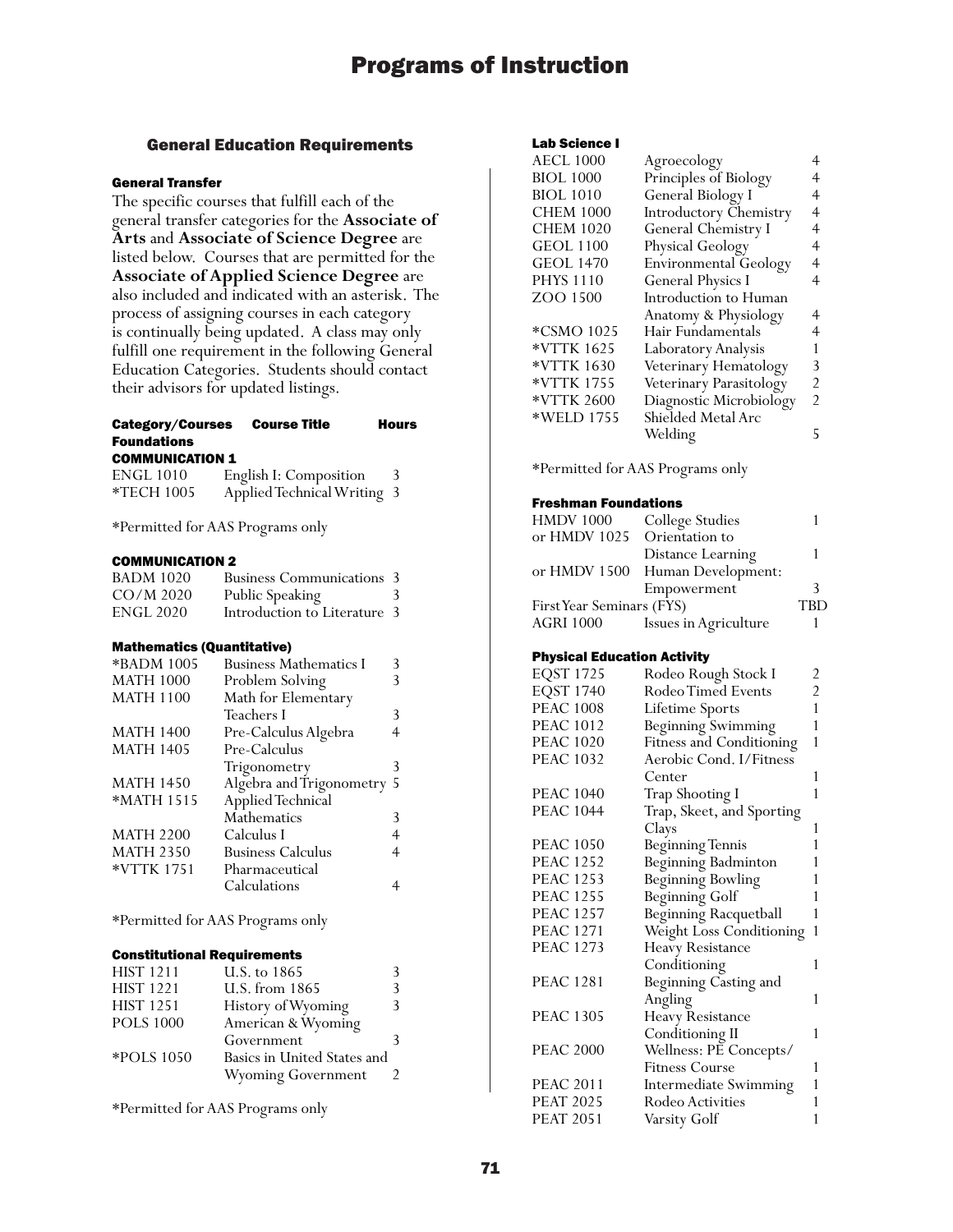| <b>PEAT 2062</b>                       | Varsity Basketball               | 1                       |
|----------------------------------------|----------------------------------|-------------------------|
| <b>PEAT 2064</b>                       | Varsity Volleyball               | 1                       |
|                                        |                                  |                         |
| <b>Arts &amp; Humanities</b>           |                                  |                         |
| <b>ART 1000</b>                        | General Art: Studio              | 3                       |
| <b>ART 1005</b>                        |                                  | 3                       |
|                                        | <b>Beginning Drawing</b>         |                         |
| <b>ART 1110</b>                        | Foundations:                     |                         |
|                                        | Two-dimensional                  | 3                       |
| <b>ART 1120</b>                        | Foundations:                     |                         |
|                                        | Three-dimensional                | 3                       |
| <b>ART 1130</b>                        | Foundation:                      |                         |
|                                        | Color Theory                     | 3                       |
| ART 1179                               | Photoshop                        | 3                       |
| <b>ART 1310</b>                        | Sculpture I                      | 3                       |
| ART 2010                               | Art History I                    | 3                       |
| <b>ART 2020</b>                        | Art History II                   | 3                       |
| <b>ART 2074</b>                        | Art for the Elementary/Middle    |                         |
|                                        | School Teacher                   | 3                       |
| <b>ART 2210</b>                        | Painting I                       | 3                       |
| <b>ART 2410</b>                        | Ceramics                         | 3                       |
| CO/M 1030                              | Interpersonal                    |                         |
|                                        | Communication                    | 3                       |
| <b>ENGL 2425</b>                       |                                  | 3                       |
| <b>ENGL 2430</b>                       | Literatures in English I         | 3                       |
|                                        | Literatures in English II        | 3                       |
| <b>ENGL 2435</b>                       | Literatures in English III       |                         |
| <b>ENGL 2440</b>                       | Literary Genres:                 |                         |
|                                        | Short Story                      | 3                       |
| <b>LIBS 2280</b>                       | Literature for Children          | 3                       |
| <b>MUSC 1000</b>                       | Introduction to Music            | 3                       |
| <b>MUSC 1378</b>                       | College Band                     | 1                       |
| <b>MUSC 1390</b>                       | Jazz Ensemble                    | 1                       |
| <b>MUSC 1400</b>                       | Collegiate Chorale               | 1                       |
| <b>MUSC 2018</b>                       | Music for Elementary             |                         |
|                                        | Classroom Teachers               | 3                       |
| <b>MUSC 2050</b>                       | Music History Survey I           | 3                       |
| <b>MUSC 2055</b>                       | Music History Survey II          | 3                       |
| <b>PHIL 1000</b>                       | Introduction to                  |                         |
|                                        | Philosophy                       | 3                       |
| <b>PHIL 2300</b>                       | Ethics in Practice               | 3                       |
| <b>THEA 1000</b>                       | Introduction to Theatre          | 3                       |
|                                        |                                  |                         |
| <b>Social &amp; Cultural Awareness</b> |                                  |                         |
| <b>AGEC 1010</b>                       | Agricultural Economics I         | 3                       |
| <b>AMST 2110</b>                       |                                  |                         |
|                                        | <b>Cultural Diversity</b>        |                         |
|                                        | in America                       | 3                       |
| ANTH 1100                              | Intro to Physical                |                         |
|                                        | Anthropology                     | 3                       |
| <b>ANTH 1200</b>                       | Intro to Cultural                |                         |
|                                        | Anthropology                     | 3                       |
| CO/M 1040                              | Intro to Human                   |                         |
|                                        | Communication                    | 3                       |
| <b>ECON 1010</b>                       | Macroeconomics                   | 3                       |
| <b>ECON 1020</b>                       | Microeconomics                   | 3                       |
| <b>*ENTR 1500</b>                      | Successful                       |                         |
|                                        | Entrepreneurship                 | 2                       |
| *ENTR 1520                             | Creating a Business Plan         | $\overline{2}$          |
| <b>*ENTR 2500</b>                      | <b>Small Business Operations</b> |                         |
|                                        | Management                       | $\overline{\mathbf{c}}$ |
|                                        |                                  |                         |

|                                | 3                                                                                                                                            |
|--------------------------------|----------------------------------------------------------------------------------------------------------------------------------------------|
| <b>Western Civilization I</b>  | 3                                                                                                                                            |
| <b>Western Civilization II</b> | 3                                                                                                                                            |
| History of the US West         | 3                                                                                                                                            |
| North American Indians         | 3                                                                                                                                            |
| Intro to Global Studies        | 3                                                                                                                                            |
|                                | 3                                                                                                                                            |
| Introduction to the Music      |                                                                                                                                              |
| of the World's Peoples         | 3                                                                                                                                            |
| Non-Western                    |                                                                                                                                              |
| <b>Political Cultures</b>      | 3                                                                                                                                            |
|                                | 3                                                                                                                                            |
|                                | 3                                                                                                                                            |
|                                | 3                                                                                                                                            |
| Social Problems                | 3                                                                                                                                            |
| Introduction to                |                                                                                                                                              |
| Social Work                    | 3                                                                                                                                            |
| Intro to Women's Studies       | 3                                                                                                                                            |
|                                | Intro to World Regional<br>Geography<br>Principles of Marketing<br>General Psychology<br>Introduction to Religion<br>Sociological Principles |

\*Permitted for AAS Programs only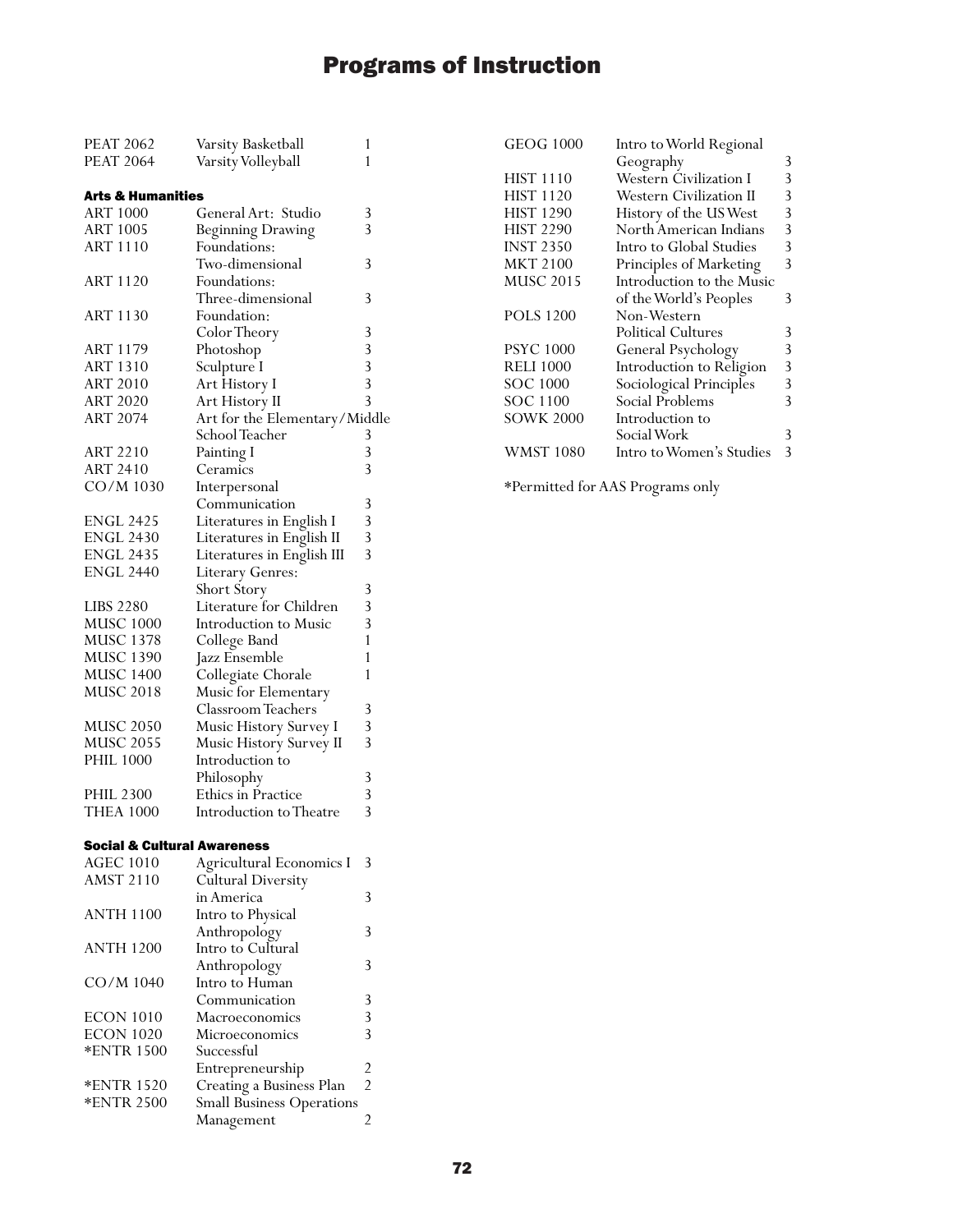### A. Associate of Arts Degree

The Associate of Arts Degree will be awarded students in transfer programs who complete the following requirements:

- **1.** Completion of the program requirements in which the student is enrolled.
- **2.** Completion of a minimum of 60 semester hours in courses numbered 1000 or above with a cumulative grade point average of 2.00 or better.
- **3.** No more than six hours in courses numbered 1490, 1990, 2490, or 2990 will apply toward the degree. In addition, no course offered under the Developmental Studies Department may be applied toward the degree.
- 4. Completion of at least 15 semester hours applicable towards graduation from Eastern Wyoming College.
- **5.** Completion of the appropriate reading course or an appropriate score on the reading exam. See ACCUPLACER and ACT Course Placement Guide on pages 14-15.
- **6.** Completion of the college-wide exit assessment and the outcomes assessment requirements specific to the major.
- 7. File graduation application with the Student Services Office. The application is due mid-November for December graduation or mid-March for May or July graduation.
- **8.** Students who have an incomplete and plan to graduate have one semester or the Summer session (whichever comes first) in which to finish the incomplete. If they do not finish the incomplete, the graduation date moves to the semester in which they finish the incomplete. A new graduation application must be submitted to the Student Services Office.
- 9. A grade of either "S" or "C" or better must be received in each course used to satisfy the general transfer requirements below. A grade of "S" may be earned through institutional challenge, CLEP, or advanced placement examinations.
- **10.** All students are required to meet the constitutional requirement by taking one of the following: HIST 1211 U.S. to 1865, HIST 1221 U.S. from 1865, HIST 1251 History of Wyoming, POLS 1000 American & Wyoming Government.

The process of assigning specific courses that fulfill each of the general transfer categories listed below is continually being updated. Students are advised to contact their advisors for updated listings to ensure meeting the appropriate requirements for graduation or transfer.

| Minimum<br>Hours<br><b>Required</b> | General<br><b>Transfer</b><br><b>Categories</b> |
|-------------------------------------|-------------------------------------------------|
| 1                                   | Freshman Foundations                            |
| 3                                   | Communication 1                                 |
| 3                                   | Communication 2                                 |
| 3                                   | Mathematics (Quantitative)                      |
| 4                                   | Lab Science                                     |
| 3                                   | Arts & Humanities                               |
| 3                                   | Social & Cultural Awareness                     |
| 3                                   | <b>Constitutional Requirements</b>              |
|                                     | <b>Physical Education Activity</b>              |
|                                     |                                                 |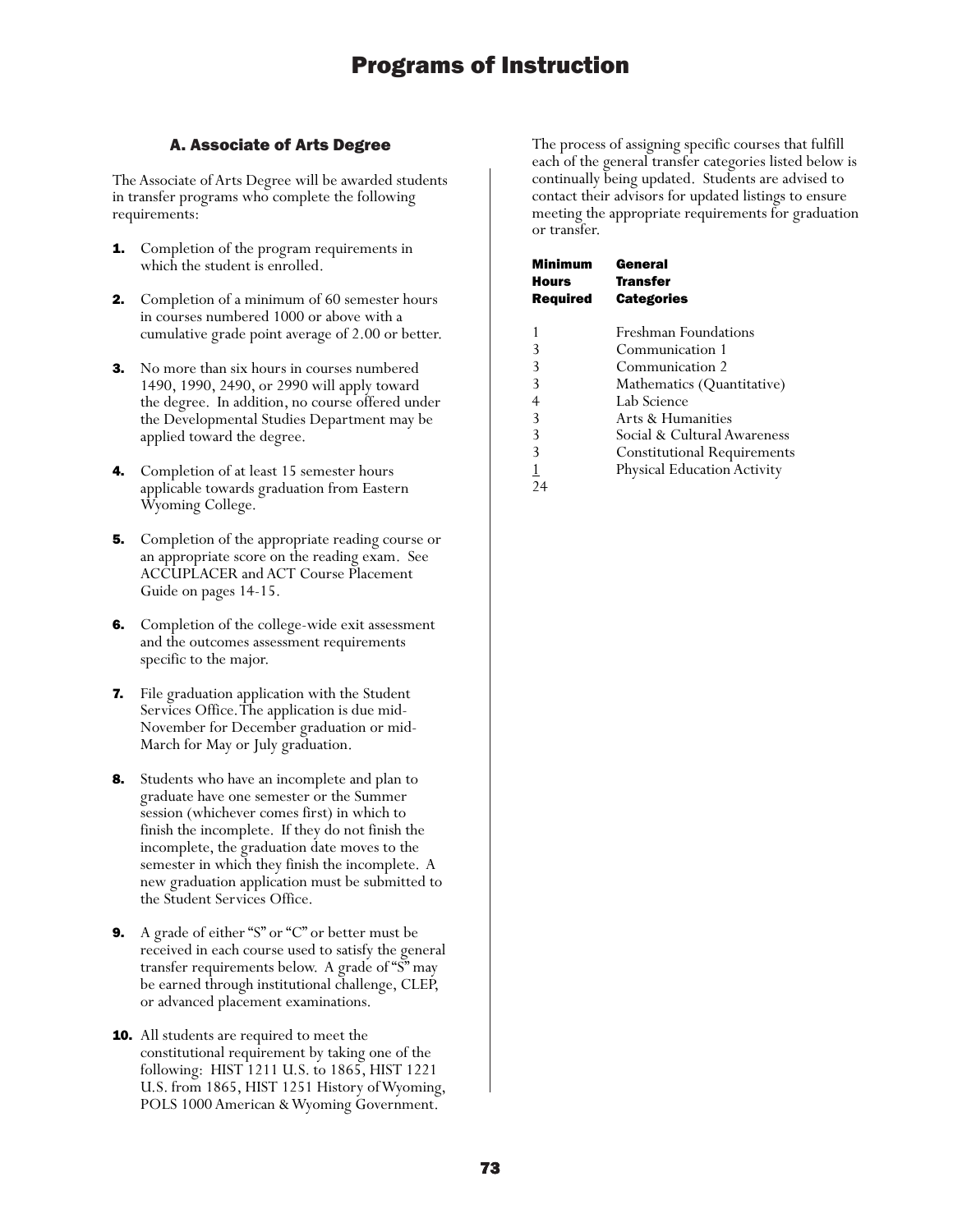### B. Associate of Science Degree

The Associate of Science Degree will be awarded students in transfer programs who complete the following requirements:

- **1.** Completion of the program requirements in which the student is enrolled.
- **2.** Completion of a minimum of 60 semester hours in courses numbered 1000 or above with a cumulative grade point average of 2.00 or better.
- **3.** No more than six hours in courses numbered 1490, 1990, 2490, or 2990 will apply toward the degree. In addition, no course offered under the Developmental Studies Department may be applied toward the degree.
- Completion of at least 15 semester hours applicable towards graduation from Eastern Wyoming College.
- **5.** Completion of the appropriate reading course or an appropriate score on the reading exam. See ACCUPLACER and ACT Course Placement Guide on pages 14-15.
- **6.** Completion of the college-wide exit assessment and the outcomes assessment requirements specific to the major.
- 7. File graduation application with the Student Services Office. The application is due mid-November for December graduation or mid-March for May or July graduation.
- Students who have an incomplete and plan to graduate have one semester or the Summer session (whichever comes first) in which to finish the incomplete. If they do not finish the incomplete, the graduation date moves to the semester in which they finish the incomplete. A new graduation application must be submitted to the Student Services Office.
- 9. A grade of either "S" or "C" or better must be received in each course used to satisfy the general transfer requirements below. A grade of "S" may be earned through institutional challenge, CLEP, or advanced placement examinations.
- **10.** All students are required to meet the constitutional requirement by taking one of the following: HIST 1211 U.S. to 1865, HIST 1221 U.S. from 1865, HIST 1251 History of Wyoming, POLS 1000 American & Wyoming Government.

The process of assigning specific courses that fulfill each of the general transfer categories listed below is continually being updated. Students are advised to contact their advisors for updated listings to ensure meeting the appropriate requirements for graduation or transfer.

| Minimum         | General                            |
|-----------------|------------------------------------|
| Hours           | <b>Transfer</b>                    |
| <b>Required</b> | <b>Categories</b>                  |
|                 |                                    |
|                 | Freshman Foundations               |
| 3               | Communication 1                    |
| 3               | Communication 2                    |
| 3               | Mathematics (Quantitative)         |
| 4               | Lab Science                        |
| 3               | Arts & Humanities                  |
| 3               | Social & Cultural Awareness        |
| 3               | <b>Constitutional Requirements</b> |
|                 | <b>Physical Education Activity</b> |
| 24              |                                    |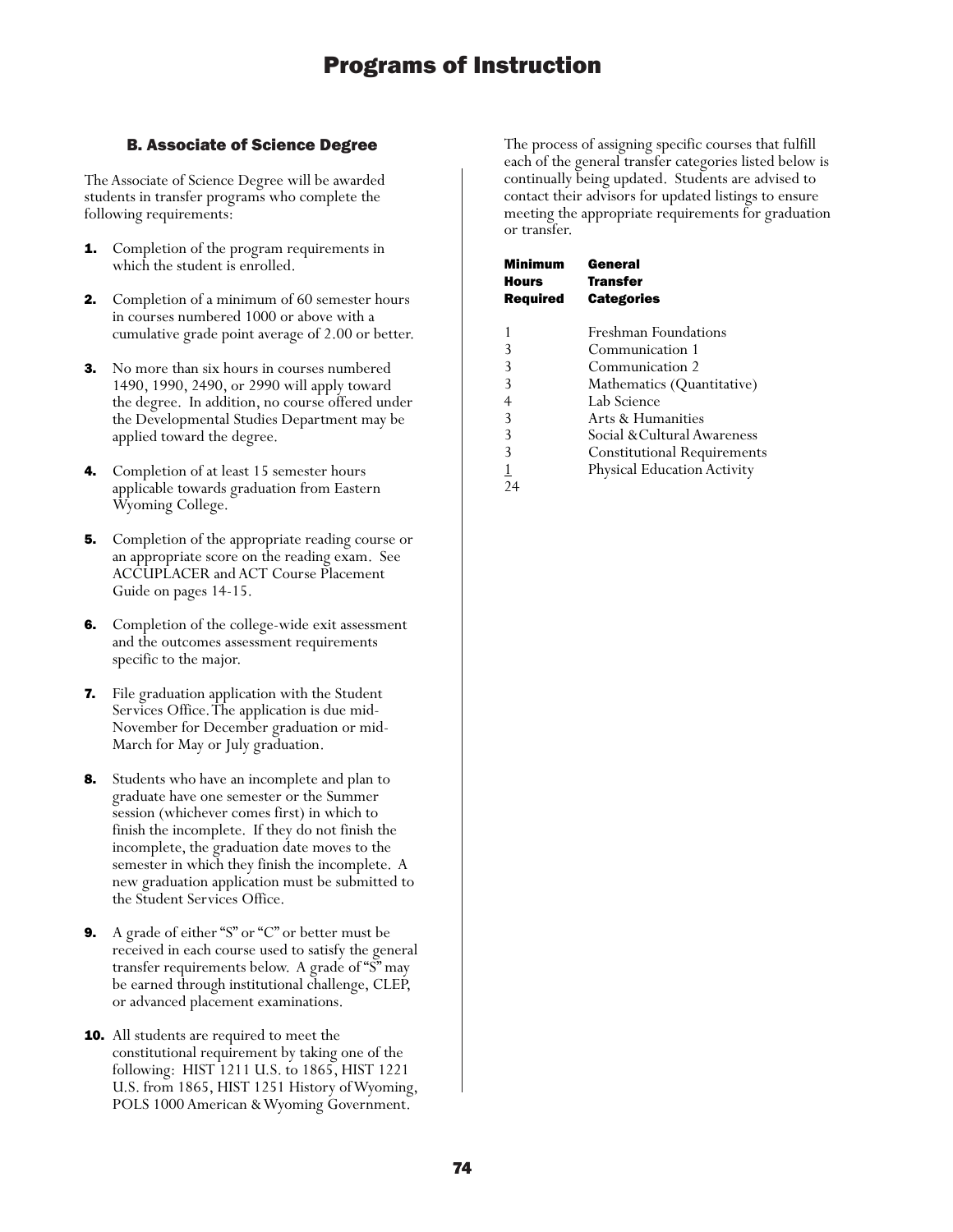### C. Associate of Applied Science Degree

The Associate of Applied Science Degree will be awarded students in technical programs who complete the following requirements:

- **1.** Completion of the curriculum requirements and approved electives for the program in which the student is enrolled.
- 2. Completion of at least 15 semester hours applicable towards graduation from Eastern Wyoming College.
- **3.** Completion of a minimum of 60 semester hours with a cumulative grade point average of 2.00 or better.
- 4. Students must complete all program requirements, including electives, with a grade of "C" or better.
- **5.** Completion of the appropriate reading course or an appropriate score on the reading exam. See ACCUPLACER and ACT Course Placement Guide on pages 14-15.
- 6. File graduation application with the Student Services Office. The application is due mid-November for December graduation or mid-March for May or July graduation.
- 7. Students who have an incomplete and plan to graduate have one semester or the Summer session (whichever comes first) in which to finish the incomplete. If they do not finish the incomplete, the graduation date moves to the semester in which they finish the incomplete. A new graduation application must be submitted to the Student Services Office.
- 8. A grade of either "S" or "C" or better must be received in any course used to satisfy the general education requirements. A grade of "S" may be earned through institutional challenge, CLEP, or advanced placement examinations.
- 9. Completion of the college-wide exit assessment and the outcomes assessment requirements specific to the major.
- **10.** All students are required to meet the constitutional requirement by taking one of the following: HIST 1211 U.S. to 1865, HIST 1221 U.S. from 1865, HIST 1251 History of Wyoming, POLS 1000 American & Wyoming Government, POLS 1050 Basics in United States and Wyoming Government.

| <b>Minimum</b><br><b>Hours</b> | General<br><b>Transfer</b>            |
|--------------------------------|---------------------------------------|
| <b>Required</b>                | <b>Categories</b>                     |
|                                | Freshman Foundations                  |
| 3                              | Communications 1                      |
| 3                              | Mathematics (Quantitative)            |
| $2 - 3$                        | *Constitutional Requirements          |
| $5 - 6$                        | From within the following categories: |
|                                | Social & Cultural Awareness           |
|                                | Arts & Humanities                     |
|                                | Lab Science                           |
|                                | Physical Education Activity           |

 $\overline{\phantom{a}}$ 15 hours

\*Students must take POLS 1000, HIST 1211, HIST 1221, HIST 1251, or POLS 1050. Students should consult with their advisors concerning transferability.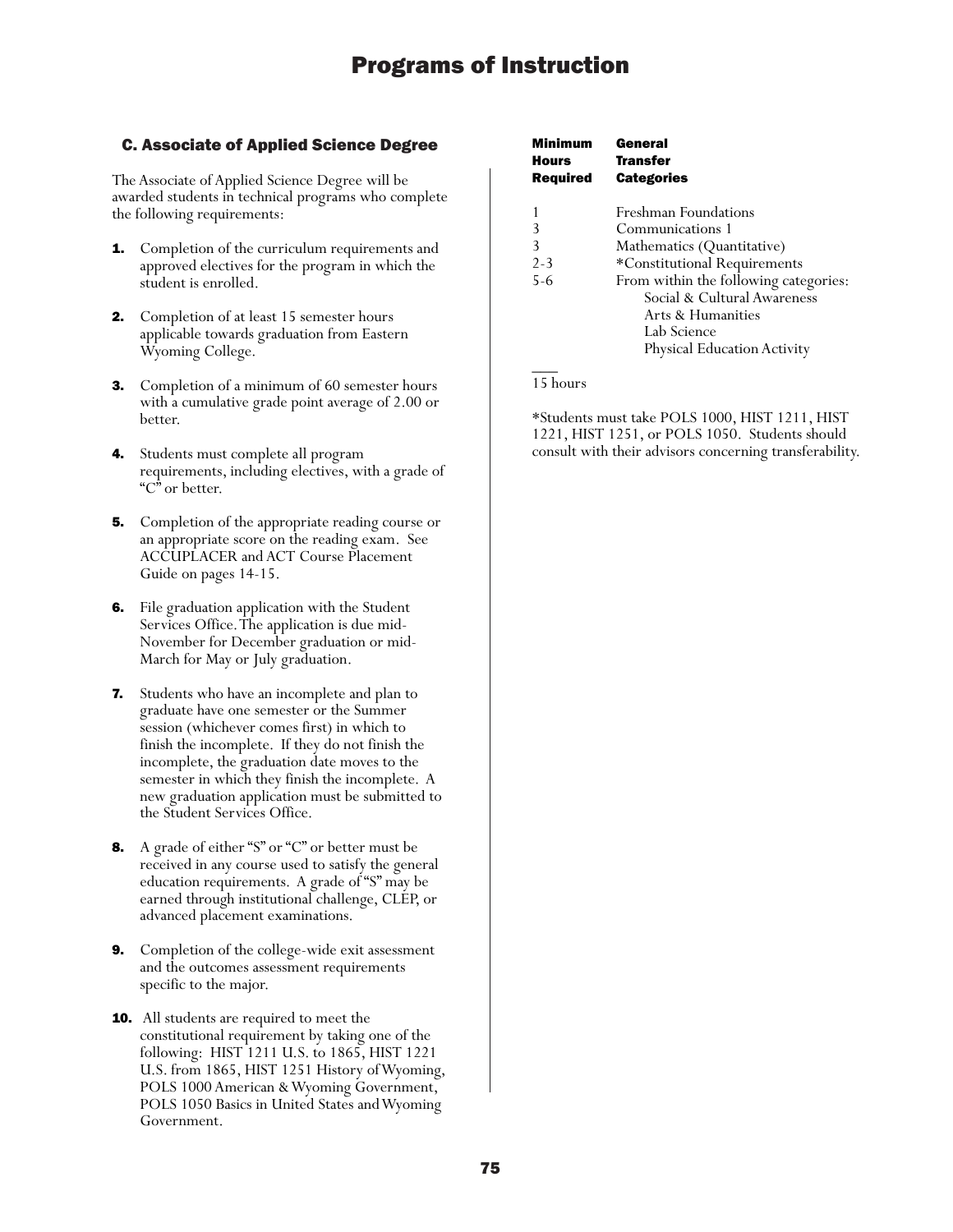### D. Certificate

Certificates will be awarded to students in certificate programs who complete the following requirements:

- **1.** Completion of the curriculum requirements specified for the respective programs, with a cumulative grade point average of 2.00 or better.
- **2.** Completion of the appropriate reading course or an appropriate score on the reading exam. See ACCUPLACER and ACT Course Placement Guide on pages 14-15.
- 3. File graduation application with the Student Services Office. The application is due mid-November for December graduation or mid-March for May or July graduation.
- Students who have an incomplete and plan to graduate have one semester or the Summer session (whichever comes first) in which to finish the incomplete. If they do not finish the incomplete, the graduation date moves to the semester in which they finish the incomplete. A new certificate application must be submitted to the Student Services Office.
- **5.** Completion of the outcomes assessment appropriate to the program.

### E. Distance Learning

Eastern Wyoming College offers complete Distance Learning Programs:

- Interdisciplinary Studies AA
- Interdisciplinary Studies AS
- Criminal Justice AA
- Business Administration AAS
- Early Childhood Education AA
- Elementary Education AA
- Child Development C
- Corrections C

The primary mode of delivery is internet. Please see the website, ewc.wy.edu, for a complete listing of courses each semester. All previously listed degree requirements still pertain to distance degrees.

Veterans educational benefits may be adjusted when a student enrolls in all distance education courses.

### F. Self-Directed Studies

Self-Directed Studies classes are hands-on performance based courses in which there are no regularly scheduled meeting times. Each student is responsible for setting their own study schedule in

order to complete the required coursework in the allotted time.

While students are allowed to do their work when and where they like, all assignments are due on (or before) the final regular day of the semester. Students are encouraged to get to work early and be finished with the course as soon as possible. It's not realistic to think you can get all the work done in less than 5 weeks.

These classes include approximately 20 hands-on activities from the textbook - averaging out to about 3 exercises per week over 7-weeks. Coursework is submitted digitally through the EWC "LancerNet" learning management system.

For students wanting (or needing) individual assistance, the instructor will be available in the Community Training Center Computer Lab 5-days a week -- including extended evening hours on Tuesdays and Thursdays. Students are welcomed to use this lab for any coursework requiring network connectivity. Students should meet with the instructor the first week of the semester to outline their study plan.

### PROGRAMS OF INSTRUCTION

The following are suggested programs of instruction available at Eastern Wyoming College. Each program lists the degree offered; the various options, if any, within the program; the criteria for the degree; and program requirements.

Program electives are designated by asterisks (\*) and are generally listed immediately following suggested programs of instruction. In recognition that all student goals are not met with a single academic plan, the student, with his/her advisor's sign-off approval, may include substitute courses for those indicated by an asterisk. Students will be responsible to confer with their advisors in planning their schedules.

The suggested courses to fulfill the general education requirements are incorporated into each program of study. Students should consult with their advisors to ensure that all general education requirements are satisfied.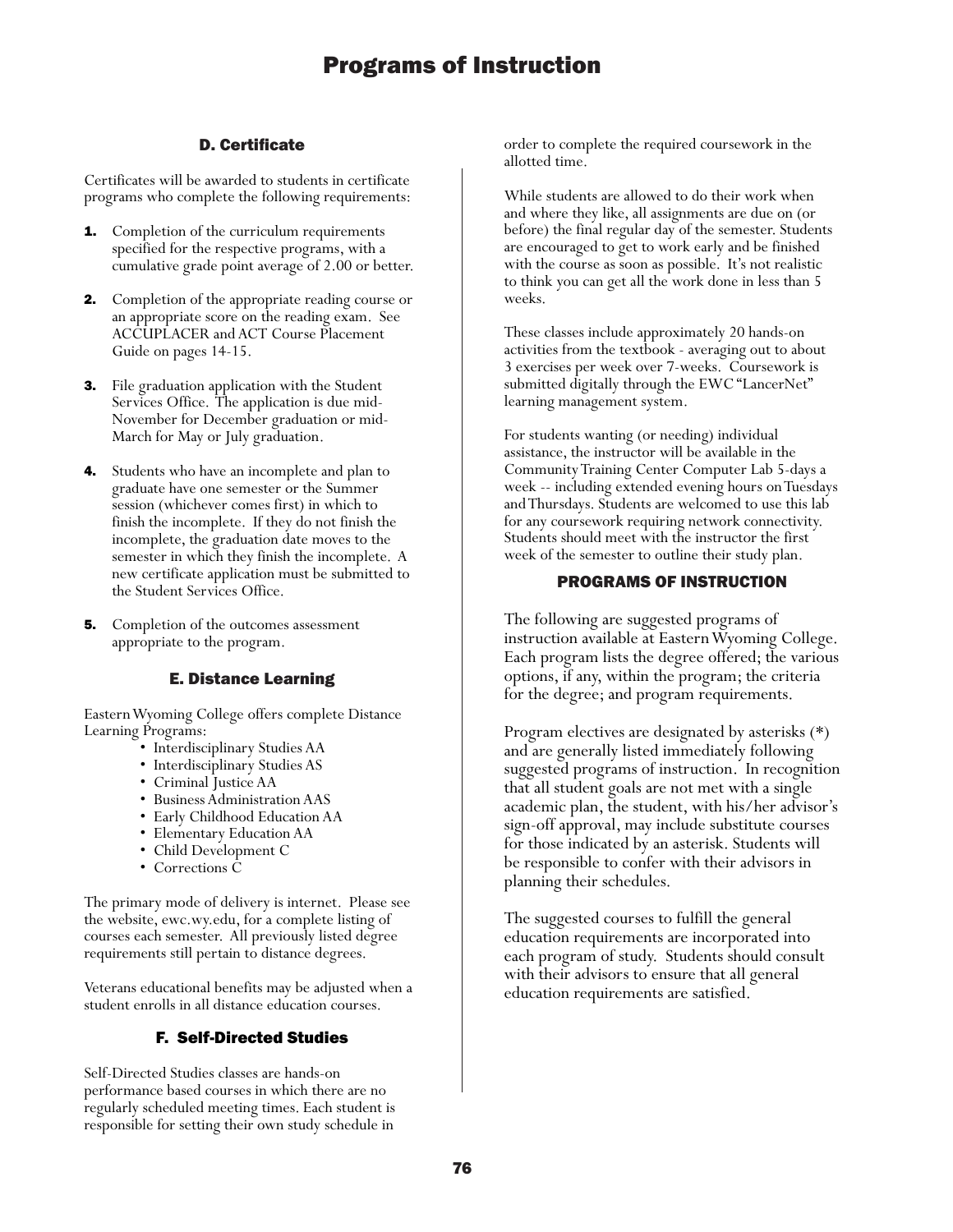### ACCOUNTING

**DEGREE: CREDITS**

ASSOCIATE OF SCIENCE 60

The suggested accounting/business administrative program allows the student to earn an Associate of Science Degree while completing the first two years of college work toward a bachelor's degree. Those majoring in accounting, marketing, management, finance or other specific areas of business generally take the same courses during the first two years.

Students must complete all program requirements, including approved electives, with a "C" or better.

### **FRESHMAN YEAR**

| <b>Fall Semester</b> | Credit                               |   |
|----------------------|--------------------------------------|---|
| <b>ACCT 1010</b>     | Principles of Accounting I           | 3 |
| <b>ENGL 1010</b>     | English I: Composition               | 3 |
|                      | Freshman Foundations                 |   |
|                      | <b>Constitutional Requirements 3</b> |   |
| <b>MATH 1400</b>     | Pre-Calculus Algebra                 |   |
|                      | Total 14                             |   |

| <b>Spring Semester</b> |                                    | Credit |
|------------------------|------------------------------------|--------|
| $\widehat{ACCT}$ 1020  | Principles of Accounting II        | 3      |
| <b>STAT 2050</b>       | <b>Fundamentals of Statistics</b>  |        |
|                        | Arts & Humanities                  |        |
|                        | <b>Physical Education Activity</b> |        |
|                        | Lab Science                        |        |
|                        | Total 15                           |        |

#### **SOPHOMORE YEAR**

| <b>Fall Semester</b> |                          | Credit |
|----------------------|--------------------------|--------|
| <b>ECON 1010</b>     | Macroeconomics           |        |
| <b>MATH 2350</b>     | <b>Business Calculus</b> |        |
| $CO/M$ 2020          | Public Speaking          | 3      |
| <b>ACCT 2450</b>     | Cost Accounting          | 3      |
| <b>MKT 2100</b>      | Principles of Marketing  | 3      |
|                      | Total 16                 |        |

| <b>Spring Semester</b> |                             | Credit |
|------------------------|-----------------------------|--------|
| <b>ECON 1020</b>       | Microeconomics              | 3      |
| <b>BADM 2010</b>       | <b>Business Law I</b>       | 3      |
| MATH 2355              | Mathematical Applications   |        |
|                        | for Business                | 4      |
| <b>IMGT 2400</b>       | Introduction to Information | -3     |
|                        | Management                  |        |
|                        | *Approved Elective          |        |
|                        | Outcomes Assessment:        |        |
|                        | Departmental Exam and       |        |
|                        | Core Competency Evaluation  |        |
|                        | Total 15                    |        |

\*Approved Electives: Any course at the 1000 or above level.

### AGRI-BUSINESS: FARM AND RANCH MANAGEMENT

**DEGREE: CREDITS**<br>ASSOCIATE OF APPLIED SCIENCE 60-61 ASSOCIATE OF APPLIED SCIENCE 60-<br>CERTIFICATE-BEEF PRODUCTION 32 CERTIFICATE-BEEF PRODUCTION

### ASSOCIATE OF APPLIED SCIENCE-FARM AND RANCH MANAGEMENT

The Associate of Applied Science Degree in Farm and Ranch Management provides the basic subject matter and training for successful students to compete for employment.

Students must complete all program requirements, including approved electives, with a "C" or better.

### **FRESHMAN YEAR**

| <b>Fall Semester</b> |                                          | Credit |
|----------------------|------------------------------------------|--------|
| <b>AGRI 1010</b>     | Computers: Agriculture                   | $3-4$  |
|                      | or CMAP 1765 Spreadsheet Application II: |        |
|                      | Microsoft Excel                          |        |
|                      | and CMAP 1800 Database Applications I:   |        |
|                      | Access                                   |        |
| <b>ANSC 1010</b>     | Livestock Production I                   |        |
| <b>BIOL 1000</b>     | Principles of Biology                    | 4      |
| or BIOL $1010$       | General Biology                          |        |
| or AECL 1000         | Agroecology                              |        |
| <b>AGRI 1000</b>     | Issues in Agriculture                    |        |
| <b>MATH 1000</b>     | Problem Solving                          | 3      |
|                      | or MATH 1515 Applied Technical Math      |        |
|                      | <b>Total 15-16</b>                       |        |

| <b>Spring Semester</b> |                                     | Credit        |
|------------------------|-------------------------------------|---------------|
| <b>AGEC 2010</b>       | Farm-Ranch Business                 |               |
|                        | Records                             | 3             |
| <b>AGTK 1910</b>       | <b>Equipment Maintenance</b>        |               |
|                        | and Repair                          | $\mathcal{P}$ |
| <b>REWM 2000</b>       | Principles of Range Mgmt            | 3             |
| <b>TECH 1005</b>       | Applied Technical Writing           | 3             |
|                        | or ENGL 1010 English I: Composition |               |
|                        | <b>Constitutional Requirement</b>   | -3            |
| <b>AGEC 1970</b>       | Agriculture Internship              |               |
|                        | Total 16                            |               |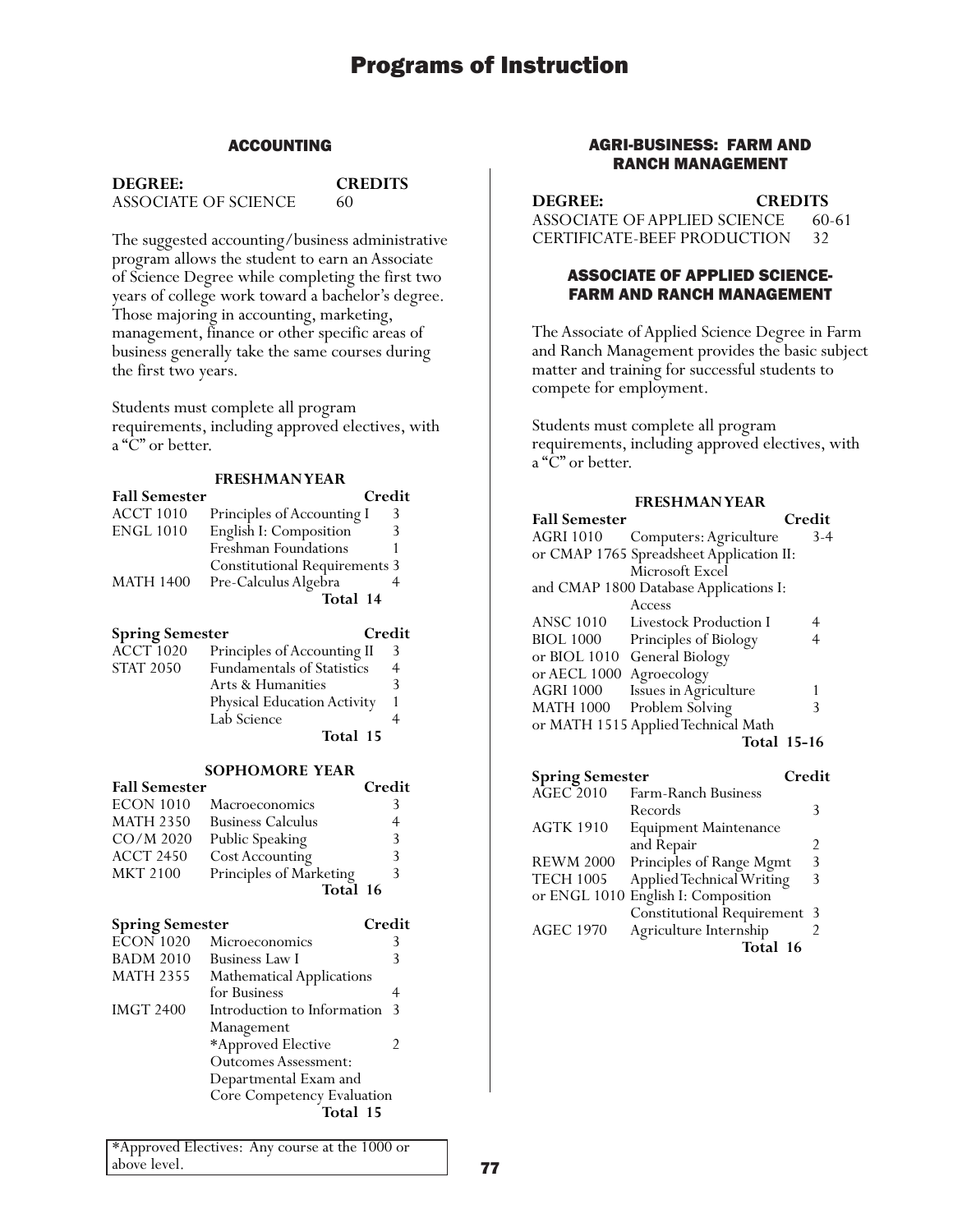### **SOPHOMORE YEAR**

| <b>Fall Semester</b>      |                                 | Credit             |
|---------------------------|---------------------------------|--------------------|
| <b>AGEC 1010</b>          | <b>Agricultural Economics</b>   | 3                  |
| <b>AGEC 2020</b>          | Farm & Ranch Business           |                    |
|                           | Management                      | 3                  |
| <b>AGEC 2350</b>          | <b>Agricultural Commodities</b> |                    |
|                           | in Marketing                    | 2                  |
| <b>ANSC 2030</b>          | Principles of Livestock         |                    |
|                           | Feeding                         | $4-3$              |
| or CROP 2200 Forage Crops |                                 |                    |
|                           | *Approved Electives             | $3-4$              |
|                           |                                 | <b>Total 14-15</b> |

| <b>Spring Semester</b> |                              | Credit             |
|------------------------|------------------------------|--------------------|
| <b>AGEC 2150</b>       | <b>Agri-Business Finance</b> | 3                  |
| <b>ANSC 1550</b>       | Livestock Health             |                    |
| or SOIL 2200           | <b>Applied Soils</b>         | 3                  |
| <b>AGEC 2395</b>       | AG Capstone Project          | $\mathcal{D}$      |
|                        | *Approved Electives          | $6 - 7$            |
|                        |                              | <b>Total 14-15</b> |

### **\*Approved Agricultural Electives:**

| <b>AGEC 1200</b> | Economics & Management                |                                            |
|------------------|---------------------------------------|--------------------------------------------|
|                  | of Agricultural Equipment             |                                            |
| AGEC 2300        | Agricultural Marketing                |                                            |
| AGRI 2000        | <b>Agriculture Chemicals</b>          | $\begin{array}{c} 2 \\ 2 \\ 3 \end{array}$ |
| <b>AGTK 1810</b> | Beginning Hydraulics                  |                                            |
| AGTK 1910        | Equipment Maintenance                 |                                            |
|                  | and Repair                            |                                            |
| <b>ANSC 1035</b> | <b>Horse Production</b>               | $\frac{2}{3}$                              |
| <b>ANSC 1100</b> | Management of                         |                                            |
|                  | Reproduction                          | 4                                          |
| ANSC 1210        | <b>Beginning Livestock</b>            |                                            |
|                  | Judging I                             |                                            |
| <b>ANSC 1550</b> | Livestock Health                      | $\frac{2}{3}$                              |
| ANSC 2110        | Beef Production and                   |                                            |
|                  | Management                            | 3                                          |
| <b>ANSC 2900</b> | Nutrition in                          |                                            |
|                  | Veterinary Medicine                   | 3                                          |
| CROP 2200        | Forage Crop Science                   | 3                                          |
| <b>ELTR 1515</b> | <b>Electrical Concepts</b>            | $\frac{2}{1}$                              |
| <b>EQST 1570</b> | Horseshoeing I                        |                                            |
| <b>EQST 1580</b> | Horseshoeing II                       | 1                                          |
| <b>EQST 1725</b> | Rodeo Rough Stock I                   | $\overline{\mathbf{c}}$                    |
|                  | or EQST 1740 Rodeo Timed Events I     | $\frac{2}{2}$                              |
| <b>MCHT 1500</b> | General Machine Shop                  |                                            |
|                  | or MCHT 1610Machine Tool Technology I | $\overline{2}$                             |
| REWM 2500        | Rangeland Plant Identification 2      |                                            |
| SOIL 2200        | <b>Applied Soils</b>                  | 3                                          |
| SOIL 2300        | Soil Science & Fertilizer             | $\overline{2}$                             |
|                  | Technology                            |                                            |
| <b>WELD 1700</b> | <b>General Welding</b>                | 3                                          |

### CERTIFICATE-BEEF PRODUCTION

The Beef Production Certificate program is an intensive curriculum designed to train the student for an entry level management position in the Production Livestock Industry. The program emphasizes hands-on learning through labs and practicum experience. New technologies used include: computer assisted ration formulation and record keeping, ultrasound equipment, software for cowherd management and farm management, and GPS.

Students must complete all program requirements with a "C" grade or better.

#### **FRESHMAN YEAR**

| <b>Fall Semester</b>   |                          | Credit         |
|------------------------|--------------------------|----------------|
| AECL 1000              | Agroecology              | 4              |
| or BIOL 1000           | Principles of Biology    |                |
| or BIOL 1010           | General Biology          |                |
| <b>AGRI 1010</b>       | Computers in Agriculture | 3              |
| <b>ANSC 1210</b>       | Beg. Livestock Judging   | $\overline{2}$ |
| <b>ANSC 2030</b>       | Principles of Livestock  |                |
|                        | Feeding                  | 4              |
| ANSC 2110              | Beef Production and      |                |
|                        | Management               | 3              |
| <b>AGRI 1000</b>       | Issues in Agriculture    | 1              |
|                        | Total 17                 |                |
| <b>Spring Semester</b> |                          | Credit         |
| <b>AGEC 1970</b>       | Ag Internship            | 2              |
| <b>AGEC 2010</b>       | Farm-Ranch Business      |                |
|                        | Records                  | 3              |
| <b>ANSC 1550</b>       | Livestock Health         | 3              |
| <b>ANSC 1100</b>       | Mgmt of Reproduction     | 4              |
| <b>REWM 2000</b>       | Princ. of Range Mgmt     | 3              |
|                        | Written Exam             |                |
|                        | (Outcomes Assessment)    |                |
|                        | Total 15                 |                |

| Course substitutions with advisor approval: |                               |   |  |
|---------------------------------------------|-------------------------------|---|--|
| <b>AGEC 2020</b>                            | Farm-Ranch Business           |   |  |
|                                             | Management                    |   |  |
| <b>AGEC 2150</b>                            | <b>Agri-Business Finance</b>  | 3 |  |
| <b>AGEC 2300</b>                            | <b>Agricultural Marketing</b> |   |  |
| <b>AGEC 2350</b>                            | Agricultural Commodities      |   |  |
|                                             | in Marketing                  |   |  |
| <b>ANSC 1010</b>                            | <b>Livestock Production I</b> | 4 |  |
| <b>CROP 2200</b>                            | Forage Crop Science           | 3 |  |

For more information about this certificate program, links to occupational information, estimated program cost, normal time for program completion, median debt at program completion (if available), please visit EWC's website at: http://ewc.wy.edu/futurestudents/financial-aid/career/.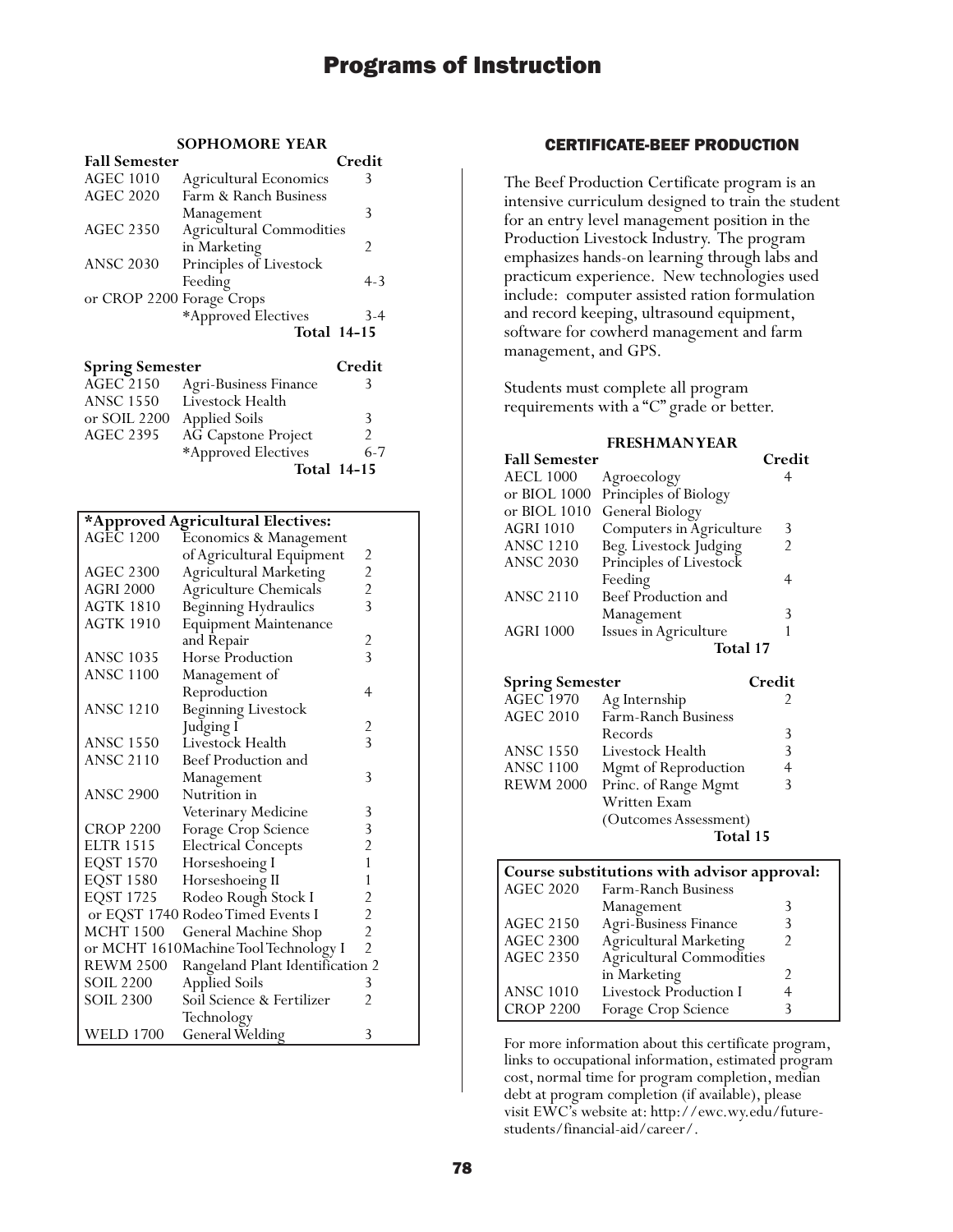### AGRI BUSINESS AND SCIENCES

**DEGREE CREDITS**

ASSOCIATE OF SCIENCE 60

This degree will prepare students who plan to transfer to a four-year college or university. The courses have been designed to transfer to the University of Wyoming College of Agriculture. Other colleges or universities may have other requirements and students should work with their EWC advisors to plan for other college requirements. This degree presents the student with four options: a General Agriculture option for those that are not sure in what specific area in agriculture they would like to major, an Agricultural Business option, an Agroecology/ Agronomy option, and an Animal Science option.

Students must complete all program requirements, including approved electives, with a "C" or better.

### **FRESHMAN YEAR**

| <b>Fall Semester</b>   |                                      | Credit       |
|------------------------|--------------------------------------|--------------|
| <b>ENGL 1010</b>       | English I: Composition               | 3            |
| <b>MATH 1400</b>       | Pre-Calculus Algebra                 | 4            |
| <b>AGRI 1000</b>       | Issue in Agriculture                 | $\mathbf{1}$ |
| <b>AECL 1000</b>       | Agroecology                          | 4            |
| <b>AGRI 1010</b>       | Computers in Agriculture             | 3            |
|                        | <b>Total 15</b>                      |              |
| <b>Spring Semester</b> |                                      | Credit       |
| <b>BIOL 1010</b>       | General Biology I                    | 4            |
|                        | Communication 2                      | 3            |
|                        | Physical Education Activity          | $\mathbf{1}$ |
|                        | *Approved Electives                  | 7            |
|                        | <b>Total 15</b>                      |              |
|                        | <b>SOPHOMOREYEAR</b>                 |              |
| <b>Fall Semester</b>   |                                      | Credit       |
| <b>AGEC 1010</b>       | <b>Agricultural Economics</b>        | 3            |
|                        | <b>Constitutional Requirements 3</b> |              |
|                        | *Approved Electives                  | 9            |
|                        | <b>Total 15</b>                      |              |
| <b>Spring Semester</b> |                                      | Credit       |
| <b>AGEC 2395</b>       | Ag Capstone Project                  | 2            |
| <b>STAT 2050</b>       | <b>Fundamentals of Statistics</b>    | 4            |
|                        | Arts &Humanities                     | 3            |

\*Approved Electives 6

**Total 15**

### **GENERAL AGRICULTURE OPTION**

Students pursuing the General Ag option must take an additional **22 credit hours** of approved Ag electives. Encouraged are electives with the following prefixes: AGEC, AGRI, AGTK, ANSC, CROP, ELTR, EQST, MCHT, REWM, and WELD. This option is for students who are not sure what area they would like to specialize in and would like basic training in a number of agricultural subjects. It is recommended for training for professions which involve a broad knowledge of agriculture–operators and managers of general farms, county agricultural agents, agricultural writers, and many other types of commercial agricultural positions.

### **AGRICULTURAL BUSINESS OPTION**

Students pursuing the Ag Business option must take the following courses as electives:

| <b>ACCT 1010</b> | Principles of Accounting I  | 3             |
|------------------|-----------------------------|---------------|
| <b>ACCT 1020</b> | Principles of Accounting II | 3             |
| <b>ECON 1020</b> | Microeconomics              | $\mathcal{R}$ |
| <b>MATH 2350</b> | <b>Business Calculus</b>    | 4             |
|                  | Total 13                    |               |

Students must take an additional **9 credit hours** of approved Ag electives. Encouraged are electives with the following prefixes: AGEC, ANSC, CROP, and REWM. This option is designed to provide advanced training for individuals with a desire to broaden their scope of career opportunities with marketing firms, agricultural supply installations, equipment and fertilizer companies, and other businesses serving agriculture.

### **AGROECOLOGY/AGRONOMY OPTION**

Students pursuing the Agroecology/Agronomy option must take the following courses as electives: SOIL 2200 Applied Soils 3

| <b>CHEM 1000</b> | Introductory Chemistry | 4 |
|------------------|------------------------|---|
| <b>CHEM 2300</b> | Introductory Organic   |   |
|                  | Chemistry              | 4 |
|                  | Total 11               |   |

Students must take an additional **11 credit hours** of approved Ag electives. Encouraged are electives with the following prefixes: AGEC, AGRI, AGTK, ANSC, CROP, ELTR, MCHT, REWM, and WELD. This option is designed for students that are interested in further study dealing with crops and agronomy. Career opportunities include equipment and fertilizer companies, seed and chemical companies, and other companies dealing with the crop areas of agriculture.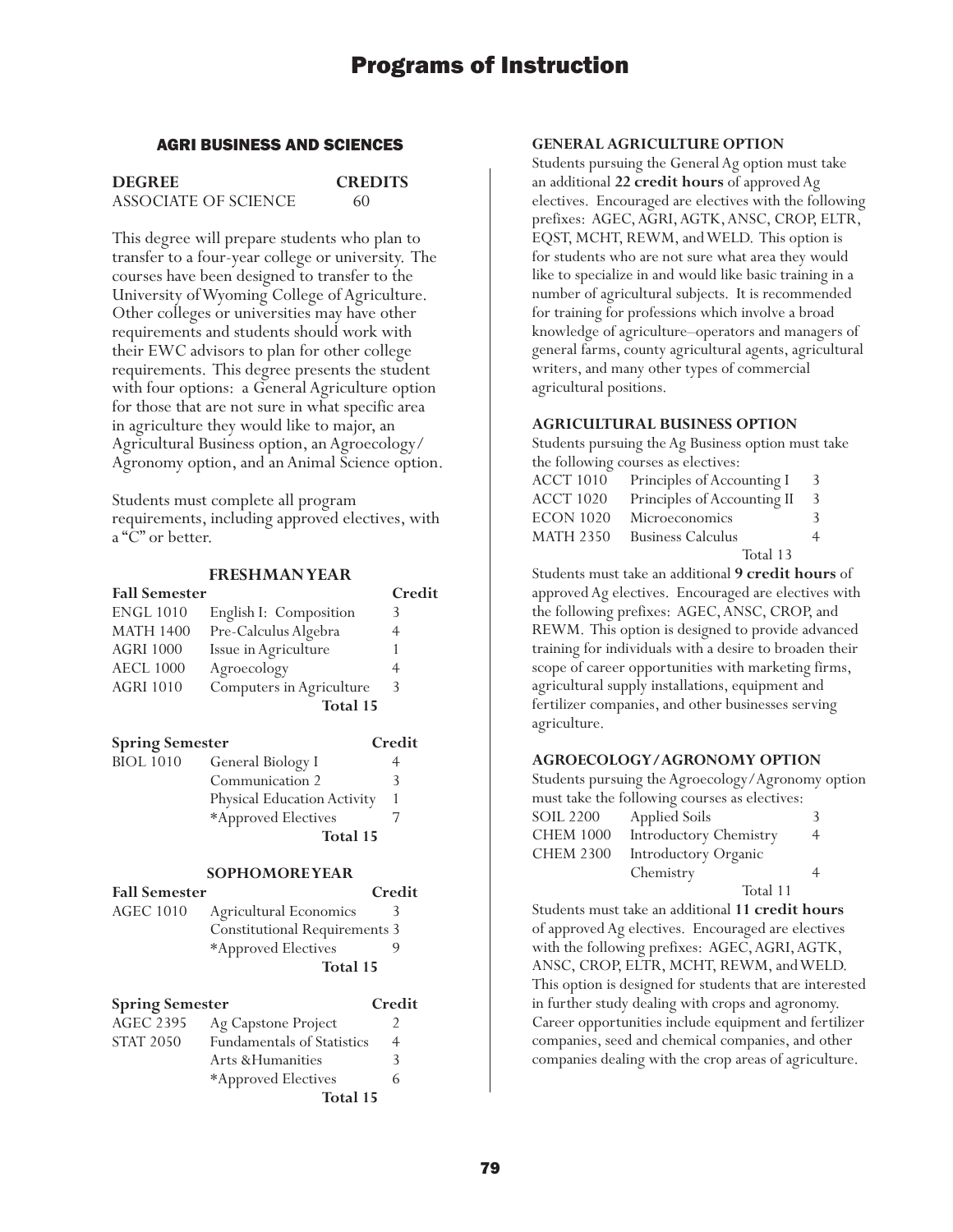### **ANIMAL SCIENCE OPTION**

Students pursuing the Animal Science option must take the following courses as electives:

ANSC 1010 Livestock Production I 4 CHEM 1000 Introductory Chemistry 4

Total 8

Students must take an additional **14 credit hours** of approved Ag electives. Encouraged are electives with the following prefixes: AGEC, AGRI, AGTK, ANSC, CROP, ELTR, EQST, MCHT, REWM, and WELD. This option is designed for students interested in career opportunities in agriculture that involve livestock, such as feed and supplement dealers, veterinarians, livestock feeding operations, and ranches.

### **Additional requirements/electives for Animal Science majors choosing the Production Option at the University of Wyoming:**

| <b>AGEC 2020</b> | Farm-Ranch Business |   |
|------------------|---------------------|---|
|                  | Management          | 3 |
| <b>ANSC 2030</b> | Principles of       |   |
|                  | Livestock Feeding   |   |
| <b>BIOL 2020</b> | General Biology II  | 4 |
| <b>ECON 1020</b> | Microeconomics      | 3 |
| <b>REWM 2000</b> | Principles of Range |   |
|                  | Management          |   |

\*Approved Agriculture Electives

| <b>FF</b><br>ా   |                                 |                |
|------------------|---------------------------------|----------------|
| <b>AGEC 1200</b> | Economics & Management of       |                |
|                  | Agricultural Equipment          | 2              |
| <b>AGEC 1510</b> | Farm/Ranch Application &        |                |
|                  | Review of Management            | 3              |
| <b>AGEC 1970</b> | Ag Internship                   | $\overline{2}$ |
| <b>AGEC 2010</b> | Farm-Ranch Business Records 3   |                |
| <b>AGEC 2150</b> | <b>Agri-Business Finance</b>    | 3              |
| <b>AGEC 2020</b> | Farm-Ranch Business             |                |
|                  | Management                      | 3              |
| <b>AGEC 2300</b> | <b>Agricultural Marketing</b>   | $\mathfrak{D}$ |
| <b>AGEC 2350</b> | <b>Agricultural Commodities</b> |                |
|                  | in Marketing                    | 2              |
| <b>AGRI 2000</b> | Agricultural Chemicals          | $\overline{c}$ |
| <b>AGTK 1810</b> | Beginning Hydraulics            | 3              |
| <b>AGTK 1910</b> | <b>Equipment Maintenance</b>    |                |
|                  | and Repair                      | 2              |
| <b>ANSC 1010</b> | <b>Livestock Production I</b>   | $\overline{4}$ |
| <b>ANSC 1035</b> | Horse Production                | 3              |
| <b>ANSC 1100</b> | Management of Reproduction 4    |                |
| <b>ANSC 1210</b> | Beginning Livestock Judging I 2 |                |
| <b>ANSC 1220</b> | Techniques of Livestock         |                |
|                  | Judging II                      | 1              |
| <b>ANSC 1550</b> | Livestock Health                | 3              |
|                  |                                 |                |

| <b>ANSC 1610</b> | Anatomy & Physiology of          |                |
|------------------|----------------------------------|----------------|
|                  | Domestic Animals                 | $\overline{4}$ |
| <b>ANSC 1620</b> | Anatomy & Physiology of          |                |
|                  | Domestic Animals II              | 4              |
| <b>ANSC 2030</b> | Principles of Livestock          |                |
|                  | Feeding                          | 4              |
| <b>ANSC 2110</b> | <b>Beef Production</b>           |                |
|                  | and Management                   | 3              |
| <b>ANSC 2230</b> | Advanced Techniques of           |                |
|                  | Livestock Judging III            | 1              |
| <b>ANSC 2240</b> | Advanced Techniques of           |                |
|                  | Livestock Judging IV             | 1              |
| <b>ANSC 2900</b> | Nutrition in Veterinary          |                |
|                  | Medicine                         | 3              |
| <b>CHEM 2300</b> | <b>Introductory Organic</b>      |                |
|                  | Chemistry                        | $\overline{4}$ |
| <b>CROP 2200</b> | Forage Crop Science              | 3              |
| <b>ECON 1020</b> | <b>Microeconomics</b>            | 3              |
| <b>ELTR 1515</b> | <b>Electrical Concepts</b>       | $\overline{c}$ |
| <b>ENTR 1500</b> | Successful Entrepreneurship      | $\overline{a}$ |
| <b>EQST 1570</b> | Horseshoeing I                   | 1              |
| <b>EQST 1580</b> | Horseshoeing II                  | 1              |
| <b>EQST 1725</b> | Rodeo Rough Stock I              | 2              |
| <b>EQST 1740</b> | Rodeo Timed Events I             | $\overline{2}$ |
| <b>MCHT 1500</b> | General Machine Shop             | $\overline{2}$ |
| <b>MCHT 1610</b> | Machine Tool Technology I        | $\overline{2}$ |
| <b>REWM 2000</b> | Principles of Range              |                |
|                  | Management                       | 3              |
| <b>REWM 2500</b> | Rangeland Plant Identification 2 |                |
| <b>SOIL 2300</b> | Soil Science and Fertilizer      |                |
|                  | Technology                       | 2              |
| <b>WELD 1700</b> | General Welding                  | 3              |
|                  |                                  |                |

### AGRICULTURE

**DEGREE CREDITS** ASSOCIATE OF SCIENCE RANGELAND ECOLOGY AND WATERSHED MANAGEMENT 61

### RANGELAND ECOLOGY AND WATERSHED MANAGEMENT

Rangeland is a fundamental, renewable natural resource. Throughout the western U.S., it offers a wide-range of opportunities for the multiple uses of livestock and wildlife grazing, recreation, water production and natural beauty. The rangeland ecology and watershed management curriculum is designed for students wishing to study ecology, utilization and management of rangelands and wildland watersheds, and related resources including forestry, recreation, wildlife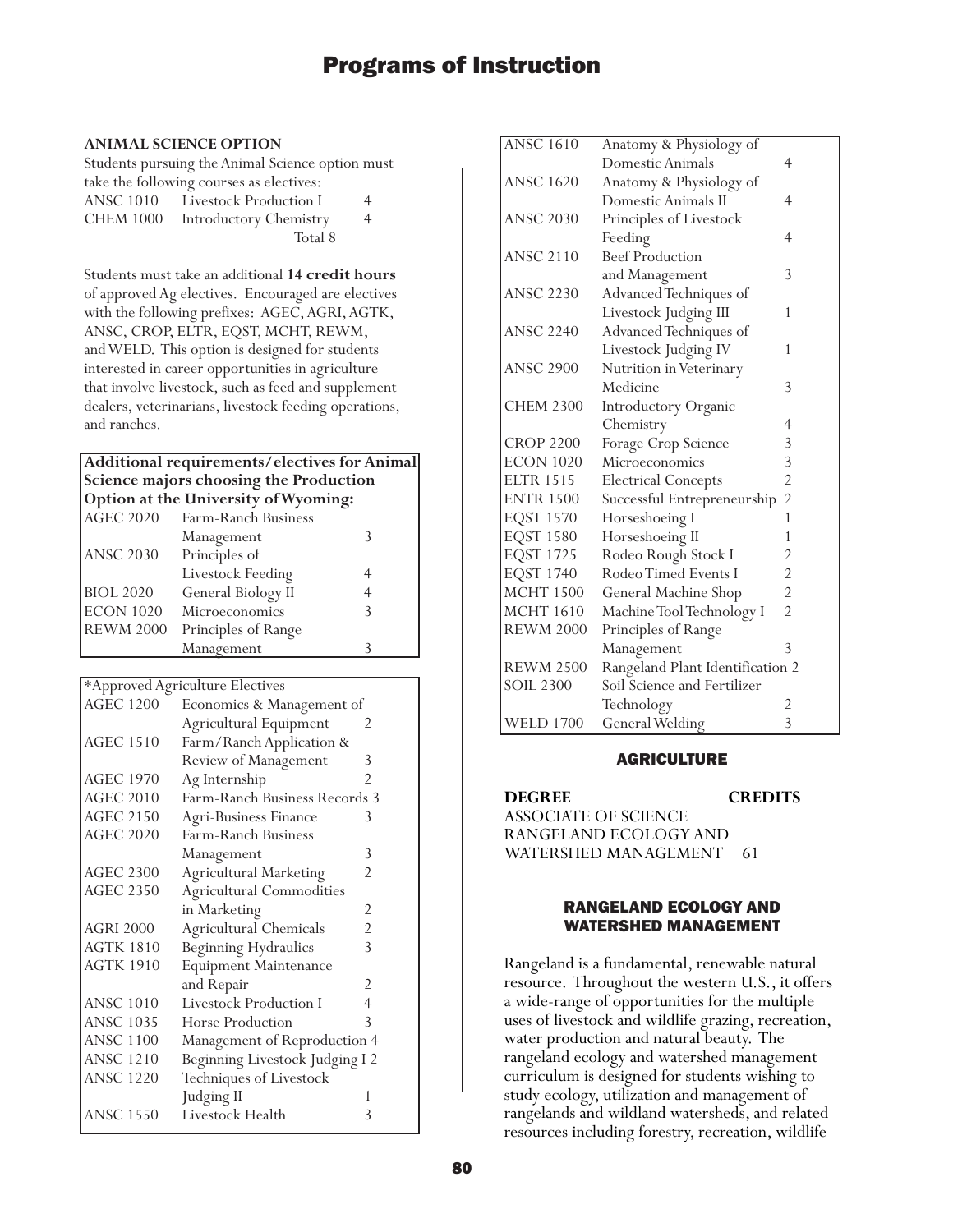management, soil science, botany and zoology. The curriculum is designed so that students can transfer to four-year institutions and prepare for careers in natural resource management as Range Conservationists, Soil Conservationists, and Range or Forest Hydrologists.

Students must complete all program requirements, including approved electives, with a "C" or better.

### **FRESHMAN YEAR**

| <b>Fall Semester</b> |                        | Credit |
|----------------------|------------------------|--------|
| <b>BIOL 1010</b>     | General Biology I      |        |
| <b>CHEM 1000</b>     | Introductory Chemistry | 4      |
| ENGL 1010            | English I: Composition | 3      |
| MATH 1400            | Pre-Calculus Algebra   |        |
|                      | Freshman Foundations   |        |
|                      | Total 16               |        |

| <b>Spring Semester</b> |                                      | Credit |
|------------------------|--------------------------------------|--------|
| <b>REWM 2000</b>       | Principles of Range                  |        |
|                        | Management                           |        |
|                        | <b>Constitutional Requirements 3</b> |        |
| <b>BIOL 2020</b>       | General Biology II                   |        |
|                        | Arts & Humanities                    |        |
|                        | <b>Physical Education Activity</b>   |        |
|                        | Total 14                             |        |

#### **SOPHOMORE YEAR**

| <b>Fall Semester</b> | Credit                      |               |
|----------------------|-----------------------------|---------------|
| <b>AECL 1000</b>     | Agroecology                 |               |
| <b>AGEC 1010</b>     | Agricultural Economics I    | ξ             |
| ZOO 2450             | Principles of Fish and      |               |
|                      | Wildlife Management         |               |
|                      | Social & Cultural Awareness | $\mathcal{R}$ |
| <b>AGRI 1010</b>     | Computers: Agriculture      | 3             |
|                      | Total 16                    |               |

| <b>Spring Semester</b> |                            | Credit |
|------------------------|----------------------------|--------|
| $\overline{CO/M}$ 2020 | Public Speaking            | 3      |
| <b>STAT 2050</b>       | Fundamentals of Statistics |        |
| <b>RNEW 2100</b>       | Forest Management          |        |
| <b>SOIL 2200</b>       | Applied Soils              | ર      |
| <b>AGEC 2395</b>       | AG Capstone Project        |        |
|                        | (Outcomes Assessment)      |        |
|                        | Total 15                   |        |

### AQUACULTURE TECHNICIAN

| <b>DEGREE:</b>     | <b>CREDITS</b> |
|--------------------|----------------|
| <b>CERTIFICATE</b> |                |

This program will enable a student to meet entry level requirements for employment as an aquaculture technician. Students completing the program will have a basic understanding of aquaculture production methods and fish management techniques. This program is offered only at the Wyoming Women's Center in Lusk.

Students must complete all program requirements including approved electives with a "C" or better.

### **FRESHMAN YEAR**

| <b>Fall Semester</b> | Credit                        |   |
|----------------------|-------------------------------|---|
| <b>AQTK 1500</b>     | Introduction to Aquaculture 3 |   |
| <b>AQTK 1520</b>     | Aquaculture Systems           | 3 |
| <b>AQTK 1550</b>     | Fish Health Management        | 3 |
| <b>AQTK 1600</b>     | Hatchery Management           | 3 |
|                      | Total 12                      |   |

Federal Financial Aid is not available for this certificate program.

ART

| <b>DEGREE:</b>    | <b>CREDITS</b> |
|-------------------|----------------|
| ASSOCIATE OF ARTS | 60             |

The Associate of Arts in Art provides freshman and sophomore level courses required by most colleges for a Bachelor of Arts or a Bachelor of Fine Arts degree in the visual arts. This program is ideal for students interested in a career in the fine or applied arts. The outcomes assessment requirement for this program will be an exhibition of art completed during the student's time in the program. This exhibition must be accompanied by an Artist's Statement, a written explanation of the work on display.

Students must complete all program requirements, including approved electives, with a grade of "C" or better.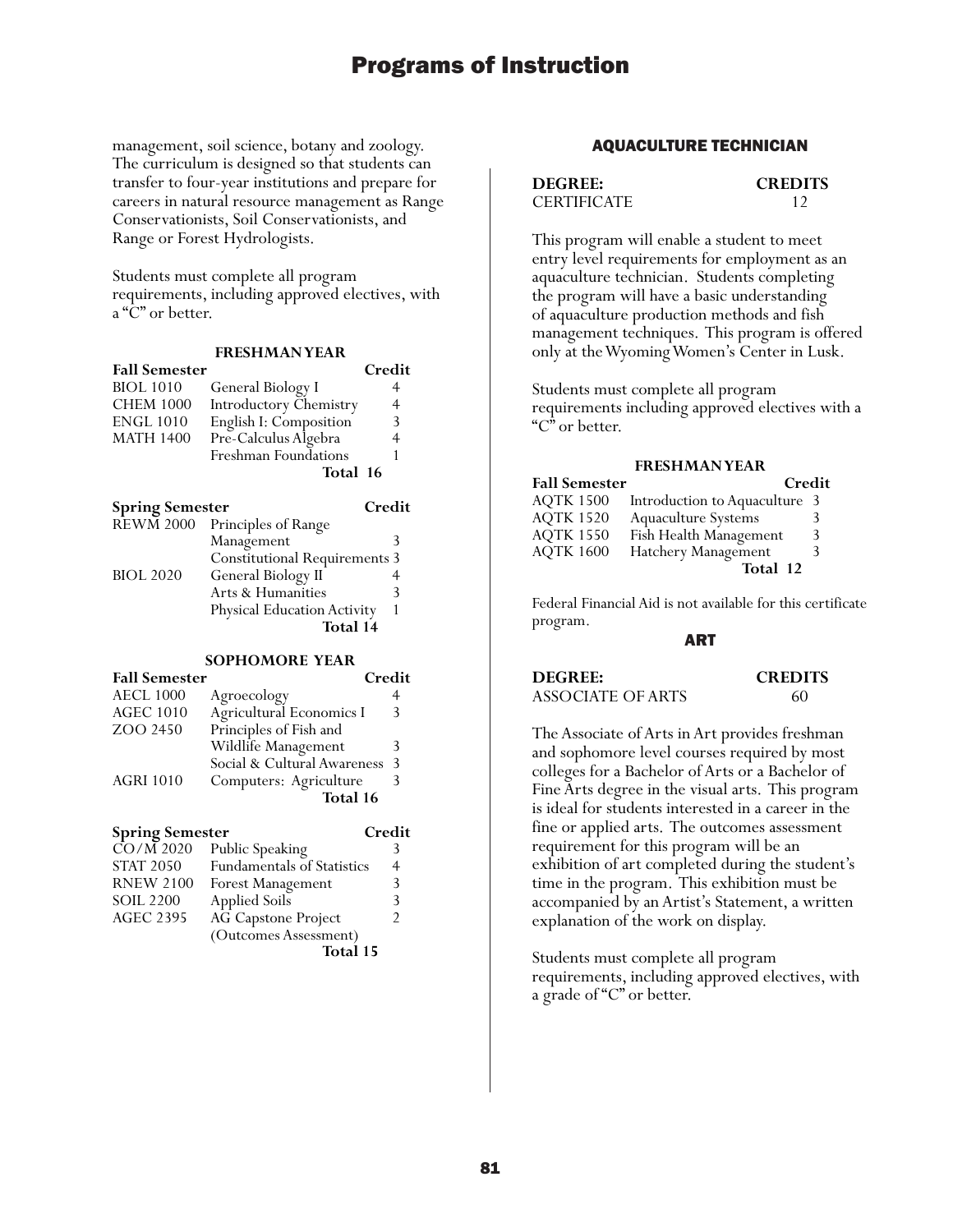#### **FRESHMAN YEAR**

| <b>Fall Semester</b>                      |                                      | Credit         |
|-------------------------------------------|--------------------------------------|----------------|
| ART 1005                                  | <b>Beginning Drawing</b>             | 3              |
| <b>ART 1110</b>                           | Foundation:                          |                |
|                                           | Two-Dimensional                      | 3              |
| <b>ENGL 1010</b>                          | English I: Composition               | 3              |
|                                           | Freshman Foundations                 | 1              |
|                                           | <b>Constitutional Requirements 3</b> |                |
|                                           |                                      | 1              |
|                                           | Physical Education Activity          |                |
|                                           | Total 14                             |                |
|                                           |                                      |                |
| <b>Spring Semester</b>                    |                                      | Credit         |
| <b>ART 1130</b>                           | Foundation: Color Theory             | 3              |
| <b>ART 1310</b>                           | Introduction to Sculpture            | 3              |
| <b>ENGL 2020</b>                          | Introduction to Literature           | 3              |
|                                           | Lab Science                          | $\overline{4}$ |
|                                           | *Art Elective                        | 3              |
|                                           | Total 16                             |                |
|                                           |                                      |                |
| <b>Fall Semester</b>                      | <b>SOPHOMOREYEAR</b>                 |                |
| <b>ART 1120</b>                           | Foundations:                         | Credit         |
|                                           |                                      |                |
|                                           | Three-Dimensional                    | 3              |
| ART 2410                                  | Ceramics I                           | 3              |
| <b>ART 2010</b>                           | Art History I                        | 3              |
| <b>MATH 1000</b>                          | Problem Solving                      | 3              |
|                                           | **Approved Elective                  | 3              |
|                                           | Total 15                             |                |
|                                           |                                      |                |
| <b>Spring Semester</b><br><b>ART 2210</b> |                                      | Credit         |
|                                           | Painting I                           | 3<br>3         |
| <b>ART 2020</b>                           | Art History II                       |                |
|                                           | Social & Cultural Awareness          | 3              |
|                                           | *Art Elective                        | 3              |
|                                           | **Approved Elective                  | 3              |
|                                           | <b>Outcomes Assessment:</b>          |                |
|                                           | <b>Exhibition and Artist</b>         |                |
|                                           | Statement<br>Total                   | 15             |
|                                           |                                      |                |
| *Art Electives:                           |                                      |                |
| <b>ART 1179</b>                           | Adobe Photoshop I                    | 3              |
| ART 1250                                  | Water Based Media I                  | 3              |
| <b>ART 2005</b>                           | Drawing II                           | 3              |
| ART 2145                                  | Digital Photography                  | 3              |
| ART 2220                                  | Painting II                          | 3              |
| ART 2420                                  | Ceramics II                          | 3              |
|                                           |                                      |                |
| **Approved Electives:                     |                                      |                |
| CO/M 2020                                 | Public Speaking                      | 3              |
| <b>ENGL 2440</b>                          | Literary Genres:                     |                |
|                                           | Short Story                          | 3              |
| <b>INET 1590</b>                          | Web Page Design                      | 3              |
| <b>INET 1610</b>                          | Dynamic Web Graphics:                |                |
|                                           | Flash Web Design                     | 3              |
| LIBS 2280                                 | Introduction to Children's           |                |
|                                           | Literature                           | 3              |
| <b>MUSC 1000</b>                          | Introduction to Music                | 3              |
|                                           |                                      |                |

| MUSC 2015        | Introduction to the Music of |   |
|------------------|------------------------------|---|
|                  | the World's People           |   |
| <b>PHIL 1000</b> | Introduction to Philosophy   | 3 |
| <b>RELI 1000</b> | Introduction to Religion     |   |
| SOC 1000         | Sociological Principles      |   |
| <b>THEA 1000</b> | Introduction to Theatre      |   |
| <b>WELD 1700</b> | General Welding              |   |
|                  |                              |   |

### **BIOLOGY**

**DEGREE: CREDITS** ASSOCIATE OF SCIENCE<br>BIOLOGY 60

### **BIOLOGY**

The Biology major is a transfer program designed for students interested in training in the biological sciences. It enables students to combine courses in biology, botany, zoology, and molecular biology to meet specific interests.

Students must complete all program requirements including approved electives with a "C" or better.

### **FRESHMAN YEAR**

| <b>Fall Semester</b>                                            |                        | Credit               |
|-----------------------------------------------------------------|------------------------|----------------------|
| <b>BIOL 1010</b>                                                | General Biology I      |                      |
| <b>CHEM 1020</b>                                                | General Chemistry I    | 4                    |
| <b>ENGL 1010</b>                                                | English I: Composition | 3                    |
|                                                                 | Freshman Foundations   |                      |
| <b>MATH 1400</b>                                                | Pre-Calculus Algebra   |                      |
|                                                                 | Total 16               |                      |
| $\mathbf{C}$ and $\mathbf{C}$ and $\mathbf{C}$ and $\mathbf{C}$ |                        | $\sim$ $\sim$ $\sim$ |

| <b>Spring Semester</b> |                            | Credit        |
|------------------------|----------------------------|---------------|
| <b>BIOL 2020</b>       | General Biology II         |               |
| <b>CHEM 1030</b>       | General Chemistry II       | 4             |
| <b>ENGL 2020</b>       | Introduction to Literature | $\mathcal{R}$ |
| <b>MATH 1405</b>       | Pre-Calculus               |               |
|                        | Trigonometry               | 3             |
|                        | Total 14                   |               |

### **SOPHOMORE YEAR**

| <b>Fall Semester</b> |                                             | Credit |
|----------------------|---------------------------------------------|--------|
|                      | CHEM 2300 Introduction to Organic Chemistry |        |
|                      | or CHEM 2320 Organic Chemistry I            |        |
| <b>MATH 2200</b>     | - Calculus I                                |        |
| <b>PHYS</b> 1110     | <b>General Physics I</b>                    | 4      |
|                      | Physical Education Activity                 |        |
|                      | Social & Cultural Awareness 3               |        |
|                      | Total 16                                    |        |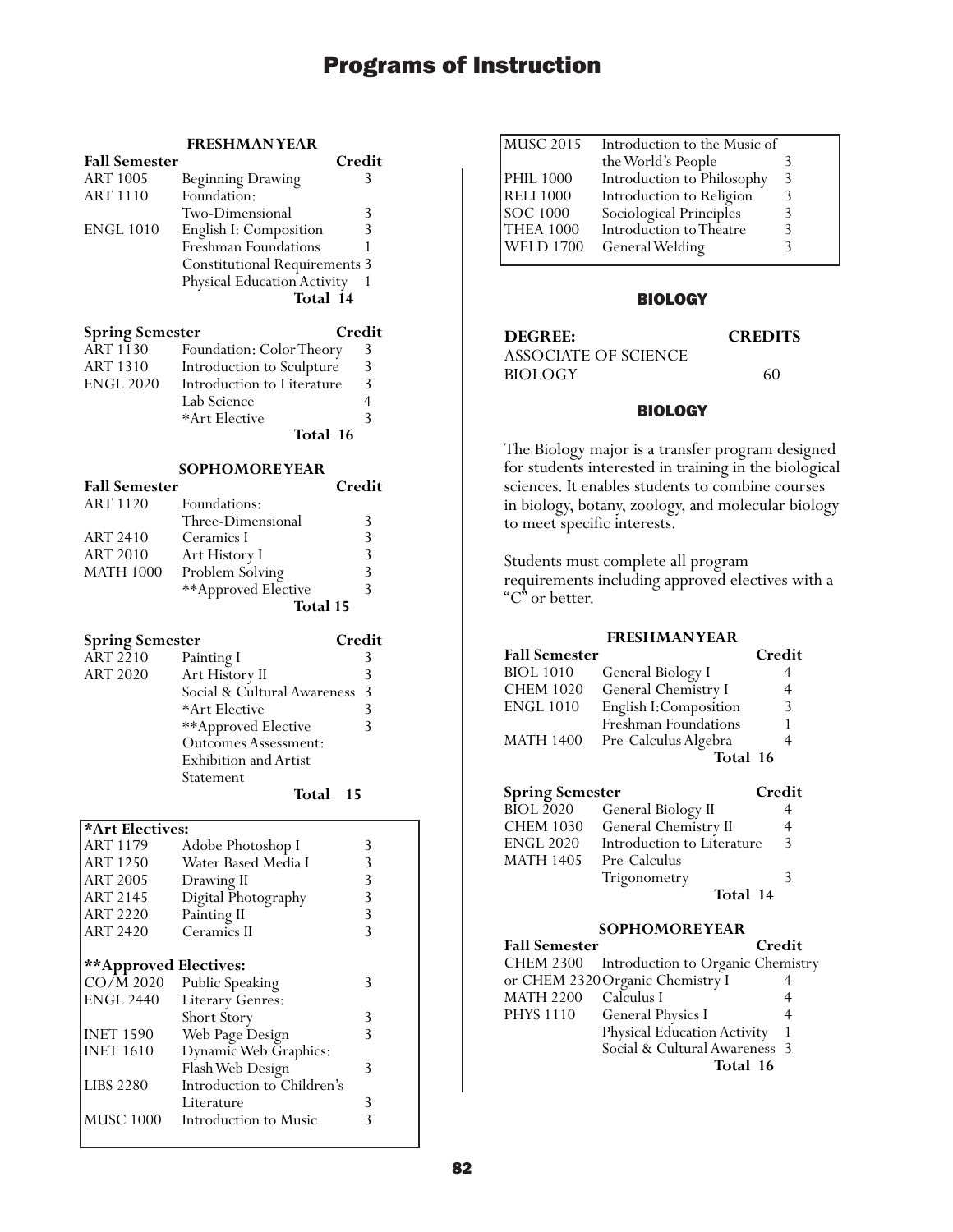| <b>Spring Semester</b> |                                      | Credit         |
|------------------------|--------------------------------------|----------------|
|                        | MOLB 2220 Pathogenic Microbiology    |                |
|                        | or CHEM 2340 Organic Chemistry II    | 4              |
| <b>STAT 2050</b>       | <b>Fundamentals of Statistics</b>    | $\overline{4}$ |
|                        | Arts & Humanities                    | 3              |
|                        | <b>Constitutional Requirements 3</b> |                |
|                        | Outcomes Assessment: Portfolio/      |                |
|                        | <b>Rubrics Based Assessment</b>      |                |
|                        | Total 14                             |                |

### BUSINESS ADMINISTRATION

| <b>DEGREES:</b>                 | <b>CREDITS</b> |
|---------------------------------|----------------|
| ASSOCIATE OF SCIENCE            | 60             |
| ASSOCIATE OF APPLIED SCIENCE 60 |                |

### ASSOCIATE OF SCIENCE

The suggested program in accounting/business administration allows the student to earn an Associate of Science Degree while completing the first two years of college work toward a bachelor's degree. Those majoring in accounting, marketing, management, finance or other specific areas of business generally take the same courses during the first two years.

Students must complete all program requirements, including approved electives, with a "C" or better.

#### **FRESHMAN YEAR**

| <b>Fall Semester</b> |                                      | Credit |
|----------------------|--------------------------------------|--------|
| <b>ACCT 1010</b>     | Principles of Accounting I           | 3      |
| <b>ENGL 1010</b>     | English I: Composition               | 3      |
|                      | Freshman Foundations                 |        |
|                      | <b>Constitutional Requirements 3</b> |        |
| <b>MATH 1400</b>     | Pre-Calculus Algebra                 |        |
|                      | Total 14                             |        |

| <b>Spring Semester</b> |                                    | Credit |
|------------------------|------------------------------------|--------|
| <b>ACCT 1020</b>       | Principles of Accounting II        | 3      |
| <b>STAT 2050</b>       | <b>Fundamentals of Statistics</b>  | 4      |
|                        | Arts & Humanities                  |        |
|                        | <b>Physical Education Activity</b> |        |
|                        | Lab Science                        |        |
|                        | Total 15                           |        |

#### **SOPHOMORE YEAR**

| <b>Fall Semester</b> |                          | Credit |
|----------------------|--------------------------|--------|
| <b>ECON 1010</b>     | Macroeconomics           |        |
| <b>MATH 2350</b>     | <b>Business Calculus</b> |        |
| $CO/M$ 2020          | Public Speaking          | 3      |
| <b>ACCT 2450</b>     | Cost Accounting          | ζ      |
| <b>MKT 2100</b>      | Principles of Marketing  | 3      |
|                      | Total 16                 |        |

| <b>Spring Semester</b> |                                  | Credit |
|------------------------|----------------------------------|--------|
| <b>ECON 1020</b>       | Microeconomics                   | 3      |
| <b>BADM 2010</b>       | <b>Business Law I</b>            |        |
| <b>MATH 2355</b>       | <b>Mathematical Applications</b> |        |
|                        | for Business                     |        |
| <b>IMGT 2400</b>       | Introduction to Information      |        |
|                        | Management                       | 3      |
|                        | *Approved Electives              |        |
|                        | <b>Outcomes Assessment:</b>      |        |
|                        | Departmental Exam and Core       |        |
|                        | <b>Competency Evaluation</b>     |        |
|                        | Total 15                         |        |

**\*Approved Electives:** Any course at the 1000 or above level.

### ASSOCIATE OF APPLIED SCIENCE

The purpose of this flexible program is to provide an individual with entry level business skills. It emphasizes the accounting, office management, and computer areas. It is designed for the student who does not intend to transfer to another college to earn a bachelor's degree. In addition to fulfilling the requirements for the Associate of Applied Science Degree, a grade of "C" or better must be received in each of the required courses, including electives.

|                      | <b>FRESHMANYEAR</b>                  |                                            |
|----------------------|--------------------------------------|--------------------------------------------|
| <b>Fall Semester</b> |                                      | Credit                                     |
|                      | ** ACCT 1050 Practical Accounting I  | 2                                          |
| BADM 1000            | Introduction to Business             | 3                                          |
| <b>CMAP 1610</b>     | Windows                              | 1                                          |
|                      | Freshman Foundations                 | 1                                          |
|                      | Communication I                      | 3                                          |
|                      | *Approved Electives                  | 5                                          |
|                      | Total 15                             |                                            |
|                      |                                      |                                            |
| Spring Semester      |                                      | Credit                                     |
|                      | ** ACCT 1060 Practical Accounting II | 2                                          |
| BADM 1005            | <b>Business Mathematics I</b>        | 3                                          |
| CMAP 1715            | Word Processing: MS Word             | $\overline{2}$                             |
|                      | <b>Constitutional Requirements 3</b> |                                            |
|                      | *Approved Electives                  | 4                                          |
|                      | Total 14                             |                                            |
|                      | <b>SOPHOMOREYEAR</b>                 |                                            |
| <b>Fall Semester</b> |                                      | Credit                                     |
| BADM 1020            | <b>Business Communications</b>       | 3                                          |
| BOTK 2750            | Records & Information                |                                            |
|                      | Management                           | 3                                          |
| CMAP 1900            | <b>Integrated Applications:</b>      |                                            |
|                      | MS Office                            | $\overline{\mathbf{c}}$                    |
| ECON 1010            | Macroeconomics                       |                                            |
| BADM 1030            | Personal Finance                     | $\begin{array}{c} 3 \\ 3 \\ 2 \end{array}$ |
|                      | *Approved Electives                  |                                            |
|                      | T.J. 146                             |                                            |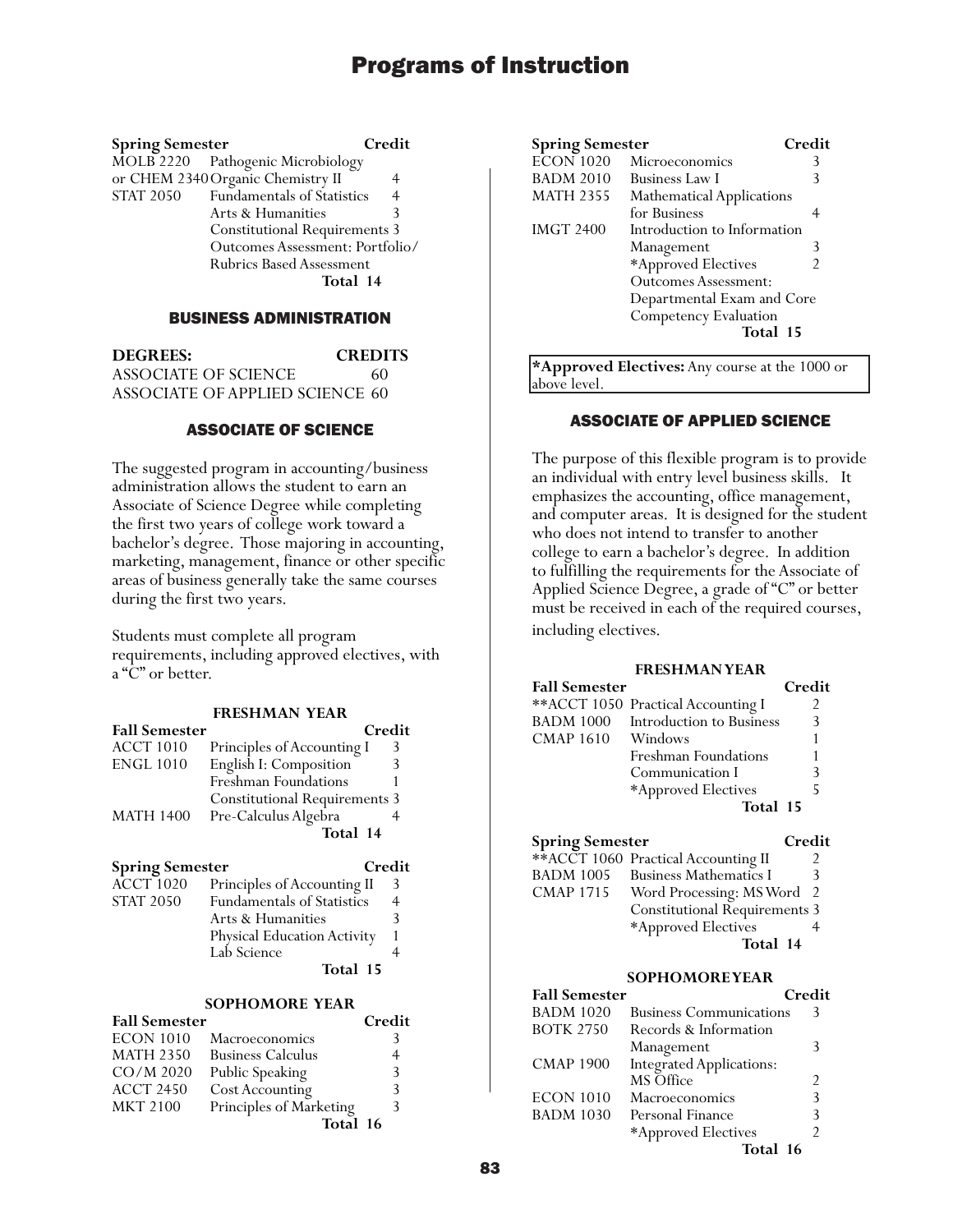| <b>Spring Semester</b> |                                 | Credit |
|------------------------|---------------------------------|--------|
| $\widehat{ACCT}$ 2110  | Microcomputer Accounting I 2    |        |
| <b>BOTK 1970</b>       | Occupational Internship I       | 3      |
| <b>BADM 2395</b>       | <b>Business Office Capstone</b> | 3      |
| <b>CMAP 1765</b>       | Spreadsheet Applications II:    |        |
|                        | Excel                           | 2      |
|                        | *Approved Electives             | 5      |
|                        | <b>Outcomes Assessment:</b>     |        |
|                        | Electronic Portfolio            |        |
|                        | Total 15                        |        |

**\*For Associate of Applied Science in Business (non-transfer)**—Seven (7) credits must be taken from approved business electives. Approved business electives may be from Computer Application (CMAP), Business Office Technology (BOTK), Accounting (ACCT), Business Administration (BADM), Management (MGT), Economics (ECON), Entrepreneurship (ENTR), Information Management (IMGT), Computer Science (COSC), Internet (INET), Marketing (MKT) or Technology (TECH 1750 or higher). Five-six (5-6) credits must be taken from the following categories: Social & Cultural Awareness, Arts & Humanities, Lab Science, or Physical Education Activity. The balance of electives may be taken from any course 1000 or above.

\*\*ACCT 1010 may be taken in place of ACCT 1050 and ACCT 1060.

### ASSOCIATE OF APPLIED SCIENCE (Distance)

The purpose of this flexible program is to provide an individual with entry level business skills. It emphasizes the accounting, office management, and computer areas. It is designed for the student who does not intend to transfer to another college to earn a bachelor's degree. In addition to fulfilling the requirements for the Associate of Applied Science Degree, a grade of "C" or better must be received in each of the required courses, including electives.

### **FRESHMAN YEAR**

| <b>Fall Semester</b> |                               | Credit |
|----------------------|-------------------------------|--------|
| <b>BADM 1000</b>     | Introduction to Business      |        |
| <b>BADM 1005</b>     | <b>Business Mathematics I</b> |        |
| <b>BOTK 2750</b>     | Records & Information         |        |
|                      | Management                    | 3      |
|                      | Freshman Foundations          |        |
|                      | Communication I               | 3      |
|                      | *Approved Electives           |        |
|                      | Total 15                      |        |

| <b>Spring Semester</b> |                                         | Credit        |
|------------------------|-----------------------------------------|---------------|
|                        | ** ACCT 1010 Principles of Accounting I | 3             |
| <b>BADM 1020</b>       | <b>Business Communications</b>          | $\mathcal{R}$ |
| CMAP 1610 Windows:     |                                         |               |
|                        | <b>Constitutional Requirements 3</b>    |               |
|                        | *Approved Electives                     |               |
|                        | Total 15                                |               |
|                        |                                         |               |

### **SOPHOMORE YEAR**

| <b>Fall Semester</b> | Credit                     |   |
|----------------------|----------------------------|---|
| <b>CMAP 1715</b>     | Word Processing: MS Word 2 |   |
| <b>COSC 1200</b>     | Computer Information       |   |
|                      | Systems                    | 3 |
| <b>ECON 1010</b>     | Macroeconomics             |   |
| <b>INET 1580</b>     | Web Page Authoring         | 2 |
|                      | *Approved Electives        |   |
|                      | Total 15                   |   |

### **Spring Semester Credit**

| $\widehat{ACCT}$ 2110 | Microcomputer Accounting I 2    |   |
|-----------------------|---------------------------------|---|
| <b>BOTK 1970</b>      | Occupational Internship I       | 3 |
| <b>BADM 2395</b>      | <b>Business Office Capstone</b> | 3 |
| <b>CMAP 1765</b>      | Spreadsheet Applications II:    |   |
|                       | Excel                           |   |
|                       | *Approved Electives             | 5 |
|                       | <b>Outcomes Assessment:</b>     |   |
|                       | Electronic Portfolio            |   |
|                       | Total 15                        |   |

**\*For Associate of Applied Science in Business (non-transfer)**—Seven (7) credits must be taken from approved business electives. Approved business electives may be from Computer Application (CMAP), Business Office Technology (BOTK), Accounting (ACCT), Business Administration (BADM), Management (MGT), Economics (ECON), Entrepreneurship (ENTR), Information Management (IMGT), Computer Science (COSC), Internet (INET), Marketing (MKT) or Technology (TECH 1750 or higher). Five-six (5-6) credits must be taken from the following categories: Social & Cultural Awareness, Arts & Humanities, Lab Science, or Physical Education Activity. The balance of electives may be taken from any course 1000 or above.

\*\*ACCT 1010 may be taken in place of ACCT 1050 and ACCT 1060.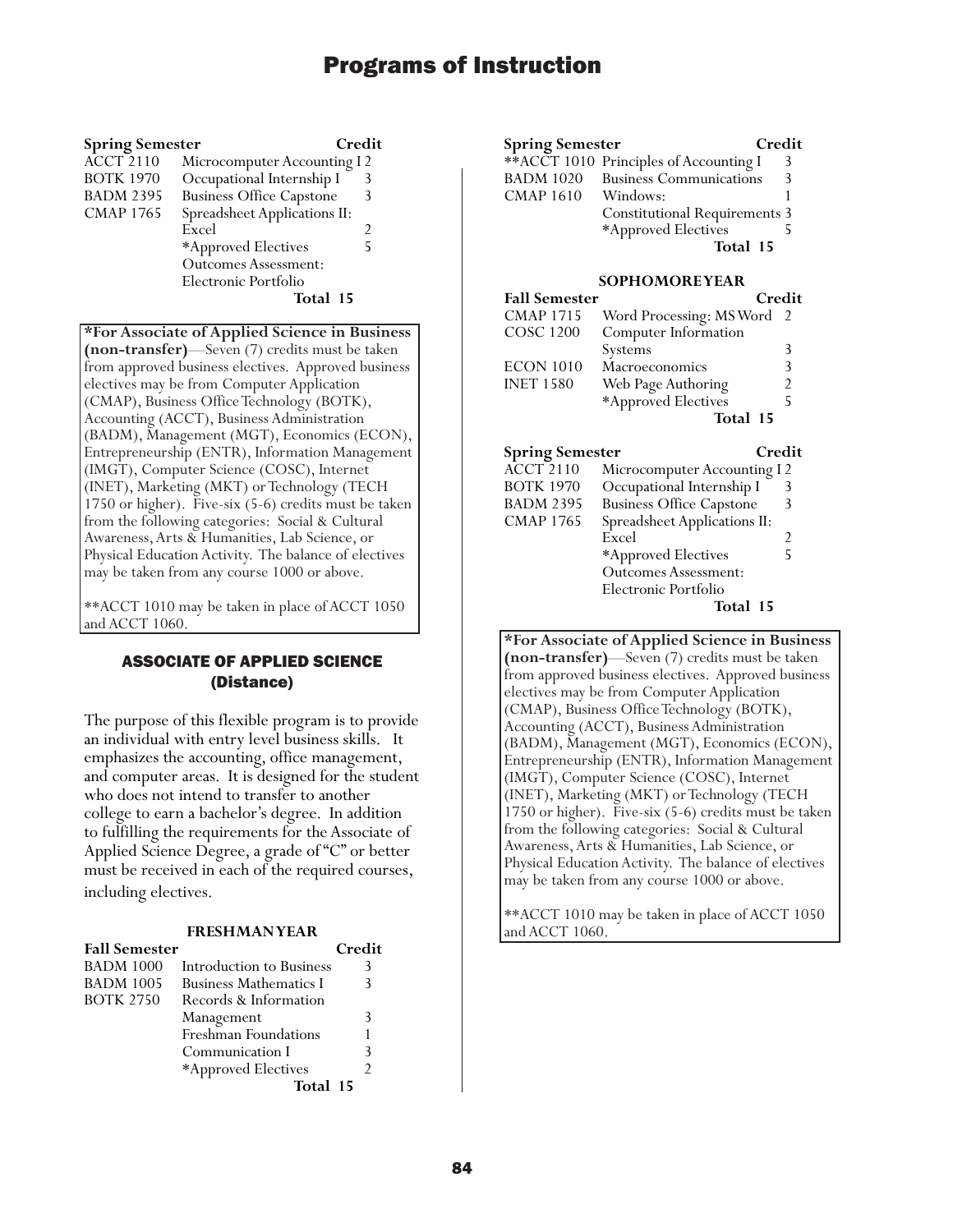### BUSINESS EDUCATION

**DEGREE CREDITS** ASSOCIATE OF SCIENCE 63-64

This program offers many of the education courses required for business education majors as well as office and computer skills necessary for employment in a business office. The program is designed for the student wishing to transfer after two years to complete a teaching degree in business education at a four-year institution. Education programs vary greatly at four-year institutions, so students should consult the catalog of the college or university of their choice for information on the specific requirements of that institution.

Students must complete all program requirements, including approved electives, with a "C" or better.

### **FRESHMAN YEAR**

| <b>Fall Semester</b>   |                                    | Credit         |
|------------------------|------------------------------------|----------------|
| <b>ECON 1010</b>       | Macroeconomics                     | 3              |
| <b>EDFD 2020</b>       | Foundations of Education           | 3              |
| <b>ENGL 1010</b>       | English I: Composition             | 3              |
|                        | Freshman Foundations               | 1              |
| <b>MATH 1400</b>       | Pre-Calculus Algebra               | 4              |
| <b>PSYC 1000</b>       | General Psychology                 | 3              |
|                        | <b>Total 17</b>                    |                |
| <b>Spring Semester</b> |                                    | Credit         |
| <b>EDFD 2100</b>       | <b>Educational Psychology</b>      | 3              |
| <b>ITEC 2360</b>       | Teaching with                      |                |
|                        | Technology                         | 3              |
| <b>EDUC 2100</b>       | Practicum in Teaching              | $2 - 3$        |
|                        | <b>Physical Education Activity</b> | 1              |
|                        | Social & Cultural Awareness        | 3              |
|                        | Arts & Humanities                  | 3              |
|                        | Total 15-16                        |                |
|                        | SOPHOMORE YEAR                     |                |
| <b>Fall Semester</b>   |                                    | $\Gamma$ redit |

| <b>Fall Semester</b> |                                      | Credit |
|----------------------|--------------------------------------|--------|
| <b>ACCT 1010</b>     | Principles of Accounting I           |        |
|                      | <b>Constitutional Requirements 3</b> |        |
| <b>MKT 2100</b>      | Principles of Marketing              |        |
|                      | Lab Science                          |        |
|                      | *Approved Electives                  |        |
|                      | Total 17                             |        |

| <b>Spring Semester</b> | Credit                      |   |
|------------------------|-----------------------------|---|
| <b>ACCT 1020</b>       | Principles of Accounting II | 3 |
| <b>HLED 1221</b>       | Standard First Aid          |   |
|                        | & Safety                    |   |
| <b>BADM 2010</b>       | <b>Business Law I</b>       | 3 |
| <b>ENGL 2020</b>       | Introduction to Literature  | 3 |
|                        | Arts & Humanities           | ζ |
|                        | <b>Outcomes Assessment:</b> |   |
|                        | Portfolio                   |   |
|                        | Total 14                    |   |

\*Approved Electives: Any course at the 1000 or above level.

### BUSINESS OFFICE TECHNOLOGY

| <b>DEGREE</b>                          | <b>CREDITS</b> |
|----------------------------------------|----------------|
| ASSOCIATE OF APPLIED SCIENCE           | 60             |
| <b>CERTIFICATE</b>                     | 32             |
| <b>COMPUTER APPLICATIONS</b>           |                |
| <b>CERTIFICATE</b>                     | 12             |
| <b>BUSINESS RECORDS CERTIFICATE 14</b> |                |

### ASSOCIATE OF APPLIED SCIENCE-BUSINESS OFFICE TECHNOLOGY

This program is an expanded coverage of the certificate program to allow students the opportunity to learn skills in the fields of accounting, and written and oral communications necessary for success in the business field. Students who complete one of the options for the Business Office Technology program will be able to transfer all of the coursework towards this A.A.S. degree.

Students must complete all program requirements, including approved electives, with a "C" or better.

### **FRESHMAN YEAR**

| <b>Fall Semester</b> |                         | Credit |
|----------------------|-------------------------|--------|
| <b>BOTK 1645</b>     | Keyboarding Office      |        |
|                      | Documents               |        |
|                      | Communications I        |        |
| <b>CMAP 1715</b>     | Word Processing:        |        |
|                      | MS Word                 |        |
|                      | Freshman Foundations    |        |
| <b>BOTK 2750</b>     | Records and Information |        |
|                      | Management              |        |
| <b>BADM 1030</b>     | Personal Finance        |        |
|                      | Total 15                |        |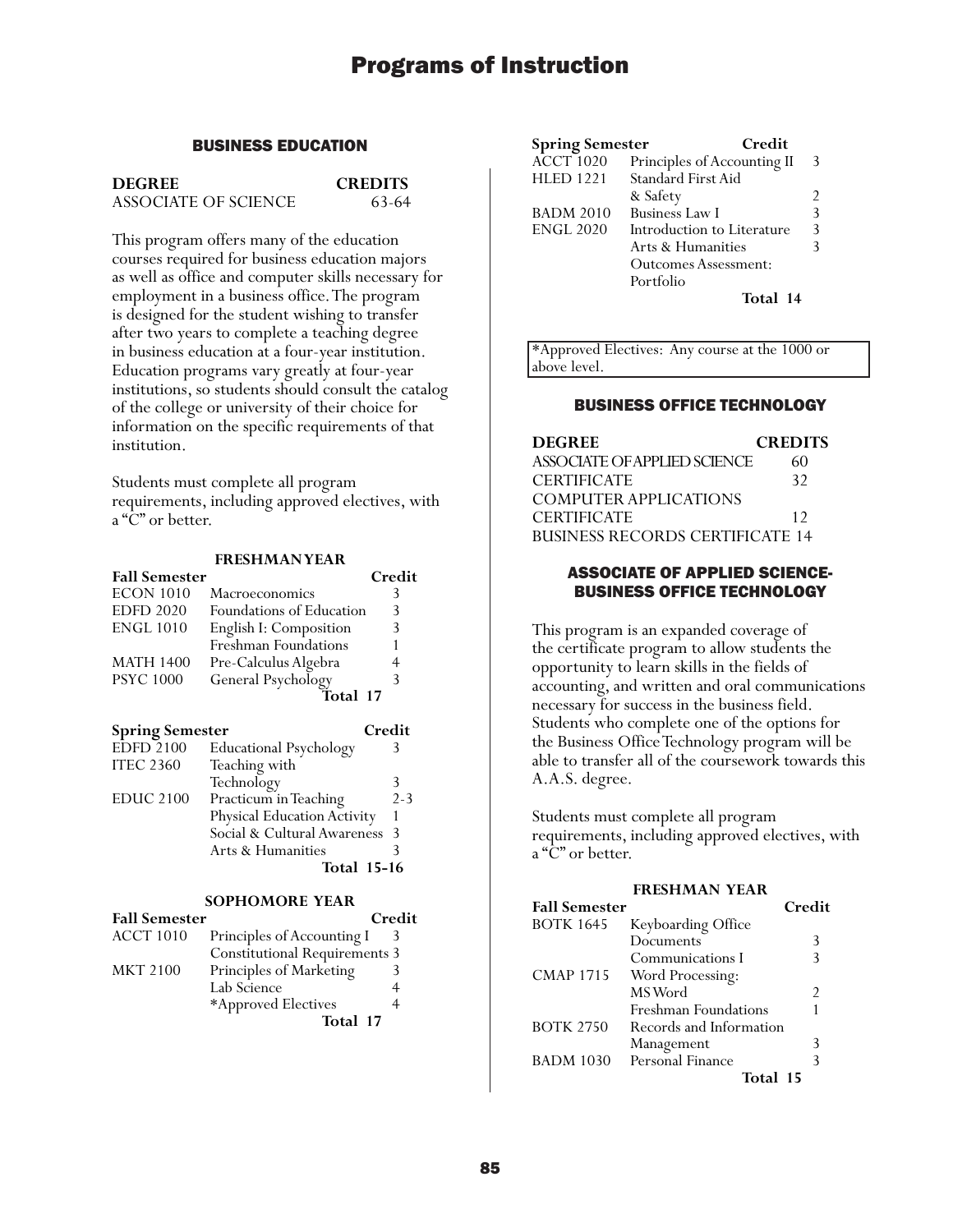| <b>Spring Semester</b> |                               | Credit        |
|------------------------|-------------------------------|---------------|
| CMAP 1765              | Spreadsheet Applications II:  |               |
|                        | MS Excel                      | 2             |
| <b>BOTK 1510</b>       | Office Skills and Services    | 3             |
| <b>BADM 1005</b>       | <b>Business Mathematics I</b> | ੨             |
| <b>CMAP 2630</b>       | <b>Presentation Graphics:</b> |               |
|                        | PowerPoint                    |               |
| <b>BOTK 1970</b>       | Occupational Internship I     | $\mathcal{P}$ |
| <b>INET 1590</b>       | Web Page Design:              | 3             |
|                        | *Approved Electives           |               |
|                        | Total 15                      |               |

### **SOPHOMORE YEAR**

| <b>Fall Semester</b>   |                                      | Credit    |
|------------------------|--------------------------------------|-----------|
| <b>ACCT 1050</b>       | <b>Practical Accounting I</b>        |           |
| <b>BADM 1020</b>       | <b>Business Communications</b>       | 3         |
| $CO/M$ 2020            | Public Speaking                      |           |
|                        | <b>Constitutional Requirements 3</b> |           |
|                        | *Approved Electives                  |           |
|                        | Total 15                             |           |
| <b>Spring Semester</b> |                                      | $Cr$ edit |

| spring semester  |                                 | vrean |
|------------------|---------------------------------|-------|
| <b>ACCT 1060</b> | <b>Practical Accounting II</b>  |       |
| <b>BOTK 2970</b> | Occupational Internship II      | 3     |
| <b>BADM 2395</b> | <b>Business Office Capstone</b> | 3     |
| <b>CMAP 1800</b> | Database Applications I:        |       |
|                  | Access                          |       |
|                  | *Approved Electives             | ь     |
|                  | Total 15                        |       |
|                  |                                 |       |

**\*For Associate of Applied Science in Business** 

**Office Technology**— Seven (7) credits must be taken from approved business electives. Approved business electives may be from Computer Application (CMAP), Business Office Technology (BOTK), Accounting (ACCT), Business Administration (BADM), Management (MGT), Economics (ECON), Entrepreneurship (ENTR), Information Management (IMGT), Computer Science (COSC), Internet (INET), Marketing (MKT) or Technology (TECH 1750 or higher). Five-six (5-6) credits must be taken from the following categories: Social & Cultural Awareness, Arts & Humanities, Lab Science, or Physical Education Activity. The balance of electives may be taken from any course 1000 or above.

\*\*ACCT 1010 may be taken in place of ACCT 1050 and ACCT 1060.

### CERTIFICATE- BUSINESS OFFICE TECHNOLOGY

This program provides basic training in computer applications, business communication skills, and general office procedures. It is designed to compliment the Business Office Technology program because graduates may continue their studies to receive an Associate of Applied Science degree in Business Office Technology.

Students must complete all program requirements, including approved electives, with a "C" or better.

#### **FRESHMAN YEAR**

| <b>Fall Semester</b> |                               | Credit         |
|----------------------|-------------------------------|----------------|
|                      | Freshman Foundations          |                |
| <b>TECH 1005</b>     | Applied Technical Writing     | 3              |
| <b>BOTK 1645</b>     | Keyboarding Office            |                |
|                      | Documents                     |                |
| <b>CMAP 1715</b>     | Word Processing:              |                |
|                      | MS Word                       | $\mathfrak{D}$ |
| <b>ACCT 1050</b>     | <b>Practical Accounting I</b> | $\mathfrak{D}$ |
| <b>BADM 1005</b>     | <b>Business Mathematics I</b> | 3              |
|                      | *Approved Electives           | 2              |
|                      | Total 16                      |                |

| <b>Spring Semester</b> |                                 | Credit         |
|------------------------|---------------------------------|----------------|
| CMAP <sub>1765</sub>   | <b>Spreadsheet Applications</b> |                |
|                        | II: MS Excel                    | $\mathcal{L}$  |
| <b>BOTK 2750</b>       | Records and Information         |                |
|                        | Management                      | 3              |
| <b>BOTK 1510</b>       | Office Skills and Services      | 3              |
| <b>BOTK 1970</b>       | Occupational Internship I:      | $\mathfrak{D}$ |
| <b>BADM 2395</b>       | <b>Business Office Capstone</b> | 3              |
|                        | *Approved Electives             |                |
|                        | Total 16                        |                |

| *Suggested Approved Electives: |                                  |   |
|--------------------------------|----------------------------------|---|
| <b>CMAP 2630</b>               | Presentation Graphics:           |   |
|                                | PowerPoint                       |   |
| <b>BADM 1020</b>               | <b>Business Communications</b>   | 3 |
| <b>ENGL 1210</b>               | English Composition for          |   |
|                                | <b>International Students</b>    | 3 |
| <b>CMAP 1800</b>               | Database Applications I:         |   |
|                                | Access                           | 2 |
| <b>INET 1590</b>               | Web Page Design                  | 3 |
| <b>BADM 1030</b>               | Personal Finance                 | 3 |
| <b>HMDV 1510</b>               | Success in the Workplace         | 1 |
| <b>ENTR 1500</b>               | Successful Entrepreneurship      | 2 |
| <b>ENTR 1520</b>               | Creating a Business Plan         | 2 |
| <b>ENTR 2500</b>               | <b>Small Business Operations</b> |   |
|                                | Management                       | 2 |
| <b>ENTR 2520</b>               | Legal Issues for                 |   |
|                                | Entrepreneurs                    |   |

For more information about this certificate program, links to occupational information, estimated program cost, normal time for program completion, median debt at program completion (if available), please visit EWC's website at: http://ewc.wy.edu/futurestudents/financial-aid/career/.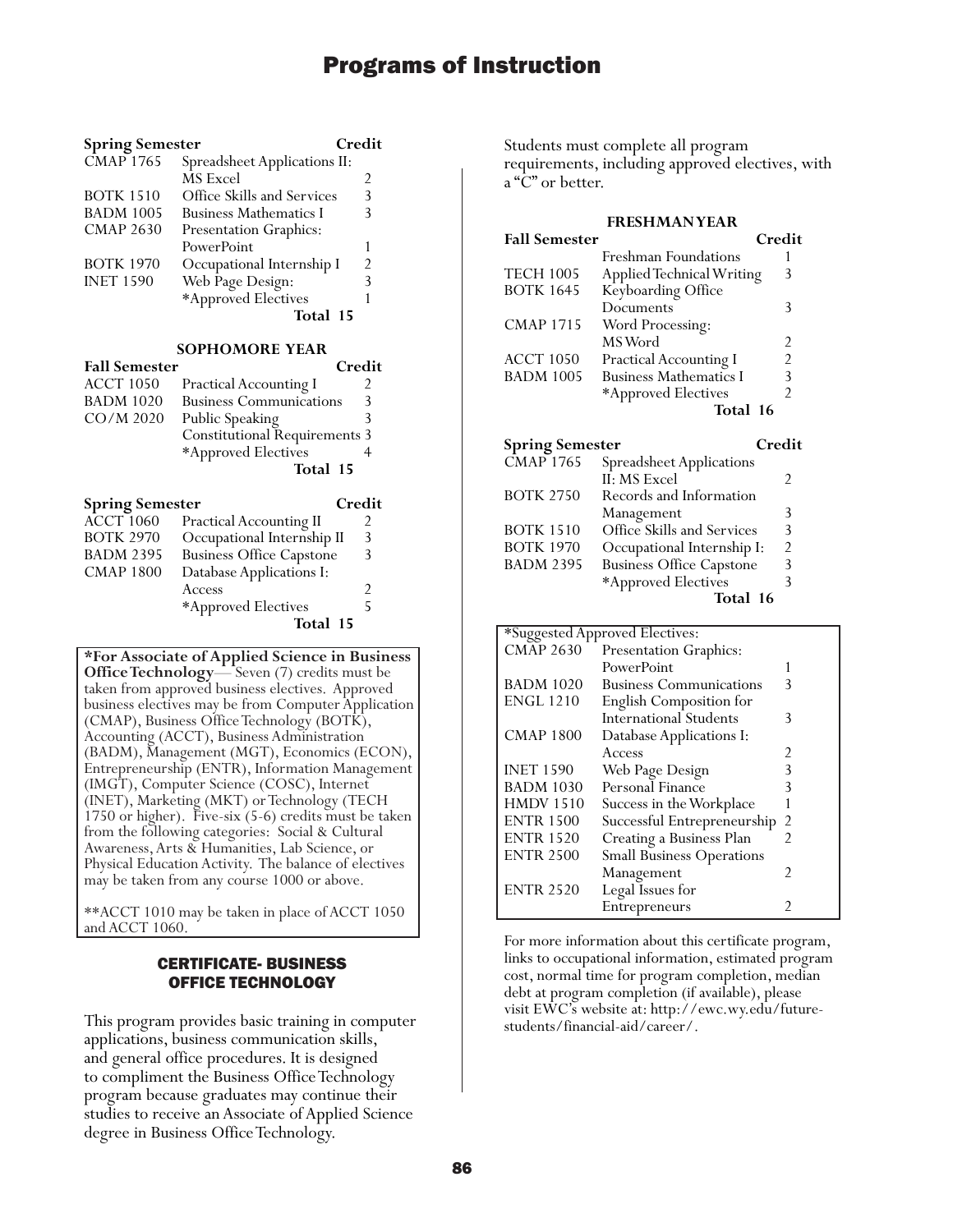### CERTIFICATE - BUSINESS RECORDS

This program will enable a student to meet entry level requirements for employment as a business records worker and build a basis for further study and lifelong learning in other business areas.

Students must complete all program requirements, including approved electives, with a "C" or better.

| <b>Fall Semester</b> |                                   | Credit |
|----------------------|-----------------------------------|--------|
| <b>ACCT 1050</b>     | <b>Practical Accounting I</b>     |        |
| <b>ACCT 2110</b>     | Microcomputer Accounting I2       |        |
| <b>CMAP 1900</b>     | <b>Integrated Applications I:</b> |        |
|                      | Microsoft Office                  | 2      |
|                      | Freshman Foundations              | 1      |
| <b>TECH 1005</b>     | Applied Technical Writing         | 3      |
| <b>BADM 1005</b>     | <b>Business Mathematics I</b>     | 3      |
| <b>BADM 1500</b>     | <b>Basic Business Principles</b>  | 1      |
|                      | Total 14                          |        |

Federal Financial Aid is not available for this certificate program.

### CERTIFICATE - COMPUTER APPLICATIONS

This program will enable a student to meet the entry level requirements for jobs that require computer software uses. It will provide a solid background in current software uses and a foundation to learn new software programs. It will provide a solid foundation for beginning employment skills in computer software related employment.

Students must complete all program requirements, including approved electives, with a "C" or better.

|                  | <b>Freshman Foundations</b>       |   |
|------------------|-----------------------------------|---|
| CMAP 1500        | Computer Keyboarding              |   |
| <b>CMAP 1610</b> | Windows:                          |   |
| <b>CMAP 1715</b> | Word Processing:                  |   |
|                  | MS Word                           | 2 |
| <b>CMAP 1765</b> | Spreadsheet Applications I:       |   |
|                  | MS Excel                          | 2 |
| <b>CMAP 1900</b> | <b>Integrated Applications I:</b> |   |
|                  | MS Office                         | 2 |
| <b>CMAP 1915</b> | MS Office-Advanced Concepts       |   |
|                  | & Techniques                      |   |
|                  |                                   |   |

CMAP 2630 Presentation Graphics: PowerPoint 1 Outcome Assessment: Portfolio **Total 12**

Federal Financial Aid is not available for this certificate program.

### COMMUNICATION

| DEGREE:           | <b>CREDITS</b> |
|-------------------|----------------|
| ASSOCIATE OF ARTS | 60-61          |

Because there are so many possible majors within the field of communication, individual programs of study should be tailored to the student's specific interest and to the requirements of the college or university to which the student plans to transfer. General programs that are available for concentration include Interpersonal Communication, Public Address, and Speech Pathology. Students who plan to become teachers should also consult the program for Secondary Education. While this is not a degree in journalism, students wishing to major in journalism should consult transfer programs and advisors for appropriate additional courses. The program shown below is particularly appropriate for liberal arts students planning to transfer to the University of Wyoming.

Students must complete all program requirements, including electives, with a grade of "C" or better.

|                        | <b>FRESHMAN YEAR</b>                 |                    |
|------------------------|--------------------------------------|--------------------|
| <b>Fall Semester</b>   |                                      | Credit             |
| <b>ENGL 1010</b>       | English I: Composition               | 3                  |
|                        | Physical Education Activity          | 1                  |
|                        | Freshman Foundations                 | 1                  |
| MATH 1000              | Problem Solving                      | 3-4                |
|                        | or MATH 1400 Pre-Calculus Algebra    |                    |
| SOC 1000               | Sociological Principles              | 3                  |
|                        | *Approved Elective                   | 4                  |
|                        |                                      | <b>Total 15-16</b> |
| <b>Spring Semester</b> |                                      | Credit             |
| $CO/M$ 1040            | Intro to Human                       |                    |
|                        | Communication                        | 3                  |
|                        | Communication 2                      | 3                  |
|                        | *Approved Elective                   | 2                  |
|                        | <b>Constitutional Requirements 3</b> |                    |
|                        | Lab Science                          | 4                  |
|                        | Total 15                             |                    |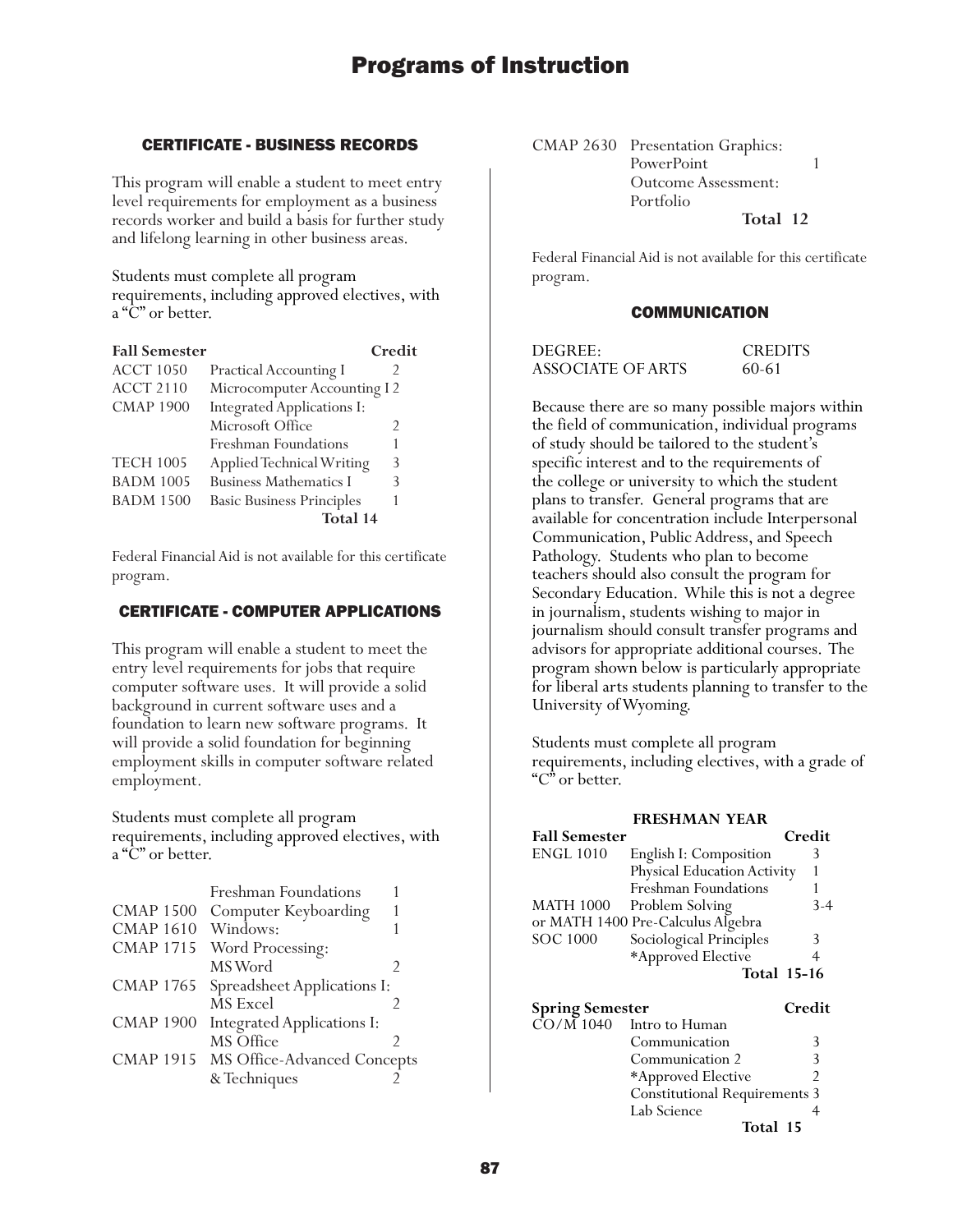|                        | ui hoinuu                                          |                         |
|------------------------|----------------------------------------------------|-------------------------|
| <b>Fall Semester</b>   |                                                    | Credit                  |
| CO/M 1030              | Interpersonal                                      |                         |
|                        | Communication                                      | 3                       |
| COSC                   | <b>Computer Elective</b>                           | $\overline{\mathbf{3}}$ |
| or CMAP                |                                                    |                         |
| <b>PSYC 1000</b>       | General Psychology                                 | 3                       |
|                        | *Approved Electives                                | 6                       |
|                        | Total 15                                           |                         |
|                        |                                                    | Credit                  |
| <b>Spring Semester</b> |                                                    | 9                       |
|                        | *Approved Electives<br>Social & Cultural Awareness |                         |
|                        | Arts & Humanities                                  | 3<br>$\mathbf{3}$       |
| SOSC 2395              |                                                    |                         |
|                        | Social Science Capstone                            |                         |
|                        | Experience<br>Total 15                             |                         |
|                        |                                                    |                         |
|                        | *Approved CO/M Electives:                          |                         |
| <b>ANTH 1100</b>       | Introduction to Physical                           |                         |
|                        | Anthropology                                       | 3                       |
| <b>ANTH 1200</b>       | Introduction to Cultural                           |                         |
|                        | Anthropology                                       | 3                       |
| <b>ART 2010</b>        | Art History I                                      | 3                       |
| <b>ART 2020</b>        | Art History II                                     | $\overline{3}$          |
| CO/M 2100              | Reporting and Newswriting I3                       |                         |
| <b>ENGL 2425</b>       | Literatures in English I                           | 3                       |
| <b>ENGL 2430</b>       | Literatures in English II                          | 3                       |
| ENGL 2435              | Literatures in English III                         | 3                       |
| <b>HIST 1110</b>       | <b>Western Civilization I</b>                      | $\overline{3}$          |
| <b>HIST 1120</b>       | <b>Western Civilization II</b>                     | $\overline{\mathbf{3}}$ |
| <b>JOUR 1010</b>       | <b>Publication Production I</b>                    | $\overline{3}$          |
| <b>MUSC 1000</b>       | <b>Introduction to Music</b>                       | $\overline{3}$          |
| <b>MUSC 2015</b>       | Introduction to the Music of                       |                         |
|                        | the World's Peoples                                | 3                       |
| <b>PHIL 1000</b>       | Introduction to Philosophy                         | 3                       |

**SOPHOMORE YEAR**

Foreign Language NOTE: Students should work closely with their faculty advisor to develop a course plan that includes communication electives appropriate for transfer to desired institution.

PSYC 2330 Psychology of Adjustment 3<br>RELI 1000 Introduction to Religion 3 Introduction to Religion

### **COSMETOLOGY**

| <b>DEGREE</b>                      | <b>CREDITS</b> |
|------------------------------------|----------------|
| ASSOCIATE OF APPLIED SCIENCE $81+$ |                |
| Other Options:                     |                |
| HAIR TECHNICIAN CERTIFICATE 30     |                |
| NAIL TECHNICIAN CERTIFICATE 17     |                |
| SKINTECHNICIAN CERTIFICATE 22      |                |

### ASSOCIATE OF APPLIED SCIENCE-**COSMETOLOGY**

The cosmetology program includes not only the 2000 hours of cosmetology course work as required by Wyoming law, but additional studies to broaden the scope of opportunities in the field. Graduates of this program should possess a salable skill and be prepared to take the national examination for entry into the field of cosmetology. In addition to fulfilling the requirements for the Associate of Applied Science Degree, a grade of C or better must be received in all courses taken in cosmetology.

Students must complete all program requirements, including approved electives, with a "C" or better.

### **FRESHMAN YEAR**

| <b>Fall Semester</b> |                                       | Credit |
|----------------------|---------------------------------------|--------|
| <b>CSMO 1000</b>     | Intro to Nail Technology              | 3      |
| <b>CSMO 1005</b>     | Nail Technology Lab                   | 4      |
| <b>CSMO 1550</b>     | General Cosmetology                   |        |
|                      | Science                               | 3      |
| <b>CSMO 1025</b>     | Hair Fundamentals                     | 4      |
| <b>CMAP 1900</b>     | Integrated Applications I:            |        |
|                      | Microsoft Office                      | 2      |
|                      | Freshman Foundations                  |        |
| <b>ENTR 1500</b>     | Successful Entrepreneurship           | 2      |
|                      | or ENTR 1520 Creating a Business Plan |        |
|                      | or ENTR 2500 Small Business Operation |        |
|                      | Mgmt                                  |        |

### **Total 19**

| <b>Spring Semester</b> |                                     | Credit         |
|------------------------|-------------------------------------|----------------|
| <b>CSMO 1020</b>       | Intro to Hair Technology            | 3              |
| <b>CSMO 1035</b>       | Hair Fundamentals II                | $\mathfrak{D}$ |
| <b>CSMO 1010</b>       | Intro to Skin Technology            | 3              |
| <b>CSMO 1015</b>       | Skin Technology Lab                 | 1              |
| <b>CSMO 1030</b>       | Intro to Hair Technology II         | $\mathfrak{D}$ |
| <b>CSMO 1505</b>       | <b>Clinical Applications II</b>     | 3              |
| <b>CSMO 1210</b>       | <b>Esthetic Concepts I</b>          | $\mathfrak{D}$ |
| <b>BADM 1005</b>       | <b>Business Mathematics I</b>       | ξ              |
|                        | or MATH 1515 Applied Technical Math |                |
|                        | Total 19                            |                |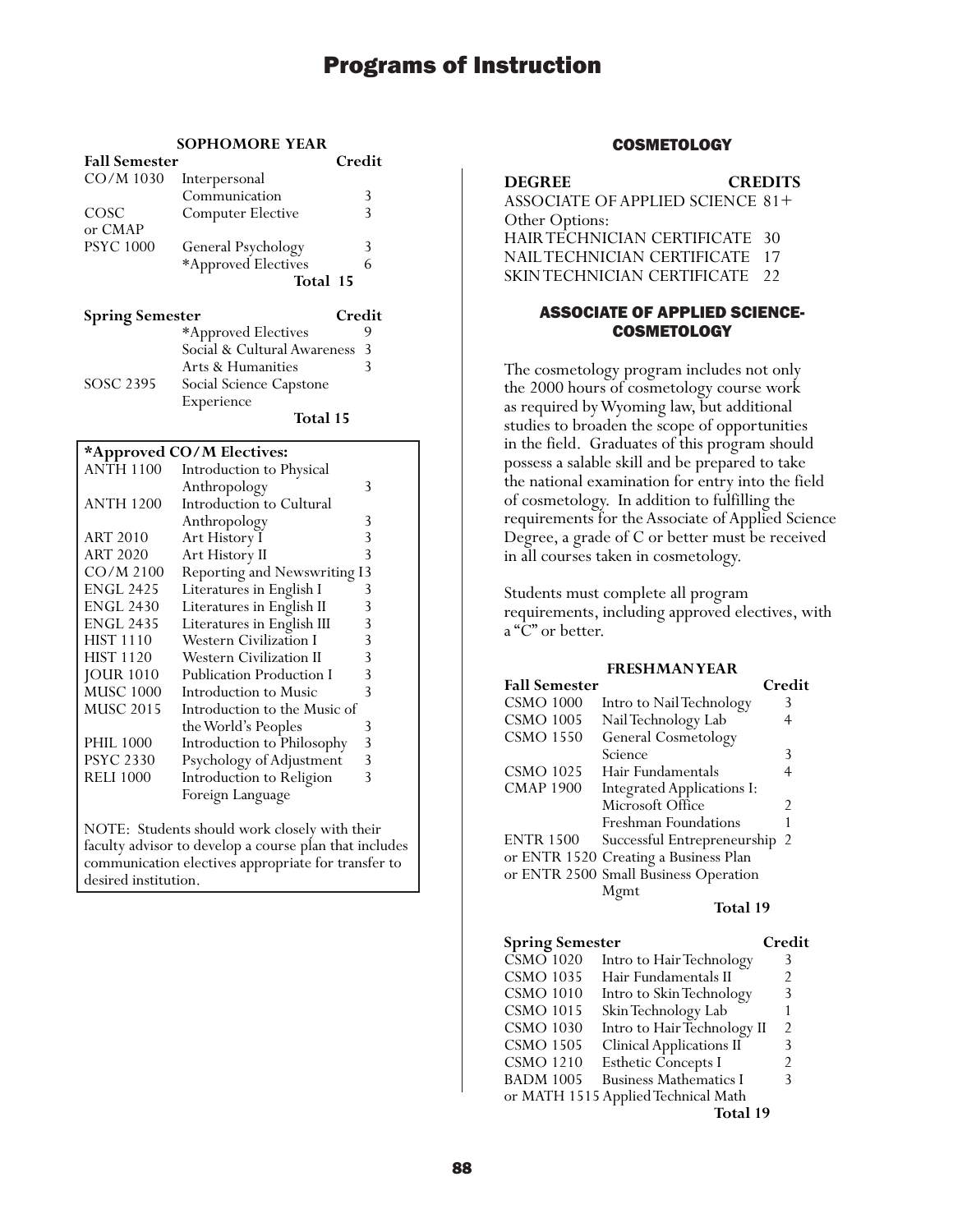### **SOPHOMORE YEAR**

|                                  | Credit                                                                                                                                                                                        |
|----------------------------------|-----------------------------------------------------------------------------------------------------------------------------------------------------------------------------------------------|
|                                  | 3                                                                                                                                                                                             |
|                                  | 3                                                                                                                                                                                             |
| <b>Clinical Applications III</b> | 6                                                                                                                                                                                             |
|                                  | 6                                                                                                                                                                                             |
| <b>Total 18</b>                  |                                                                                                                                                                                               |
|                                  | Credit                                                                                                                                                                                        |
|                                  | 3 or 6                                                                                                                                                                                        |
| <b>Clinical Applications V</b>   | 6                                                                                                                                                                                             |
|                                  | 1-6                                                                                                                                                                                           |
|                                  |                                                                                                                                                                                               |
| Communication I                  |                                                                                                                                                                                               |
|                                  | Cosmetology Lab I<br>Cosmetology Lab II<br><b>Clinical Applications IV</b><br><b>Spring Semester</b><br>Cosmetology Lab V<br><b>Clinical Applications VI</b><br>Post Cosmetology Assessment 1 |

Constitutional Requirements 2-3 **Total 16+**

**Summer Semester**

| CSMO 1425 Techniques in Cosmetology 3 |       |
|---------------------------------------|-------|
| CSMO 1535 Clinical Applications VIII  | $1-6$ |
| Total 9                               |       |

Federal Financial Aid is awarded and disbursed according to clock hour regulations.

### HAIR TECHNICIAN CERTIFICATE

The Hair Technology Certificate is designed for the student who only desires education/training in the area of hair design. This program begins in the SECOND HALF of the fall semester, and ends in the summer semester. Completion of this program prepares the student for national testing in the area of hair technology. Students must complete all program requirements with a grade of "C" or better.

| <b>Fall Semester</b>   | Credit                         |                |
|------------------------|--------------------------------|----------------|
| <b>CSMO 1550</b>       | <b>General Cosmetology</b>     |                |
|                        | Science                        | 3              |
| <b>CSMO 1025</b>       | Hair Fundamentals              | 4              |
|                        | <b>Total</b> 7                 |                |
|                        |                                | Credit         |
| <b>Spring Semester</b> |                                |                |
| <b>CSMO 1020</b>       | Intro to Hair Technology       | 3              |
| <b>CSMO 1035</b>       | Hair Fundamentals II           | 2              |
| <b>CSMO 1500</b>       | <b>Clinical Applications I</b> | 3              |
| <b>CSMO 1030</b>       | Intro to Hair Technology II    | $\mathfrak{D}$ |

**Total 13**

| <b>Summer Semester</b> |                                       | Credit |
|------------------------|---------------------------------------|--------|
|                        | CSMO 1425 Techniques in Cosmetology 3 |        |
|                        | CSMO 1535 Clinical Applications VIII  | $1-6$  |
|                        | CSMO 1375 Hair Technician Assessment  |        |
|                        | Total 10                              |        |

For more information about this certificate program, links to occupational information, estimated program cost, normal time for program completion, median debt at program completion (if available), please visit EWC's website at: http://ewc.wy.edu/futurestudents/financial-aid/career/.

Federal Financial Aid is awarded and disbursed according to clock hour regulations.

### NAIL TECHNICIAN CERTIFICATE

The Nail Technician Certificate is designed to train the student for an entry-level job in a high demand area of Cosmetology. It will also prepare the student for national testing in the area of nail technology. Students must complete all program requirements with a grade of "C" or better.

| <b>Fall Semester</b> |                                 | Credit |
|----------------------|---------------------------------|--------|
| <b>CSMO 1000</b>     | Intro to Nail Technology        | 3      |
| <b>CSMO 1005</b>     | Nail Technology Lab             |        |
| <b>CSMO 1550</b>     | General Cosmetology             |        |
|                      | Science                         | ζ      |
| <b>CSMO 1515</b>     | <b>Clinical Applications IV</b> | 6      |
| <b>CSMO 1175</b>     | Nail Technician Assessment      |        |
|                      | Total 17                        |        |

Federal Financial Aid is not available for this certificate program.

### SKIN TECHNICIAN CERTIFICATE

This course will prepare the student for a career in the diversified area of skin care. This program begins in the spring semester **only** and is completed during the summer semester. The extensive training will also prepare the student for national testing in the area of skin care.

Students must complete all program requirements with a grade of "C" or better.

| <b>Spring Semester</b>        |                                 | Credit |
|-------------------------------|---------------------------------|--------|
| $\overline{\text{CSMO}}$ 1010 | Intro to Skin Technology        | 3      |
| <b>CSMO 1015</b>              | Skin Technology Lab             |        |
| <b>CSMO 1515</b>              | <b>Clinical Applications IV</b> | 6      |
| <b>CSMO 1210</b>              | Esthetic Concepts I             |        |
|                               | Total 12                        |        |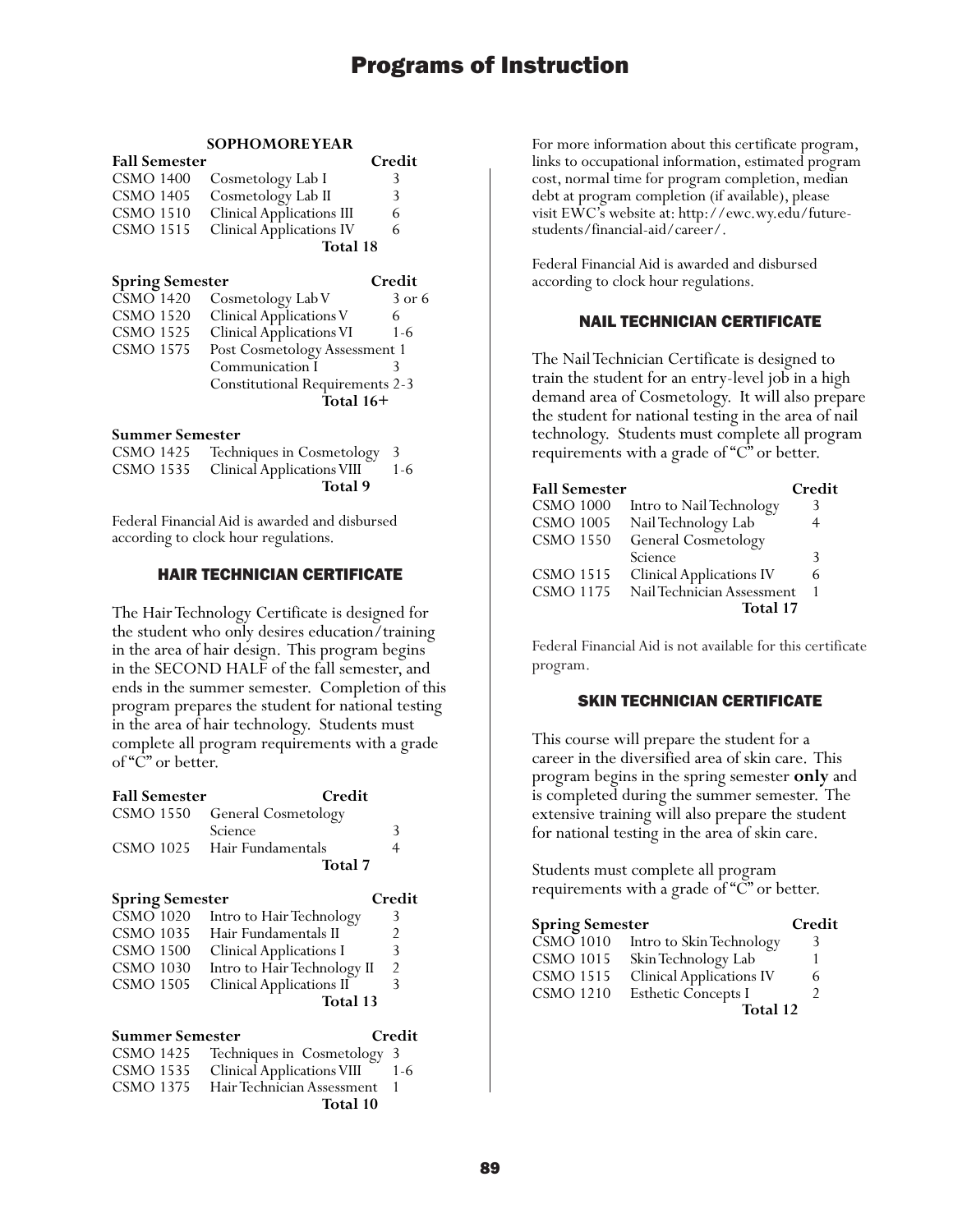| <b>Summer Semester</b> |                                   | Credit  |
|------------------------|-----------------------------------|---------|
|                        | CSMO 1555 General Cosmetology     |         |
|                        | Science II                        | 3       |
| <b>CSMO 1535</b>       | <b>Clinical Applications VIII</b> | $1 - 6$ |
| <b>CSMO 1275</b>       | <b>Esthetics Assessment</b>       |         |
|                        | Total 10                          |         |

For more information about this certificate program, links to occupational information, estimated program cost, normal time for program completion, median debt at program completion (if available), please visit EWC's website at: http://ewc.wy.edu/futurestudents/financial-aid/career/.

Federal Financial Aid is awarded and disbursed according to clock hour regulations.

### CRIMINAL JUSTICE

**DEGREE CREDITS**  ASSOCIATE OF ARTS-LAW ENFORCEMENT EMPHASIS 60-61 ASSOCIATE OF ARTS-CORRECTIONS EMPHASIS 60-61 ASSOCIATE OF APPLIED SCIENCE 64-66 CORRECTIONS CERTIFICATE 31-33 Those considering a career in a criminal justice

• field should be aware of strict admissions criteria employed by state standards and criminal justice agencies. Factors that may disqualify candidates for employment in the profession include conviction of a crime, history of drug abuse, psychological problems, and various physical conditions. Certain classes in the Eastern Wyoming College criminal justice program may also be restricted to individuals for the same reasons. Please consult with a department faculty advisor if you have any concerns in this area.

### ASSOCIATE OF ARTS-CRIMINAL JUSTICE LAW ENFORCEMENT EMPHASIS

This program option is designed for the criminal justice student who is seeking a career in law enforcement. It may be used as a terminal degree or taken as preparation for transfer to a fouryear program. Employment may be found in local, county, state, and federal law enforcement agencies.

Students must complete all program requirements, including approved electives, with a grade of "C" or better.

#### **FRESHMAN YEAR**

| <b>Fall Semester</b>   |                             | Credit |
|------------------------|-----------------------------|--------|
| <b>CRMJ 2120</b>       | Intro to Criminal Justice   | 3      |
| <b>CRMJ 2350</b>       | Introduction to             |        |
|                        | Corrections II/I            | 3      |
|                        | Physical Education Activity |        |
|                        | Lab Science                 |        |
| <b>ENGL 1010</b>       | English I: Composition      | 3      |
|                        | Freshman Foundations        |        |
|                        | Total 15                    |        |
| <b>Spring Semester</b> |                             | Credit |

| spring semester  |                          | Стеан |
|------------------|--------------------------|-------|
| CRMJ 2550        | Criminal Investigation I | 3     |
| <b>CRMJ 2420</b> | Juvenile Justice         | 3     |
| <b>CRMJ</b> 2210 | Criminal Law I           | 3     |
| CO/M 2020        | Public Speaking          | 3     |
| <b>MATH 1000</b> | Problem Solving          | 3     |
|                  | Total 15                 |       |

### **SOPHOMORE YEAR**

| <b>Fall Semester</b> |                              | Credit |
|----------------------|------------------------------|--------|
| <b>CRMJ</b> 1510     | Law Enforcement Procedures 3 |        |
| <b>PSYC</b> 1000     | General Psychology           |        |
| <b>POLS 1000</b>     | American & Wyoming           |        |
|                      | Government                   | 3      |
| <b>SOC 1000</b>      | Sociological Principles      |        |
|                      | *Approved Criminal Justice   |        |
|                      | Elective                     |        |
|                      | Total 15                     |        |
|                      |                              |        |

| <b>Spring Semester</b> | Credit                      |         |
|------------------------|-----------------------------|---------|
| $CRM\overline{2}690$   | Supervised Lab Experience   | $2 - 3$ |
|                        | *Approved Criminal Justice  |         |
|                        | Electives                   |         |
|                        | Social & Cultural Awareness | -3      |
|                        | Arts & Humanities           | 3       |
| <b>CRMJ 2895</b>       | Criminal Justice Capstone   |         |
|                        | Project                     |         |
|                        | <b>Total 15-16</b>          |         |

### ASSOCIATE OF ARTS-CRIMINAL JUSTICE CORRECTIONS EMPHASIS

This program option is designed for the criminal justice student who is seeking a career in corrections. It may be used as a terminal degree or taken as preparation for transfer to a fouryear program. Employment may be found in correctional institutions, probation and parole, juvenile probation, detention facilities, and community programs.

Student must complete all program requirements, including approved electives, with a "C" or better.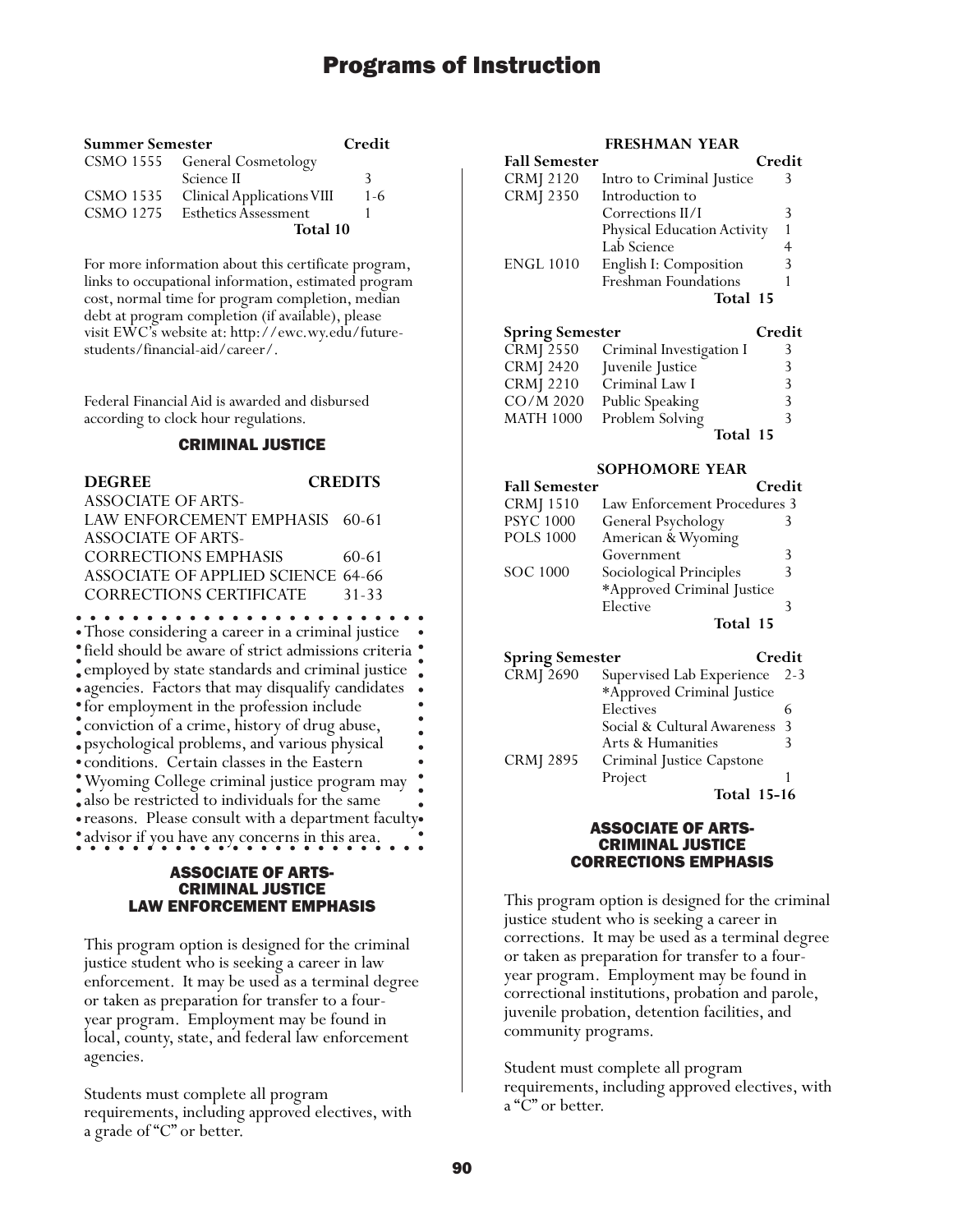### **FRESHMAN YEAR**

| FRESHMAN LEAR                           |                                                                                                                                                                                                                                                                                                                                                                                                                                                                                             |
|-----------------------------------------|---------------------------------------------------------------------------------------------------------------------------------------------------------------------------------------------------------------------------------------------------------------------------------------------------------------------------------------------------------------------------------------------------------------------------------------------------------------------------------------------|
| <b>Fall Semester</b>                    | Credit                                                                                                                                                                                                                                                                                                                                                                                                                                                                                      |
|                                         | 3                                                                                                                                                                                                                                                                                                                                                                                                                                                                                           |
|                                         | 3                                                                                                                                                                                                                                                                                                                                                                                                                                                                                           |
|                                         | 3                                                                                                                                                                                                                                                                                                                                                                                                                                                                                           |
| Freshman Foundations                    | 1                                                                                                                                                                                                                                                                                                                                                                                                                                                                                           |
|                                         | $\overline{4}$                                                                                                                                                                                                                                                                                                                                                                                                                                                                              |
|                                         | 1                                                                                                                                                                                                                                                                                                                                                                                                                                                                                           |
| Total 15                                |                                                                                                                                                                                                                                                                                                                                                                                                                                                                                             |
|                                         | Credit                                                                                                                                                                                                                                                                                                                                                                                                                                                                                      |
|                                         | 3                                                                                                                                                                                                                                                                                                                                                                                                                                                                                           |
|                                         | 3                                                                                                                                                                                                                                                                                                                                                                                                                                                                                           |
|                                         |                                                                                                                                                                                                                                                                                                                                                                                                                                                                                             |
|                                         | $\frac{3}{3}$                                                                                                                                                                                                                                                                                                                                                                                                                                                                               |
|                                         | 3                                                                                                                                                                                                                                                                                                                                                                                                                                                                                           |
| <b>Total 15</b>                         |                                                                                                                                                                                                                                                                                                                                                                                                                                                                                             |
|                                         |                                                                                                                                                                                                                                                                                                                                                                                                                                                                                             |
| <b>SOPHOMORE YEAR</b>                   |                                                                                                                                                                                                                                                                                                                                                                                                                                                                                             |
|                                         | Credit                                                                                                                                                                                                                                                                                                                                                                                                                                                                                      |
|                                         | 3                                                                                                                                                                                                                                                                                                                                                                                                                                                                                           |
|                                         | 3                                                                                                                                                                                                                                                                                                                                                                                                                                                                                           |
|                                         |                                                                                                                                                                                                                                                                                                                                                                                                                                                                                             |
| Government                              | 3                                                                                                                                                                                                                                                                                                                                                                                                                                                                                           |
| Social & Cultural Awareness             | 3                                                                                                                                                                                                                                                                                                                                                                                                                                                                                           |
|                                         |                                                                                                                                                                                                                                                                                                                                                                                                                                                                                             |
| Elective                                | 3                                                                                                                                                                                                                                                                                                                                                                                                                                                                                           |
| Total 15                                |                                                                                                                                                                                                                                                                                                                                                                                                                                                                                             |
|                                         | Credit                                                                                                                                                                                                                                                                                                                                                                                                                                                                                      |
| Public Speaking                         | 3                                                                                                                                                                                                                                                                                                                                                                                                                                                                                           |
|                                         | 3                                                                                                                                                                                                                                                                                                                                                                                                                                                                                           |
| <b>Institutional Corrections</b>        | 3                                                                                                                                                                                                                                                                                                                                                                                                                                                                                           |
| Supervised Lab Experience               | $2 - 3$                                                                                                                                                                                                                                                                                                                                                                                                                                                                                     |
| Arts & Humanities                       | 3                                                                                                                                                                                                                                                                                                                                                                                                                                                                                           |
| Criminal Justice Capstone               |                                                                                                                                                                                                                                                                                                                                                                                                                                                                                             |
| Project                                 | 1                                                                                                                                                                                                                                                                                                                                                                                                                                                                                           |
| Total 15-16                             |                                                                                                                                                                                                                                                                                                                                                                                                                                                                                             |
|                                         |                                                                                                                                                                                                                                                                                                                                                                                                                                                                                             |
| $CDML1510$ Law Enforcement Procedures 3 |                                                                                                                                                                                                                                                                                                                                                                                                                                                                                             |
|                                         | Intro to Criminal Justice<br>Intro to Corrections II/I<br>English I: Composition<br>Lab Science<br>Physical Education Activity<br>Spring Semester<br>Criminal Law I<br>Juvenile Justice<br>Problem Solving<br>General Psychology<br>Sociological Principles<br><b>Fall Semester</b><br>Criminology<br>Drugs & Criminal Justice<br>American & Wyoming<br>*Approved Criminal Justice<br><b>Spring Semester</b><br>CRMJ/PSYC 2125 Forensic Psychology<br>*Approved Criminal Justice Electives: |

| $CRM$ [ 1510<br>Law Enforcement Procedures 3 |                            |   |
|----------------------------------------------|----------------------------|---|
| <b>CRMJ 2125</b>                             | Forensic Psychology        |   |
| <b>CRMJ</b> 2250                             | Criminal Justice           |   |
|                                              | Administration             |   |
| <b>CRMJ 2280</b>                             | Criminal Procedures        |   |
| <b>CRMJ 2550</b>                             | Criminal Investigation I   |   |
| <b>CRMJ 2570</b>                             | Criminalistics (Forensics) | 3 |
| <b>CRMJ 2590</b>                             | Drugs & Criminal Justice   |   |
|                                              | CRMJ/SOC 2400 Criminology  |   |
| <b>PSYC 2000</b>                             | Research Psychological     |   |
|                                              | Methods                    |   |

### ASSOCIATE OF APPLIED SCIENCE-CRIMINAL JUSTICE

Students must complete all program requirements, including approved electives, with a "C" or better.

### **FRESHMAN YEAR**

| <b>Fall Semester</b> |                                        | Credit |
|----------------------|----------------------------------------|--------|
| <b>CRMJ</b> 1510     | Law Enforcement Procedures3            |        |
| <b>CRMJ 2120</b>     | Intro to Criminal Justice              |        |
| <b>CRMJ 2350</b>     | Introduction to                        |        |
|                      | Corrections II/I                       | 3      |
| <b>ENGL 1010</b>     | English I: Composition                 | 3      |
|                      | Freshman Foundations                   |        |
|                      | Physical Education Activity            |        |
|                      | <b>Constitutional Requirements 2-3</b> |        |
|                      | <b>Total 16-17</b>                     |        |

**Spring Semester Credit**<br>CRMJ 1520 Law Enforcement Operations3 CRMJ 1520 Law Enforcement Operations 3<br>CRMJ 2420 Juvenile Justice 3 CRMJ 2420 Juvenile Justice 3 CRMJ 2550 Criminal Investigation I 3 MATH 1515 Applied Technical Mathematics 3 or higher level math Electives 3 Physical Education Activity 1 **Total 16** 

### **SOPHOMORE YEAR**

| <b>Fall Semester</b> |                           | Credit |
|----------------------|---------------------------|--------|
| <b>CRMJ</b> 2781     | Use of Force I            | 3      |
| <b>CRMJ 2560</b>     | Criminal Investigation II | 3      |
| <b>PSYC 1000</b>     | General Psychology        | 3      |
| <b>CRMJ</b> 2280     | Criminal Procedures       | 3      |
| <b>CRMJ</b> 2590     | Drugs & Criminal Justice  | 3      |
|                      | Total 15                  |        |

| <b>Spring Semester</b>                   |                             | Credit         |
|------------------------------------------|-----------------------------|----------------|
| <b>CRMJ</b> 2791                         | Use of Force II             |                |
| <b>HLED 1221</b>                         | Standard First Aid & Safety | $\mathfrak{D}$ |
| <b>CRM</b> [2125                         | Forensic Psychology         | 3              |
| <b>CRMJ 2570</b>                         | Criminalistics (Forensics)  | 3              |
| <b>CRMJ 2690</b>                         | Supervised Lab Experience   | $2 - 3$        |
| CO/M 2020                                | Public Speaking             |                |
| or CO/M 1030 Interpersonal Communication |                             |                |
| <b>CRMJ 2895</b>                         | Criminal Justice Capstone   |                |
|                                          | Project                     |                |
|                                          | <b>Total 17-18</b>          |                |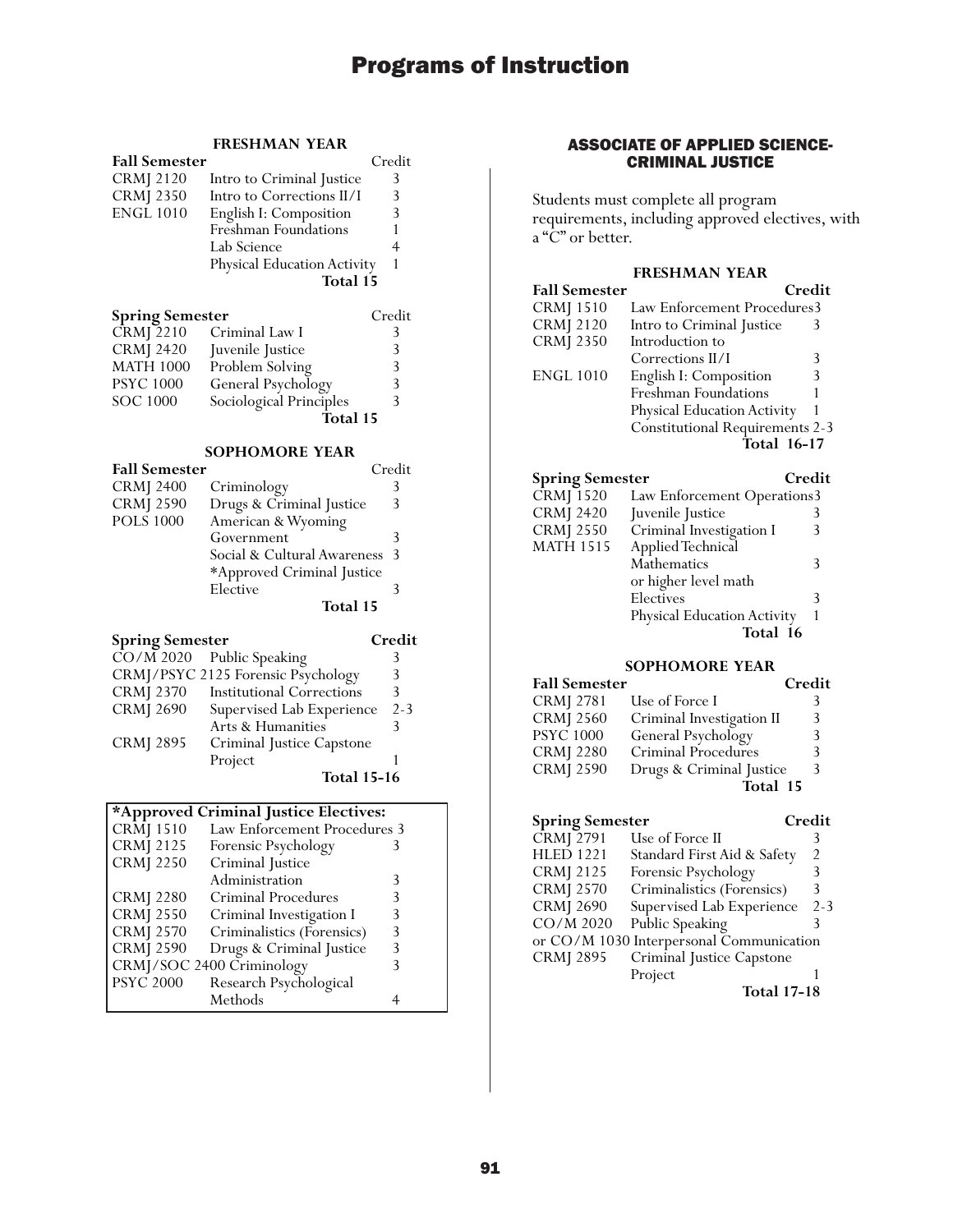### CERTIFICATE-CORRECTIONS

The Corrections Certificate program is designed for both the pre-service student and current correctional employee. The program provides the academic background for an understanding of the criminal justice system and the role of corrections within it. It also provides the necessary foundation courses towards the pursuit of the Associate of Arts Degree in Criminal Justice.

Students must complete all program requirements, including approved electives, with a "C" or better.

### **FRESHMAN YEAR**

| <b>Fall Semester</b> |                                        | Credit |
|----------------------|----------------------------------------|--------|
| <b>PSYC 1000</b>     | General Psychology                     | 3      |
| <b>CRMJ</b> 2120     | Intro to Criminal Justice              | 3      |
| <b>CRMJ 2350</b>     | Intro to Corrections II/I              | 3      |
|                      | Freshman Foundations                   |        |
| <b>MATH 1515</b>     | Applied Technical Math                 |        |
|                      | or higher level math course            | -3     |
|                      | <b>Constitutional Requirements 2-3</b> |        |
|                      | <b>Total 15-16</b>                     |        |
|                      |                                        |        |

| <b>Spring Semester</b> |                                  | Credit |
|------------------------|----------------------------------|--------|
| <b>ENGL 1010</b>       | English Composition I            | 3      |
| <b>CRMJ</b> 2210       | Criminal Law I                   |        |
| <b>CRMJ 2370</b>       | <b>Institutional Corrections</b> |        |
| CO/M 1030              | Interpersonal                    |        |
|                        | Communications                   |        |
| <b>CRMJ 2125</b>       | Forensic Psychology              | 3      |
|                        | Physical Education Activity      |        |
|                        | <b>Outcomes Assessment:</b>      |        |
|                        | Departmental Paper               |        |
|                        | Total                            | 16     |

For more information about this certificate program, links to occupational information, estimated program cost, normal time for program completion, median debt at program completion (if available), please visit EWC's website at: http://ewc.wy.edu/futurestudents/financial-aid/career/.

### ECONOMICS

| <b>DEGREE</b>        | <b>CREDITS</b> |
|----------------------|----------------|
| ASSOCIATE OF SCIENCE | 60             |

Students must complete all program requirements, including approved electives, with a "C" or better.

### **FRESHMAN YEAR**

| <b>Fall Semester</b> |                                      | Credit |
|----------------------|--------------------------------------|--------|
| CO/M 2020            | Public Speaking                      | 3      |
| <b>ECON 1010</b>     | Macroeconomics                       | 3      |
| <b>ENGL 1010</b>     | English I: Composition               | 3      |
|                      | Freshman Foundations                 |        |
|                      | <b>Constitutional Requirements 3</b> |        |
|                      | *Approved Elective                   |        |
|                      | Total 15                             |        |
|                      |                                      |        |

| <b>Spring Semester</b> |                            | Credit |
|------------------------|----------------------------|--------|
| $ECON$ 1020            | Microeconomics             |        |
| <b>ENGL 2020</b>       | Introduction to Literature | ξ      |
| <b>MATH 1400</b>       | Pre-Calculus Algebra       |        |
| <b>PSYC 1000</b>       | General Psychology         | 3      |
|                        | Lab Science                |        |
|                        |                            |        |

### **Total 17**

### **SOPHOMORE YEAR**

| <b>Fall Semester</b> | Credit                      |                |
|----------------------|-----------------------------|----------------|
| <b>ACCT 1010</b>     | Principles of Accounting I  | 3              |
| <b>STAT 2050</b>     | Fundamentals of Statistics  | $\overline{4}$ |
| <b>MATH 2350</b>     | <b>Business Calculus</b>    |                |
|                      | Physical Education Activity |                |
|                      | Arts & Humanities           |                |
|                      | Total 15                    |                |

| <b>Spring Semester</b> |                             | Credit |
|------------------------|-----------------------------|--------|
| <b>ACCT 1020</b>       | Principles of Accounting II | 3      |
| <b>BADM 2010</b>       | <b>Business Law I</b>       |        |
| <b>MATH 2355</b>       | Mathematical Applications   |        |
|                        | for Business                |        |
| <b>IMGT 2400</b>       | Introduction to Information |        |
|                        | Management                  | 3      |
|                        | Social & Cultural Awareness | -3     |
|                        | Outcomes Assessment:        |        |
|                        | Departmental Paper          |        |
|                        | Total 13                    |        |

\*Approved Electives: Any course at the 1000 or above level.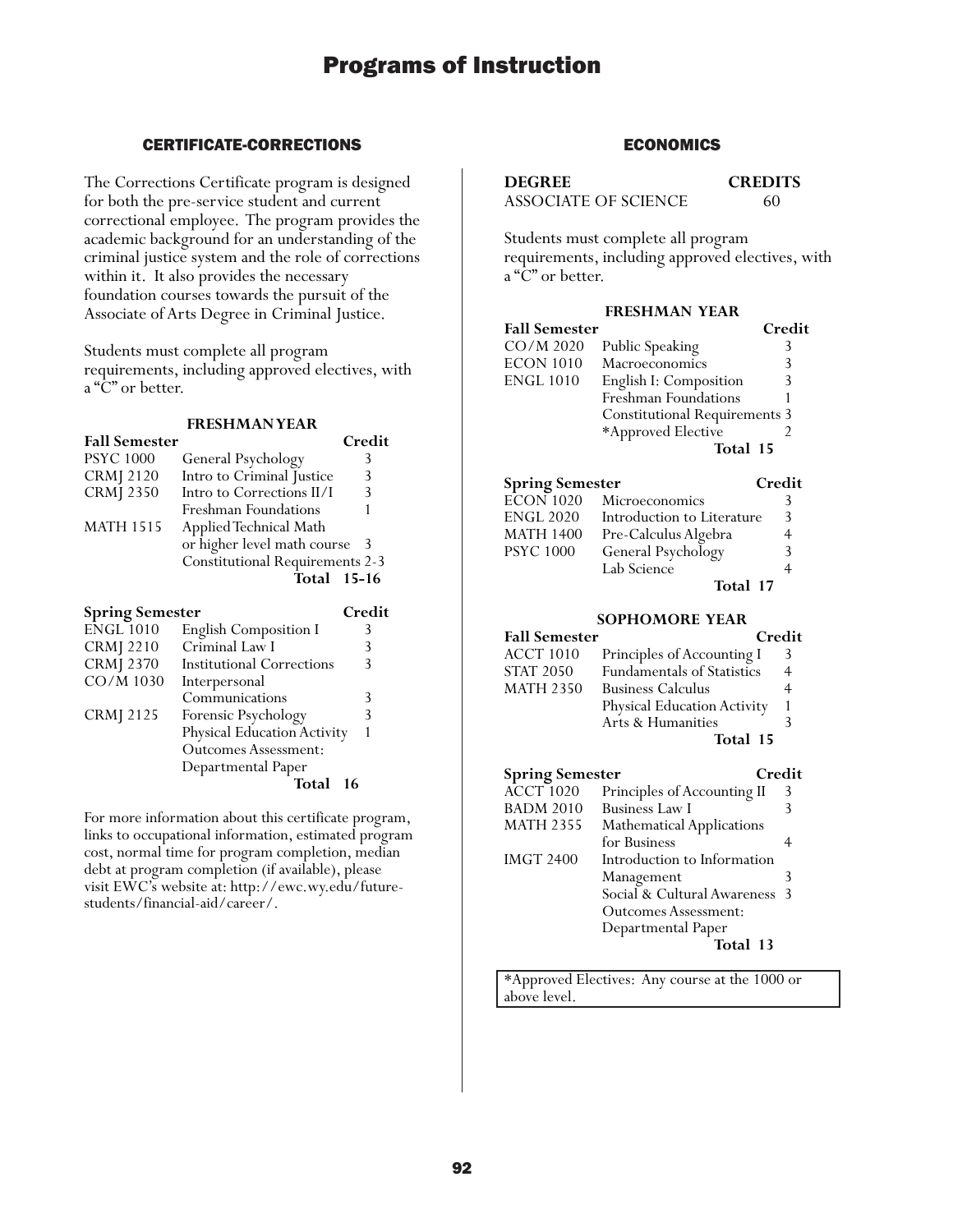### EDUCATION

| <b>DEGREE</b>                   | <b>CREDITS</b> |
|---------------------------------|----------------|
| ASSOCIATE OF ARTS—              |                |
| EARLY CHILDHOOD EDUCATION 60-61 |                |
| ELEMENTARY EDUCATION            | 60             |
| ELEMENTARY EDUCATION            |                |
| ONLINE                          | 60             |
| <b>SECONDARY EDUCATION</b>      | 60             |
| SECONDARY EDUCATION-            |                |
| <b>AGRICULTURE OPTION</b>       | 60             |
| CERTIFICATE-                    |                |
| <b>CHILD DEVELOPMENT</b>        | 18             |

Criminal background checks are required for certain courses in this area. The background check will cover sexual offender information, general criminal history, and adult and child neglect information. Student financial aid may be used to cover the cost.

The Associate of Arts Degree in Education provides freshman and sophomore level courses required for most students majoring in education. Education programs vary greatly at four-year institutions, so the student should consult the catalog of the college or university of his/her choice for information on specific program requirements.

The following courses are required for students majoring in elementary education and planning to transfer to the University of Wyoming: Educational Foundations 2451, Life Span: Adulthood (in addition to Psychology 2300, Developmental Psychology). Elementary Education majors must complete 3 specific science courses and seminars; please consult your advisor for more information. Education majors planning to transfer to Chadron State College are well-advised to complete an Associate of Arts Degree at Eastern Wyoming College. Our articulation agreement with Chadron specifies that students with an A.A. Degree will have met all of their General Studies requirements except the 6 hours at the upper division level.

Middle school education requirements vary from state to state. In some states, students may add a middle school endorsement to an elementary or a secondary education program. Specific courses for this endorsement are not currently available at this community college.

Students must complete all program requirements, including approved electives, with a grade of "C" or better.

### ELEMENTARY EDUCATION

### **FRESHMAN YEAR**

| <b>Fall Semester</b> | Credit                              |   |
|----------------------|-------------------------------------|---|
| <b>ENGL 1010</b>     | English I: Composition              |   |
| <b>EDFD 2020</b>     | <b>Foundations of Education</b>     |   |
| <b>MATH 1100</b>     | Math for Elementary                 |   |
|                      | Teachers I                          | 3 |
| <b>EDEL 1410</b>     | Elementary School Math              |   |
|                      | Seminar I                           |   |
|                      | <b>Physical Education Activity</b>  |   |
| <b>HMDV 1000</b>     | College Studies                     |   |
|                      | <b>Constitutional Requirement 3</b> |   |
|                      | Total 15                            |   |

| <b>Spring Semester</b> |                         | Credit |
|------------------------|-------------------------|--------|
|                        | Communication 2         |        |
| <b>EDUC 2100</b>       | Practicum in Teaching   | 2      |
| <b>MATH 2120</b>       | Math for Elementary     |        |
|                        | Teachers II             |        |
| <b>EDEL 2410</b>       | Elementary School       |        |
|                        | Math Seminar II         |        |
| <b>LIBS 2280</b>       | Literature for Children |        |
|                        | *Approved Elective      |        |
|                        | $T_{042}$ 115           |        |

**Total 15**

### **SOPHOMORE YEAR**

| <b>Fall Semester</b> |                               | Credit        |
|----------------------|-------------------------------|---------------|
| <b>ITEC 2360</b>     | Teaching with                 |               |
|                      | Technology                    |               |
| <b>EDFD 2100</b>     | <b>Educational Psychology</b> | 3             |
|                      | Social & Cultural Awareness   | $\mathcal{R}$ |
|                      | Lab Science                   |               |
|                      | *Approved Elective            |               |
|                      | Total 16                      |               |
|                      |                               |               |

| <b>Spring Semester</b> |                           | Credit |
|------------------------|---------------------------|--------|
| $EDEX$ 2484            | Introduction to Special   |        |
|                        | Education                 | 3      |
| <b>EDFD 2450</b>       | Lifespan Human            |        |
|                        | Development               | 3      |
|                        | *Approved Electives       |        |
| <b>EDUC 2800</b>       | <b>Education Capstone</b> |        |
|                        | Total 14                  |        |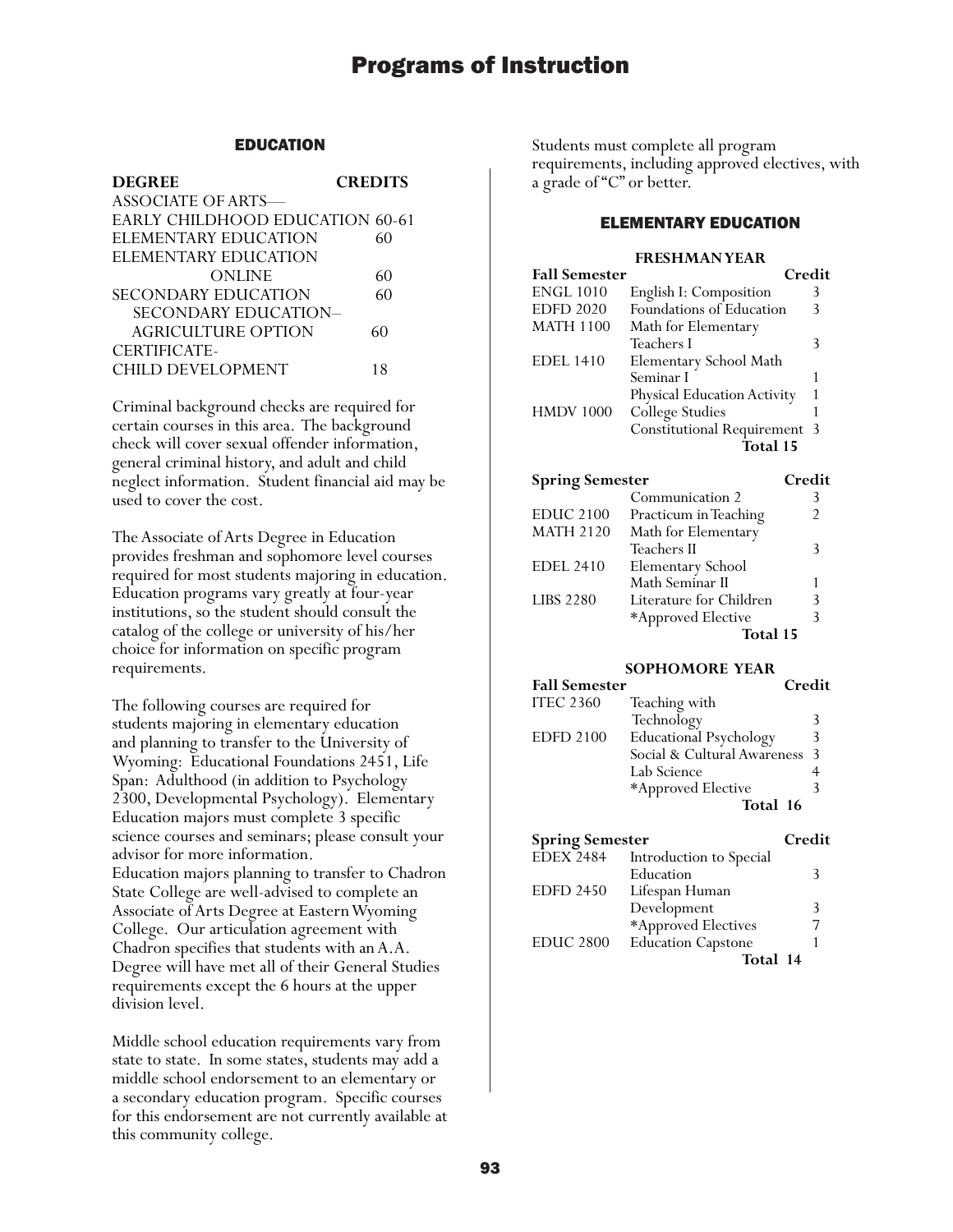### **\*Approved electives for elementary education majors planning to attend Chadron:**

| <b>ENGL 2020</b><br>CO/M 1040 | Introduction to Literature<br>Introduction to Human | 3 |
|-------------------------------|-----------------------------------------------------|---|
|                               | Communication                                       | 3 |
|                               | or CO/M 2020 Public Speaking                        | 3 |
| <b>MUSC 2018</b>              | Music for Elementary                                |   |
|                               | Classroom Teachers                                  | ર |
| <b>ART 2074</b>               | Art for the Elementary/                             |   |
|                               | Middle School Teacher                               |   |

### **\*Approved electives for elementary education majors planning to attend the University of Wyoming:**

\*\*MATH 1105 (or MATH 1400) One course in each of the following areas: Art, Music, Speech, and<br>American Diversity 12<br>ourses 12 Three science courses (LIFE, ASTR/GEOL,CHEM/PHYS) Science Seminars: EDEL 1430, EDEL 1440, **EDEL 1450** 

Note: most coaching endorsements require HLED 1221.

\*\*One of these courses must be taken if you are planning to transfer to the University of Wyoming.

### ELEMENTARY EDUCATION - ONLINE

#### **FRESHMAN YEAR**

| <b>Fall Semester</b> | Credit                            |    |
|----------------------|-----------------------------------|----|
| <b>ENGL 1010</b>     | English I: Composition            |    |
| <b>EDFD 2020</b>     | Foundations of Education          | 3  |
| <b>MATH 1100</b>     | Math for Elementary               |    |
|                      | Teachers I                        | 3  |
| <b>EDEL 1410</b>     | Elementary School Math            |    |
|                      | Seminar I                         |    |
|                      | <b>Constitutional Requirement</b> | -3 |
| <b>HMDV 1000</b>     | College Studies                   |    |
| <b>PEAC 2000</b>     | Wellness/PE Concepts              |    |
|                      | Total 15                          |    |
|                      |                                   |    |

| <b>Spring Semester</b> |                       | Credit |
|------------------------|-----------------------|--------|
| EDUC2100               | Practicum in Teaching | 3      |
| <b>MATH 2120</b>       | Math for Elementary   |        |
|                        | <b>Teachers II</b>    | 3      |
| <b>EDEL 2410</b>       | Elementary School     |        |
|                        | Math Seminar II       |        |
|                        | Communication 2       | 3      |
|                        | Lab Science           |        |
|                        | Total 14              |        |

### **SOPHOMORE YEAR**

| <b>Fall Semester</b>                       |                                                    | Credit |
|--------------------------------------------|----------------------------------------------------|--------|
| <b>LIBS 2280</b>                           | Literature for Children                            | 3      |
| <b>EDFD 2450</b>                           | Lifespan Human                                     |        |
|                                            | Development                                        | 3      |
| <b>EDEX 2484</b>                           | Introduction to Special                            |        |
|                                            | Education                                          | 3      |
|                                            | Social & Cultural Awareness                        | 3      |
|                                            | *Approved Elective                                 | 3      |
|                                            | Total 15                                           |        |
|                                            |                                                    |        |
|                                            |                                                    |        |
|                                            |                                                    | Credit |
| <b>Spring Semester</b><br><b>EDFD 2100</b> |                                                    | 3      |
| <b>ITEC 2360</b>                           | <b>Educational Psychology</b>                      |        |
|                                            | Teaching with                                      | 3      |
|                                            | Technology                                         |        |
|                                            | ***Approved Art or<br>Music Course                 | 3      |
|                                            |                                                    | 6      |
| <b>EDUC 2800</b>                           | *Approved Electives<br><b>Outcomes Assessment:</b> |        |
|                                            | Student Portfolio                                  | 1      |

### **\*Approved electives for online elementary education majors planning to attend Chadron:**

| <b>ENGL 2020</b> | Introduction to Literature   | -3            |
|------------------|------------------------------|---------------|
| $CO/M$ 1040      | Introduction to Human        |               |
|                  | Communication                | 3             |
|                  | or CO/M 2020 Public Speaking | $\mathcal{R}$ |

**\*Approved electives for online elementary education majors planning to attend the University of Wyoming:**

\*\*MATH 1105 (or MATH 1400) One course in each of the following areas: Art, Music, Speech, and American Diversity 12<br>ourses 12 Three science courses Science Seminars: EDEL 1430, EDEL 1440,<br>EDEL 1450 3 **EDEL 1450** 

\*\*One of these courses must be taken if you are planning to transfer to the University of Wyoming.

\*\*\*Consult with your advisor for Art or Music course.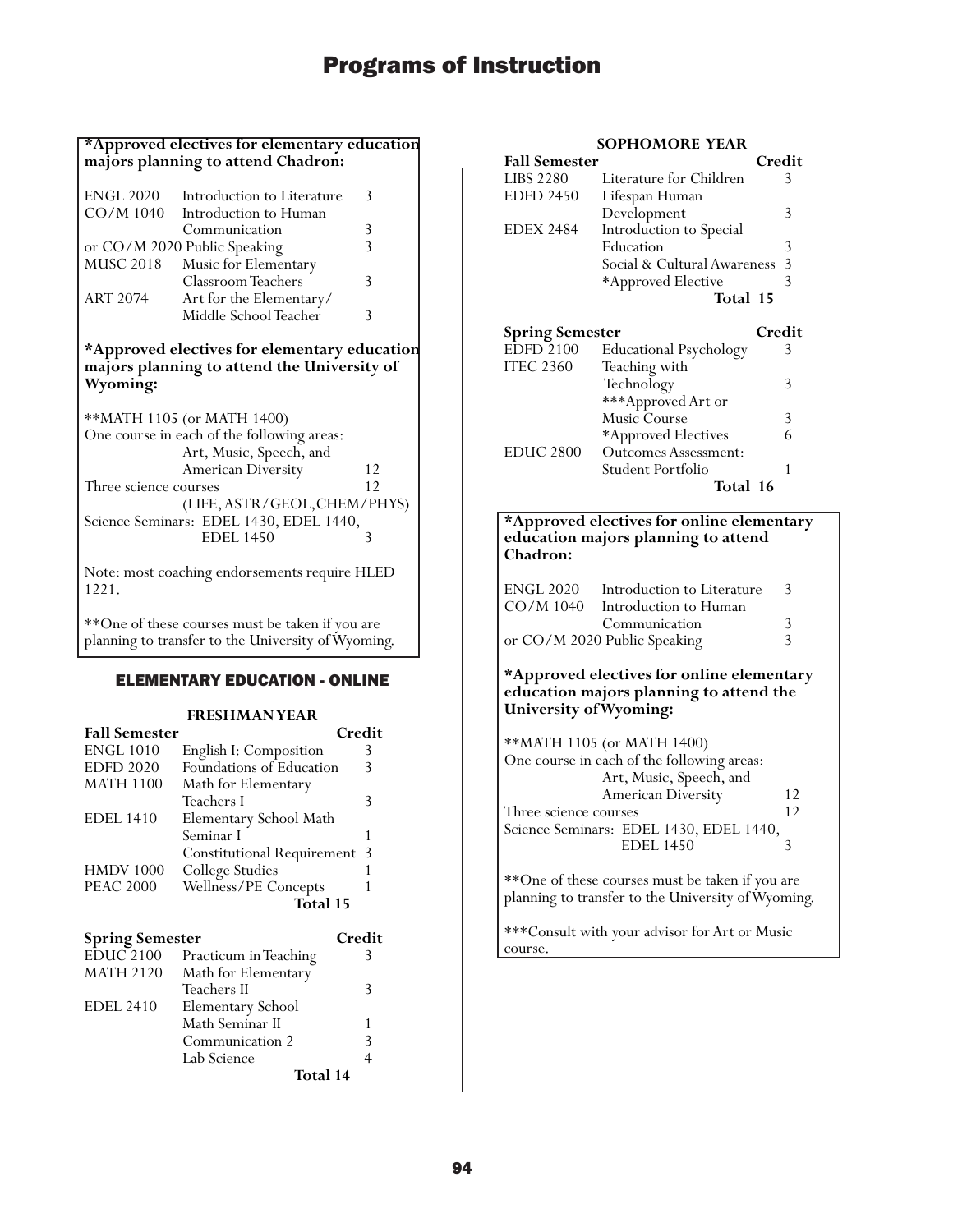### EARLY CHILDHOOD EDUCATION

The Early Childhood Education Associate of Arts degree is a four-semester program designed to prepare students for employment as teachers or aides in early childhood programs, preschools, and Head Start Programs. Students will gain background in child development as well as planning and administering early childhood educational programs. The courses will combine lecture activities with observation and participation activities in early childhood settings. The associate's degree will allow students to enter the workforce or further their education as early childhood professionals.

### **FRESHMAN YEAR**

| <b>Fall Semester</b>             |                                      | Credit |
|----------------------------------|--------------------------------------|--------|
| <b>ENGL 1010</b>                 | English I: Composition               | 3      |
| <b>EDEC</b> 1020                 | Intro to Early Childhood             |        |
|                                  | Education                            | 3      |
|                                  | Social & Cultural Awareness          | 3      |
|                                  | Physical Education Activity          |        |
|                                  | Freshman Foundations                 |        |
|                                  | <b>Constitutional Requirements 3</b> |        |
|                                  | Total 14                             |        |
| Credit<br><b>Spring Semester</b> |                                      |        |
|                                  | Communication 2                      | 3      |
| <b>ITEC 2360</b>                 | Teaching with                        |        |
|                                  | Technology                           | 3      |
| <b>MATH 1000</b>                 | Problem Solving                      | 3-4    |
| or MATH 1400 College Algebra     |                                      |        |

- Social & Cultural Awareness 3 EDFD 2020 Foundations of Education 3
	- **Total 15-16**

### **SOPHOMORE YEAR**

| <b>Fall Semester</b> |                                   | Credit         |
|----------------------|-----------------------------------|----------------|
| <b>EDEC 2000</b>     | <b>Engaging Families in Early</b> |                |
|                      | Childhood Settings                |                |
| <b>HLED 1221</b>     | Standard First Aid & Safety       | $\mathfrak{D}$ |
| <b>EDEC 1100</b>     | Observation & Guidance of         |                |
|                      | Young Children                    | 2              |
| <b>EDEC</b> 1105     | Observation & Guidance of         |                |
|                      | Young Children Lab                |                |
| <b>LIBS 2280</b>     | Literature for Children           | 3              |
|                      | Lab Science                       |                |
|                      | Total 15                          |                |

| <b>Spring Semester</b> |                         | Credit |
|------------------------|-------------------------|--------|
| EDEC1300               | Curriculum Planning and |        |
|                        | Development for         |        |
|                        | Young Children          | 2      |
| <b>EDEC 1305</b>       | Curriculum Planning Lab |        |
| <b>EDEC</b> 1200       | Administration in Early |        |
|                        | Childhood Programs      |        |

| FCSC 2121 | Child Development    |  |
|-----------|----------------------|--|
| EDUC 2800 | Capstone: Education* |  |
| EDEC      | Electives            |  |
|           | Total 16             |  |

\* For Early Childhood it will include portfolio creation.

### CHILD DEVELOPMENT CERTIFICATE

This program will enable students to meet the entry level requirements for employment in an early childhood care and education setting. Students will gain basic knowledge of child development and acquire the fundamental skills necessary to effectively educate and care for young children. The program provides professional training through a combination of coursework and applied experiences working with children.

| <b>Fall Semester</b> |                             | Credit |
|----------------------|-----------------------------|--------|
| <b>EDEC 1020</b>     | Intro to Early Childhood    |        |
|                      | Education                   |        |
| <b>EDEC</b> 1100     | Observation and Guidance of |        |
|                      | Young Children              |        |
| <b>EDEC</b> 1105     | Observation and Guidance of |        |
|                      | Young Children Lab          |        |
|                      | Early Childhood Electives   | $3-4$  |
|                      | <b>Total 9-10</b>           |        |

| <b>Spring Semester</b> |                             | Credit        |
|------------------------|-----------------------------|---------------|
| <b>EDEC</b> 1300       | Curriculum Planning and     |               |
|                        | Development for             |               |
|                        | Young Children (30)**       | 2             |
| <b>EDEC 1305</b>       | Curriculum Planning and     |               |
|                        | Development for             |               |
|                        | Young Children - Lab        |               |
| <b>EDEC 1200</b>       | Administration in Early     |               |
|                        | Childhood Programs          |               |
| <b>HLED 1221</b>       | Standard First Aid & Safety | $\mathcal{P}$ |
|                        | (Infant/Child CPR)          |               |
| <b>EDUC 2800</b>       | Capstone: Education*        |               |
|                        | Total 9                     |               |

\*For Child Development it will include portfolio creation.

\*\*Three courses provide 90 hours of classroom experience as partial fulfillment to meet the CDA. (Child Development Associate credential is recognized nationwide for entry-level employment into the childcare profession.)

For more information about this certificate program, links to occupational information, estimated program cost, normal time for program completion, median debt at program completion (if available), please visit EWC's website at: http://ewc.wy.edu/futurestudents/financial-aid/career/.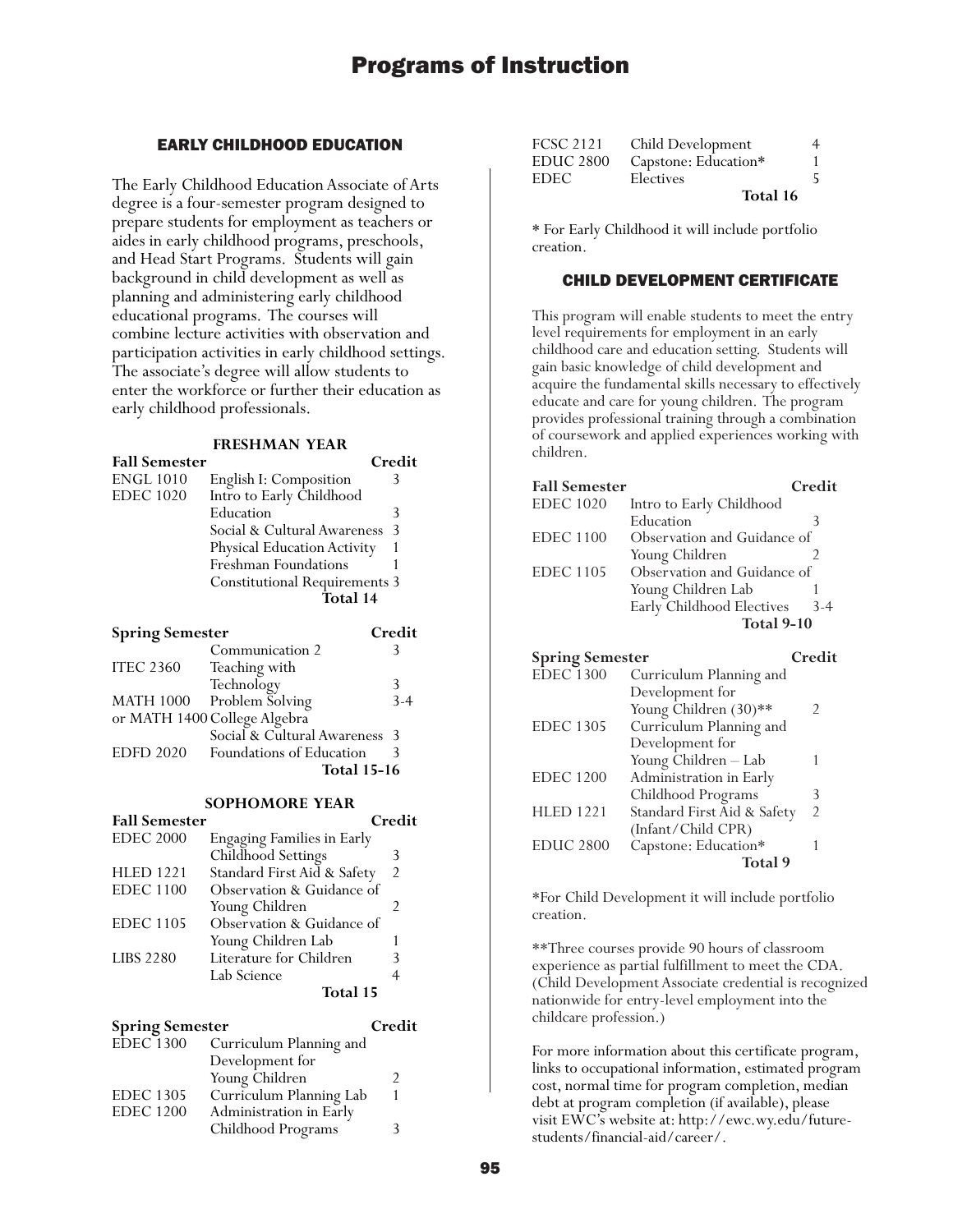### SECONDARY EDUCATION

### **FRESHMAN YEAR**

| <b>Fall Semester</b>   | Credit                               |  |
|------------------------|--------------------------------------|--|
| <b>ENGL 1010</b>       | English I: Composition               |  |
| <b>EDFD 2020</b>       | Foundations of Education             |  |
|                        | <b>Constitutional Requirements 3</b> |  |
|                        | Freshman Foundations                 |  |
| <b>MATH 1000</b>       | Problem Solving                      |  |
|                        | or higher level math                 |  |
|                        | Physical Education Activity          |  |
|                        | Total 14                             |  |
| <b>Spring Semester</b> | Credit                               |  |
|                        | Communication 2                      |  |
|                        | Lab Science                          |  |
| <b>EDUC 2100</b>       | Practicum in Teaching                |  |

| EDUC 2100 | Practicum in Teaching |  |
|-----------|-----------------------|--|
|           | Area of Concentration |  |
|           | Total 15              |  |

#### **SOPHOMORE YEAR Fall Semester Credit**

| ган эешемег      |                               | eregit |  |
|------------------|-------------------------------|--------|--|
| <b>ITEC 2360</b> | Teaching With                 |        |  |
|                  | Technology                    |        |  |
| <b>EDFD 2100</b> | <b>Educational Psychology</b> | 3      |  |
|                  | Arts & Humanities             |        |  |
|                  | Area of Concentration         |        |  |
|                  | Total 15                      |        |  |
|                  |                               |        |  |

| <b>Spring Semester</b> |                                   | Credit |
|------------------------|-----------------------------------|--------|
|                        | EDEX 2484 Introduction to Special |        |
|                        | Education                         |        |
| <b>EDUC 2800</b>       | Capstone: Education               |        |
|                        | Social & Cultural Awareness 3     |        |
|                        | Area of Concentration             |        |
|                        | Total 13                          |        |

#### **\*Suggested electives for secondary education majors:**

| Introduction to Human      |  |
|----------------------------|--|
| Communication              |  |
| **EDFD 2450 Lifespan Human |  |
| Development                |  |
|                            |  |

Note: Most coaching endorsements require HLED 1221.

\*\*EDFD 2450 Lifespan Human Development must be taken if you are planning to transfer to the University of Wyoming.

### SECONDARY EDUCATION AGRICULTURE OPTION

The agriculture education curriculum provides the student with a good preparation for transferring to a bachelor completion program at a four-year institution. It is designed for those students interested in teaching in high schools, technical schools, and community colleges. This program emphasizes animal science and general agricultural courses. Education programs vary greatly at four-year institutions so the student should consult the catalog of the college or university of his/her choice for information on specific program requirements.

Students must complete all program requirements including approved electives with a "C" or better.

### **FRESHMAN YEAR**

| <b>Fall Semester</b> |                             | Credit |
|----------------------|-----------------------------|--------|
| <b>ENGL 1010</b>     | English I: Composition      | 3      |
| <b>EDFD 2020</b>     | Foundations of Education    | 3      |
| <b>MATH 1400</b>     | Pre-Calculus Algebra        | 4      |
| <b>AECL 1000</b>     | Agroecology                 |        |
|                      | Freshman Foundations        |        |
|                      | Physical Education Activity |        |
|                      | Total 16                    |        |

| <b>Spring Semester</b>        | Credit                               |
|-------------------------------|--------------------------------------|
| Livestock Production          |                                      |
| Practicum in Teaching         | $\mathcal{P}$                        |
| Communication 2               |                                      |
|                               |                                      |
| Social & Cultural Awareness 3 |                                      |
| Total 15                      |                                      |
|                               | <b>Constitutional Requirements 3</b> |

### **SOPHOMORE YEAR**

| <b>Fall Semester</b> |                               | Credit |
|----------------------|-------------------------------|--------|
| <b>ITEC 2360</b>     | Teaching With                 |        |
|                      | Technology                    | 3      |
| <b>EDFD 2100</b>     | <b>Educational Psychology</b> | 3      |
| <b>AGEC 1010</b>     | Macroeconomics                | 3      |
| <b>ANSC 2030</b>     | Feeds and Feeding             |        |
|                      | Elective                      |        |
|                      | Total 14                      |        |

| <b>Spring Semester</b> |                               | Credit |
|------------------------|-------------------------------|--------|
| <b>EDEX 2484</b>       | Introduction to Special Ed    | 3      |
| <b>CHEM 1000</b>       | <b>Introductory Chemistry</b> | 4      |
| <b>REWM 2000</b>       | Rangeland Management          | 3      |
|                        | Arts & Humanities             | ੨      |
| <b>AGEC 2395</b>       | Capstone                      |        |
|                        | Total 15                      |        |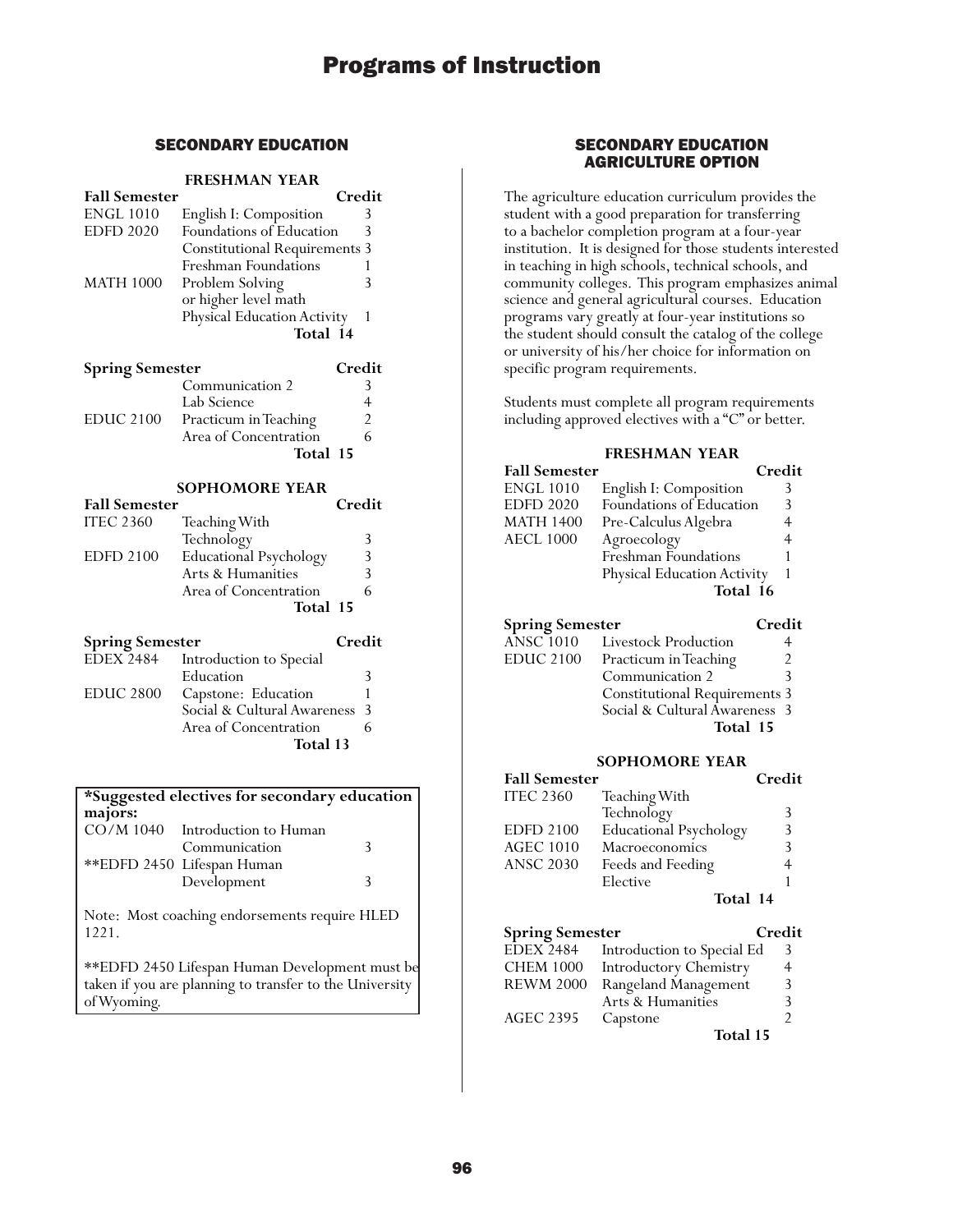### **Additional requirements/electives for Secondary Agriculture Education majors:**

#### **University of Wyoming:**

| CO/M 1040        | Introduction to Human |
|------------------|-----------------------|
|                  | Communication         |
| <b>BIOL</b> 1010 | General Biology I     |
| *EDFD 2450       | Lifespan Human        |
|                  | Development           |

(\*EDFD 2450 Lifespan Human Development must be taken if the student is planning to transfer to the University of Wyoming.)

### **Chadron:**

ENGL 2020 Introduction to Literature CO/M 2020 Public Speaking

**Note: Most coaching endorsements require HLED 1221 and PEPR 1052**

**It is important for students to consult with their advisor to validate that transfer requirements are met.**

### ENGLISH

**DEGREE CREDITS** ASSOCIATE OF ARTS 60-61

The program in English is designed to provide freshman- and sophomore-level courses required of most students majoring in English or English education. The student should consult the catalog of the college or university of his/her choice for information on the specific requirements of that institution. Students planning to major in English can benefit from any additional study in writing, language, and other areas of the humanities and fine arts.

Students must complete all program requirements, including approved electives, with a grade of "C" or better.

### **FRESHMAN YEAR**

| <b>Fall Semester</b> |                                      | Credit             |
|----------------------|--------------------------------------|--------------------|
| <b>ENGL 1010</b>     | English I: Composition               | 3                  |
| <b>FREN 1010</b>     | 1st Year French I                    |                    |
|                      | or SPAN 1010 1st Year Spanish I      |                    |
|                      | Freshman Foundations                 |                    |
|                      | MATH 1000 Problem Solving            | $3-4$              |
|                      | or MATH 1400 Pre-Calculus Algebra    |                    |
|                      | <b>Constitutional Requirements 3</b> |                    |
|                      |                                      | <b>Total 14-15</b> |

| <b>Spring Semester</b> | Credit                             |   |
|------------------------|------------------------------------|---|
|                        | Social & Cultural Awareness 3      |   |
| <b>ENGL 2020</b>       | Introduction to Literature         | 3 |
| <b>FREN 1020</b>       | 1st Year French II                 |   |
| or SPAN 1020           | 1st Year Spanish II                |   |
|                        | <b>Physical Education Activity</b> |   |
|                        | Lab Science                        |   |
|                        | Total 15                           |   |

### **SOPHOMORE YEAR**

| <b>Fall Semester</b>   |                                         | Credit         |
|------------------------|-----------------------------------------|----------------|
|                        | ENGL 2425 Literatures in English I      | 3              |
|                        | or ENGL 2430 Literatures in English II  |                |
|                        | or ENGL 2435 Literatures in English III |                |
|                        | Arts & Humanities                       | 3              |
|                        | Arts & Humanities or                    |                |
|                        | Social & Cultural Awareness             | -3             |
|                        | *Approved Electives                     | 6              |
|                        | Total 15                                |                |
| <b>Spring Semester</b> |                                         | $\Gamma$ redit |

| эргинд эсшсэксг  |                                         | uuu |
|------------------|-----------------------------------------|-----|
|                  | ENGL 2425 Literatures in English I      |     |
|                  | or ENGL 2430 Literatures in English II  |     |
|                  | or ENGL 2435 Literatures in English III |     |
| <b>PSYC 1000</b> | General Psychology                      |     |
|                  | *Approved Electives                     | 10  |
|                  | <b>Outcomes Assessment:</b>             |     |
|                  | Choice of Research Project,             |     |
|                  | Journal, or Essay                       |     |
|                  | Total 16                                |     |
|                  |                                         |     |

|                  | *Approved electives include:  |   |
|------------------|-------------------------------|---|
| <b>ART 2010</b>  | Art History I                 |   |
| <b>ART 2020</b>  | Art History II                |   |
| <b>ENGL 2050</b> | Creative Writing -            |   |
|                  | Introduction to Fiction       | 3 |
| <b>ENGL 2370</b> | Western American              |   |
|                  | Literature                    |   |
| <b>ENGL 2440</b> | Literary Genres:              |   |
|                  | <b>Short Story</b>            |   |
| <b>HIST 1110</b> | <b>Western Civilization I</b> |   |
| <b>HIST 1120</b> | Western Civilization II       |   |
| <b>PHIL 1000</b> | Introduction to Philosophy    | 3 |
| <b>PHIL 2300</b> | Ethics in Practice            |   |
|                  | <b>Computer Applications</b>  |   |

**NOTE: Students must consult with their academic advisors to make sure they meet program requirements.**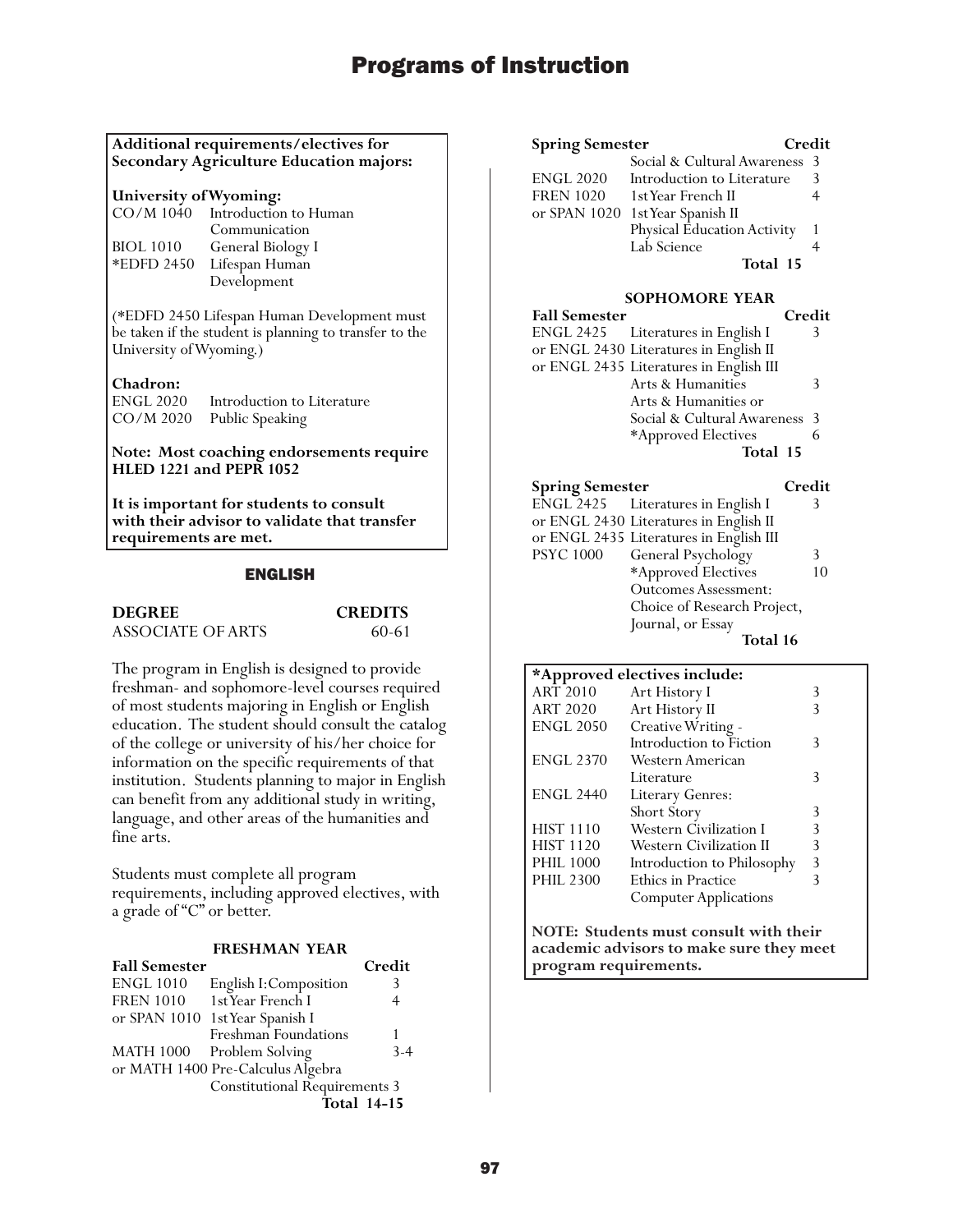#### ENGLISH AS A SECOND/FOREIGN LANGUAGE TEACHING CERTIFICATE PROGRAM

**DEGREE CREDITS** CERTIFICATE 16

The ESL/EFL Teaching Certificate program is intended for individuals wanting to teach English as a Second Language and/or English as a Foreign Language. The program is designed to provide students with a brief overview of the major concepts involved in teaching in these fields as well as practical experience in the development of lessons in the four major content areas of listening, speaking, reading, and writing.

The program is designed as a skill certificate program for those seeking certification to teach English as a Foreign Language and/or for Adult Basic Education instructors qualified to teach in other content areas with and ESL certification.

Students must complete all program requirements, including approved electives, with a grade of "C" or better.

|                        | <b>FRESHMANYEAR</b>      |        |
|------------------------|--------------------------|--------|
| <b>Fall Semester</b>   |                          | Credit |
| <b>EDUC 2225</b>       | Introduction to Teaching | 3      |
|                        | English as a Foreign/    |        |
|                        | Second Language          |        |
| EDUC 2220              | Multicultural Education  |        |
|                        | Total                    |        |
| <b>Spring Semester</b> |                          | Credit |
| <b>EDUC 2230</b>       | Second Language          | 3      |
|                        | Acquisition              |        |
| <b>ITEC 2360</b>       | Teaching with Technology | 3      |
|                        | Total                    |        |
| <b>SOPHOMOREYEAR</b>   |                          |        |

| <b>Fall Semester</b> |                      | Credit |
|----------------------|----------------------|--------|
| EDUC 2235            | Teaching ESL/EFL     |        |
|                      | Reading & Writing    |        |
| EDUC 2240            | Teaching ESL/EFL     | 3      |
|                      | Listening & Speaking |        |
|                      | <b>Total</b>         | 6      |

Federal Financial Aid is not available for this certificate program.

### ENTREPRENEURSHIP

| <b>DEGREE</b>      | <b>CREDITS</b> |
|--------------------|----------------|
| <b>CERTIFICATE</b> |                |

The Entrepreneurship Certificate program provides students who have the desire to start a business with an understanding of the concepts to chart a successful course toward business ownership. Emphasis is placed on identifying and evaluating entrepreneurial potential to successfully start a business.

Students must complete all program requirements, including approved electives, with a grade of "C" or better.

### **FRESHMAN YEAR**

| <b>Fall Semester</b> |                               | Credit |
|----------------------|-------------------------------|--------|
| <b>ENTR 1500</b>     | Successful Entrepreneurship 2 |        |
| <b>ENTR 1520</b>     | Creating a Business Plan      |        |
| <b>ENTR 2500</b>     | <b>Small Business</b>         |        |
|                      | <b>Operations Management</b>  | 2      |
| <b>ENTR 2520</b>     | Legal Issues for              |        |
|                      | Entrepreneurs                 | 2      |
| <b>ACCT 1050</b>     | <b>Practical Accounting I</b> | 2      |
| <b>CMAP 1685</b>     | <b>Computer Applications:</b> |        |
|                      | Quick Books                   |        |
| <b>MKT 1000</b>      | Sales                         | 3      |
| <b>MKT 2100</b>      | Principles of Marketing       | 3      |
|                      | Electives                     |        |
|                      | m. 140                        |        |

**Total 18**

For more information about this certificate program, links to occupational information, estimated program cost, normal time for program completion, median debt at program completion (if available), please visit EWC's website at: http://ewc.wy.edu/futurestudents/financial-aid/career/.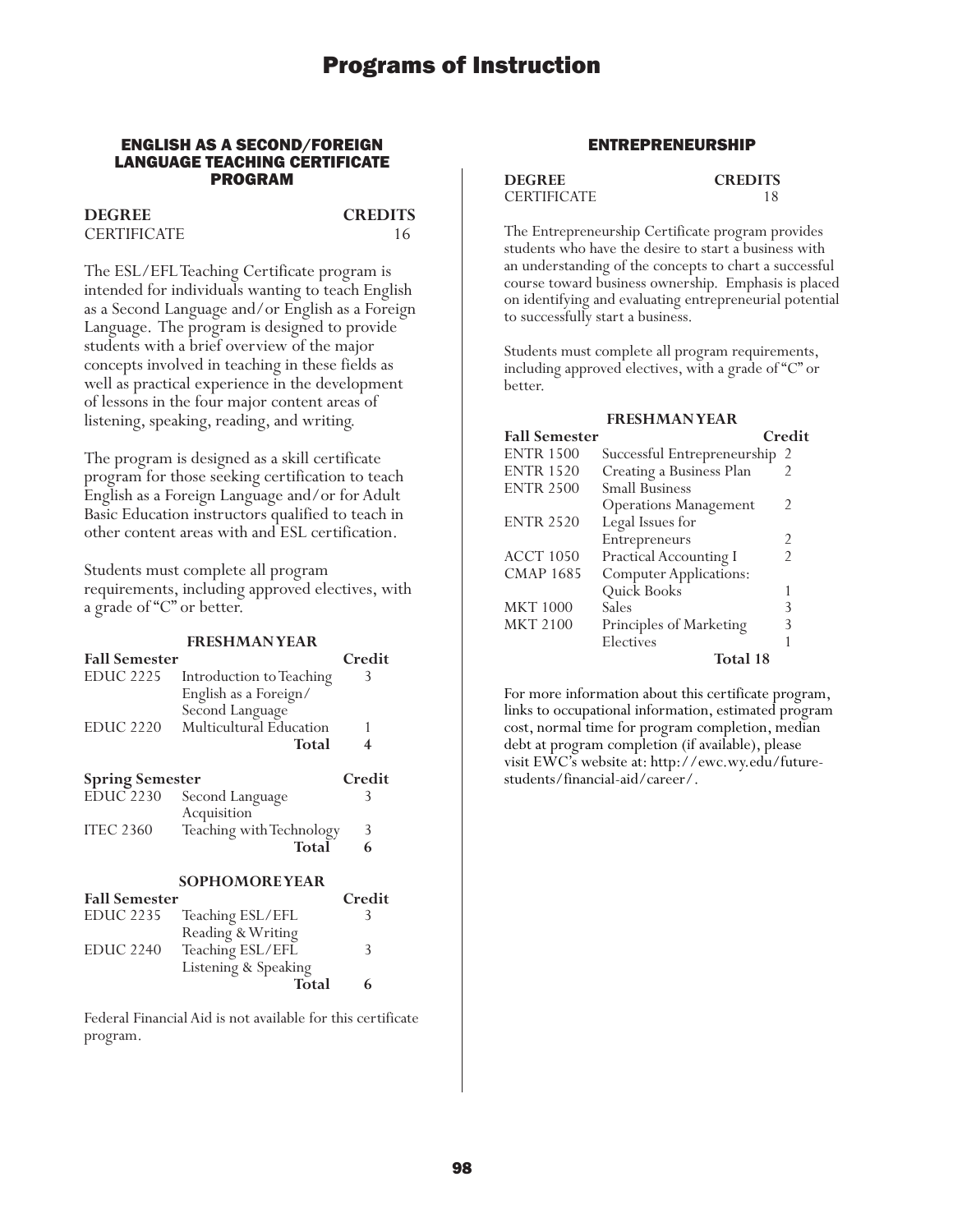### INTERDISCIPLINARY STUDIES

| <b>DEGREE</b>        | <b>CREDITS</b> |
|----------------------|----------------|
| ASSOCIATE OF ARTS    | $60-62$        |
| ASSOCIATE OF SCIENCE | 60-63          |

The purpose of this program is to offer a student an opportunity for a broad-based degree rather than focusing on any one major area. Specific courses listed meet the general education requirements for EWC. It is suggested that you work with your advisor to select other electives. Degree requirements vary greatly at four-year institutions, so the student should consult the catalog of the college or university of his/her choice for information on specific program requirements. Also, the student should be aware that the Associate of Arts degree is considered the traditional "transfer" degree, so it may be a better choice for students.

Students must complete all program requirements, including approved electives, with a "C" or better.

### ASSOCIATE OF ARTS INTERDISCIPLINARY STUDIES

#### **FRESHMAN YEAR**

| <b>Fall Semester</b> |                                   | Credit |
|----------------------|-----------------------------------|--------|
| <b>ENGL 1010</b>     | English I: Composition            | 3      |
|                      | Freshman Foundations              |        |
| MATH 1000            | Problem Solving                   | $3-4$  |
|                      | or MATH 1400 Pre-Calculus Algebra |        |
|                      | Physical Education Activity       |        |
|                      | *Approved Electives               |        |
|                      | <b>Total 15-16</b>                |        |

| <b>Spring Semester</b>        | Credit             |
|-------------------------------|--------------------|
| <b>Computer Electives</b>     | $2 - 3$            |
| (COSC/CMAP/ITEC/              |                    |
| <b>INET</b> courses)          |                    |
| Communication 2               |                    |
| Social & Cultural Awareness 3 |                    |
| *Approved Electives           |                    |
|                               | <b>Total 15-16</b> |

### **SOPHOMORE YEAR**

| <b>Fall Semester</b> |                                      | Credit |
|----------------------|--------------------------------------|--------|
|                      | <b>Constitutional Requirements 3</b> |        |
|                      | Lab Science                          |        |
|                      | Arts & Humanities                    | 3      |
|                      | *Approved Electives                  | Ч      |
|                      | Total 15                             |        |

| <b>Spring Semester</b> |                                | Credit |
|------------------------|--------------------------------|--------|
|                        | Arts & Humanities              |        |
|                        | *Approved Electives            | g      |
|                        | ** ENGL 2001 Sophomore Project |        |
|                        | Interdisciplinary Writing      | 3      |
|                        | Total 15                       |        |

\*Approved Elective: Any course at the 1000 or above level.

**\*\*Note:** *If a student has completed 24-28 credit hours of program requirements in Business Administration, AA Degree; Pre-professional, AS Degrees; or Education, AA & AS Degrees; he/she may be eligible to take those program Outcomes Assessment activities instead of ENGL 2001. This requires the permission of one of the Division Chairs.*

### ASSOCIATE OF SCIENCE INTERDISCIPLINARY STUDIES

### **FRESHMAN YEAR Fall Semester Credit** ENGL 1010 English I: Composition 3 Freshman Foundations MATH 1000 Problem Solving 3-4 or MATH 1400 Pre-Calculus Algebra Physical Education Activity 1<br>\*Approved Electives 7 \*Approved Electives 7 **Total 15-16**

| <b>Spring Semester</b> |                             | Credit    |
|------------------------|-----------------------------|-----------|
|                        | <b>Computer Electives</b>   | $2 - 3$   |
|                        | (COSC/CMAP/ITEC/            |           |
|                        | <b>INET</b> courses)        |           |
|                        | Communication 2             | 3         |
|                        | Social & Cultural Awareness | -3        |
|                        | *Approved Electives         |           |
|                        | <b>Total 15-16</b>          |           |
|                        | <b>SOPHOMORE YEAR</b>       |           |
| amester                |                             | $C$ rodit |

| <b>Fall Semester</b>   |                                      | Credit |
|------------------------|--------------------------------------|--------|
|                        | Arts & Humanities                    | 3      |
|                        | <b>Constitutional Requirements 3</b> |        |
|                        | Lab Science                          |        |
|                        | *Approved Electives                  | 5      |
|                        | Total 15                             |        |
| <b>Spring Semester</b> |                                      | Credit |
|                        | Lab Science or Mathematics 3-4       |        |
|                        | *Approved Electives                  |        |
|                        | ** ENGL 2001 Sophomore Project       | 3      |
|                        | Interdisciplinary Writing            |        |
|                        | <b>Total 15-16</b>                   |        |

\*Approved Electives: Any course at the 1000 or above level.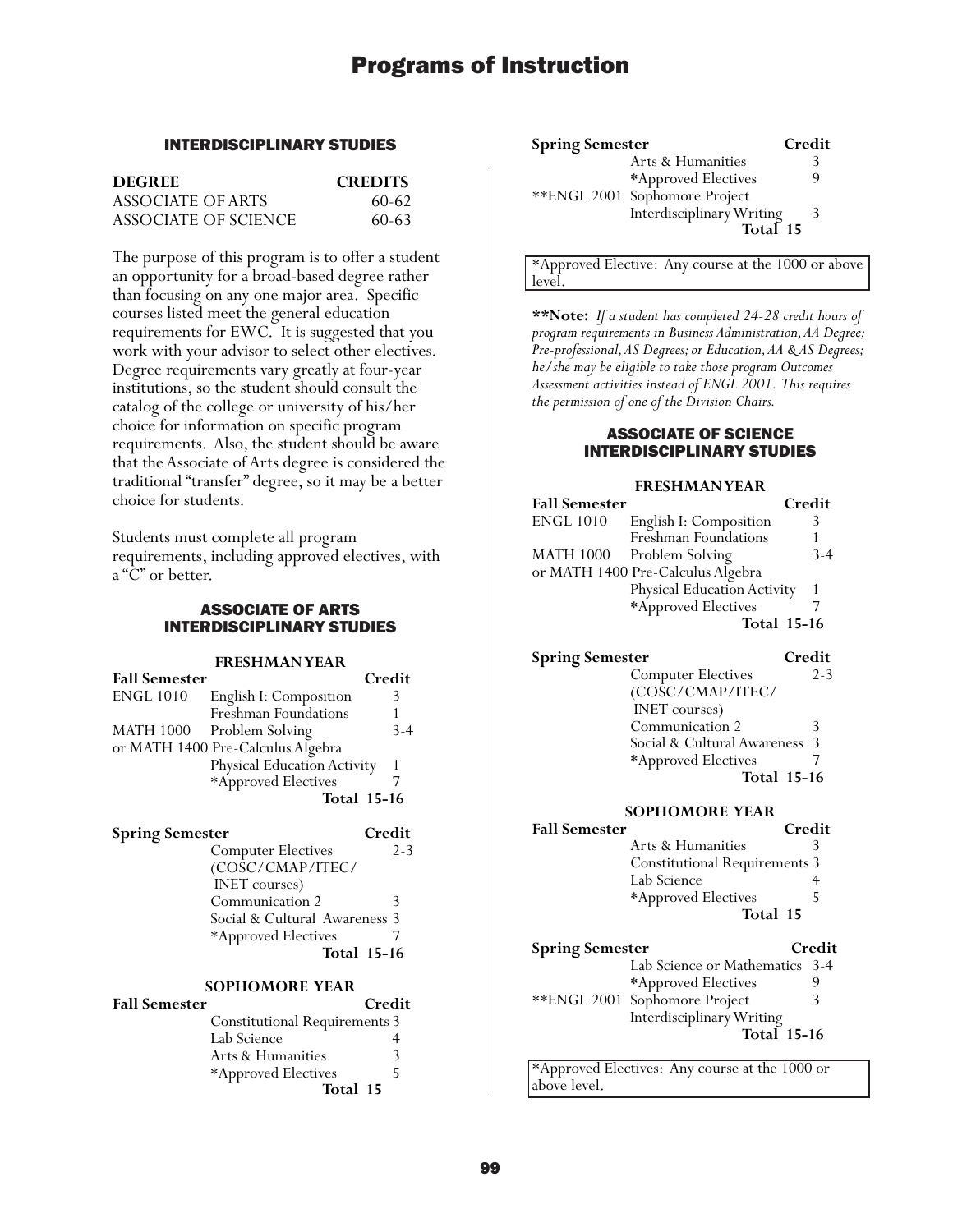**\*\*Note:** *If a student has completed 24-28 credit hours of program requirements in Business Administration, AA Degree; Pre-professional, AS Degrees; or Education, AA & AS Degrees; he/she may be eligible to take those program Outcomes Assessment activities instead of ENGL 2001. This requires the permission of one of the Division Chairs.*

### LANGUAGES (FOREIGN)

**DEGREE CREDITS** ASSOCIATE OF ARTS 60-61

Eastern Wyoming College students desiring a major in French or in Spanish should concentrate on fulfilling the general requirements for a transfer program. Those students interested in earning a teaching credential should add courses in education and in psychology.

Language courses offered are 1010, 1020, 2030, and 2475 in French and Spanish. College credit may be obtained by means of an examination. (For regulations governing credit by examination, check that section in the catalog.)

Students must complete all program requirements, including approved electives, with a "C" or better.

#### **FRESHMAN YEAR**

| <b>Fall Semester</b> |                                      | Credit |
|----------------------|--------------------------------------|--------|
| <b>ENGL 1010</b>     | English I: Composition               | 3      |
| <b>FREN 1010</b>     | 1st Year French I                    |        |
|                      | or SPAN 1010 1st Year Spanish I      |        |
|                      | Freshman Foundations                 |        |
|                      | <b>Constitutional Requirements 3</b> |        |
|                      | Lab Science                          |        |
|                      | Total 15                             |        |

| <b>Spring Semester</b> |                                   | Credit |
|------------------------|-----------------------------------|--------|
| ENGL 2020              | Introduction to Literature        | 3      |
|                        | FREN 1020 1st Year French II      |        |
|                        | or SPAN 1020 1st Year Spanish II  |        |
| <b>MATH 1000</b>       | Problem Solving                   | $3-4$  |
|                        | or MATH 1400 Pre-Calculus Algebra |        |
|                        | Arts & Humanities                 | 3      |
|                        | Physical Education Activity       |        |
|                        | <b>Total 14-15</b>                |        |

### **SOPHOMORE YEAR**

| <b>Fall Semester</b> |                                 | Credit |
|----------------------|---------------------------------|--------|
|                      | FREN 2030 2nd Year French I     |        |
|                      | or SPAN 2030 2nd Year Spanish I |        |
| <b>PSYC 1000</b>     | General Psychology              | 3      |
|                      | Arts & Humanities               | 3      |
|                      | *Approved Elective              | 6      |
|                      | Total 16                        |        |

| <b>Spring Semester</b>        | Credit |
|-------------------------------|--------|
| Social & Cultural Awareness 3 |        |
| *Approved Electives           |        |
| **General Electives           |        |
| Outcomes Assessment: Choice   |        |
| of Research Project, Journal, |        |
| or Essay                      |        |

**Total 15**

| *Approved electives: |                                |   |
|----------------------|--------------------------------|---|
| <b>ART 2010</b>      | Art History I                  | 3 |
| <b>ART 2020</b>      | Art History II                 | 3 |
| <b>ENGL 2425</b>     | Literatures in English I       |   |
| <b>ENGL 2430</b>     | Literatures in English II      |   |
| <b>ENGL 2435</b>     | Literatures in English III     | 3 |
| <b>ENGL 2440</b>     | Literary Genres: Short Story 3 |   |
| <b>GEOG 1000</b>     | World Regional Geography       | 3 |
| <b>GEOG 1020</b>     | Human Geography                |   |
| <b>HIST 2290</b>     | North American Indians         |   |
| <b>MUSC 2050</b>     | Music History Survey I         | 3 |
| <b>PHIL 1000</b>     | Introduction to Philosophy     | 3 |
| <b>PHIL 2300</b>     | Ethics in Practice             |   |

#### MATHEMATICS

| <b>DEGREE</b>        | <b>CREDITS</b> |
|----------------------|----------------|
| ASSOCIATE OF SCIENCE | 62             |
| ASSOCIATE OF ARTS—   |                |
| SECONDARY EDUCATION  | 61-63          |

It is impossible to overemphasize the value of mathematics as a tool in other fields, notably engineering, physical science, and statistics. Recent developments in the biological, behavioral, and social sciences have drawn attention to the power of mathematics in these fields also. Along with the teaching of mathematics and research into pure mathematics, students majoring in mathematics also have many other options open to them. The courses listed below provide a strong background for specialization during the student's junior and senior years.

Students must complete all program requirements, including approved electives, with a grade of "C" or better.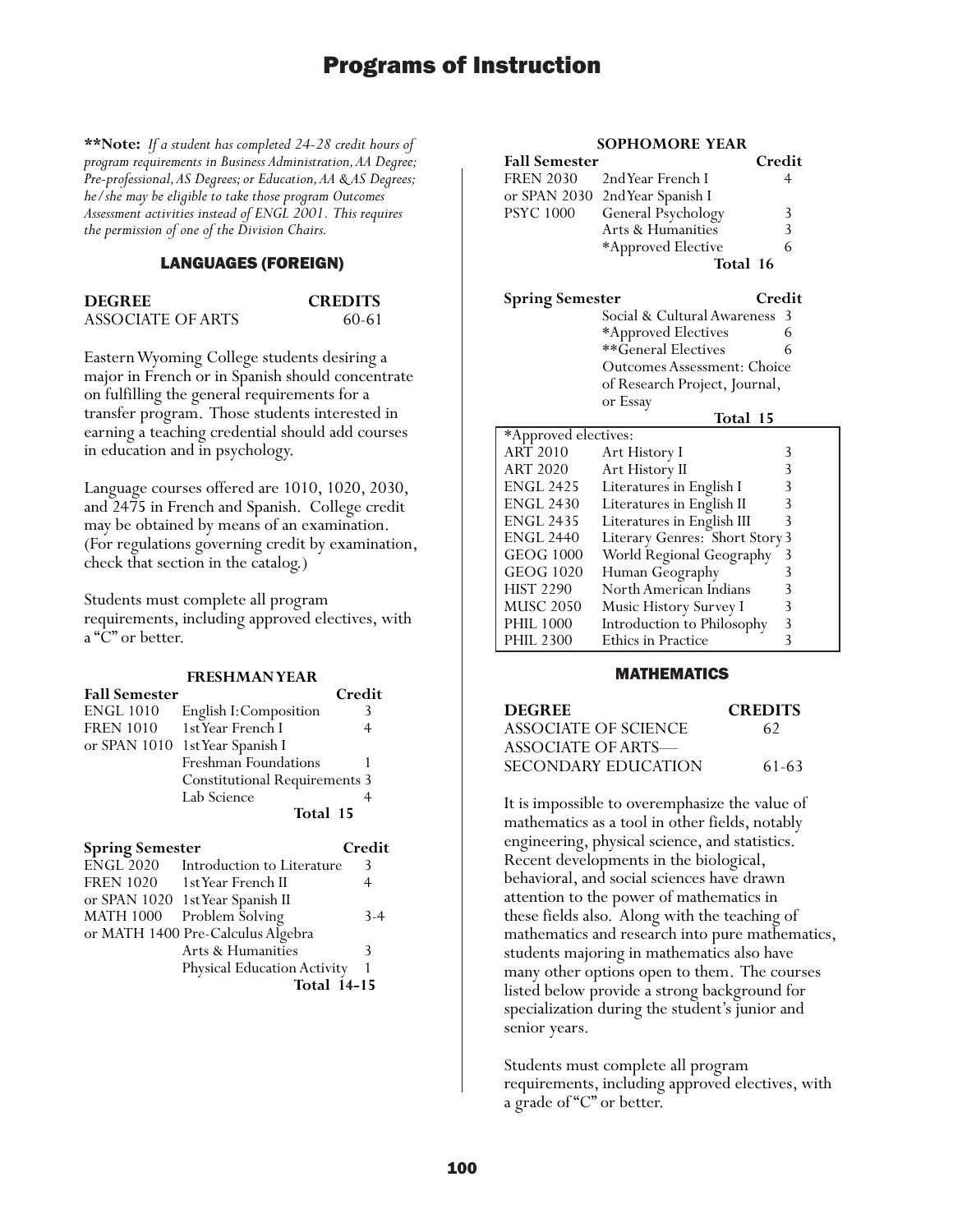### ASSOCIATE OF SCIENCE-MATHEMATICS

|                      | <b>FRESHMANYEAR</b>                |        |
|----------------------|------------------------------------|--------|
| <b>Fall Semester</b> |                                    | Credit |
| ENGL 1010            | English I: Composition             |        |
|                      | Freshman Foundations               |        |
|                      | <b>Physical Education Activity</b> |        |
| <b>MATH 2200</b>     | Calculus I                         |        |
|                      | *Approved Electives                |        |
|                      | Lab Science                        |        |
|                      | Total 16                           |        |

| <b>Spring Semester</b> |                                   | Credit |
|------------------------|-----------------------------------|--------|
| <b>ENGL 2020</b>       | Introduction to Literature        | 3      |
| <b>MATH 2205</b>       | Calculus II                       |        |
| <b>STAT 2050</b>       | <b>Fundamentals of Statistics</b> | 4      |
|                        | Lab Science                       |        |
|                        | Total 16                          |        |

**SOPHOMORE YEAR**

| <b>Fall Semester</b>   | Credit                        |  |
|------------------------|-------------------------------|--|
| MATH 2210 Calculus III |                               |  |
|                        | Lab Science                   |  |
|                        | Social & Cultural Awareness 6 |  |
|                        | Total 15                      |  |

| <b>Spring Semester</b>                |                                      | Credit |
|---------------------------------------|--------------------------------------|--------|
| $\overline{M}$ ATH $\overline{2}$ 250 | Elementary Linear Algebra            | -3     |
|                                       | *Approved Electives                  |        |
|                                       | <b>Constitutional Requirements 3</b> |        |
|                                       | Arts & Humanities                    |        |
|                                       | Outcomes Assessment:                 |        |
|                                       | Departmental Exam                    |        |
|                                       | Total 16                             |        |

\*Approved Electives: Any course at the 1000 level or above.

### ASSOCIATE OF ARTS-SECONDARY EDUCATION, MATHEMATICS

### **FRESHMAN YEAR**

| <b>Fall Semester</b> |                             | Credit |
|----------------------|-----------------------------|--------|
| <b>EDFD 2020</b>     | Foundations of Education    | 3      |
| <b>ENGL 1010</b>     | English I: Composition      | 3      |
|                      | Freshman Foundations        |        |
| <b>MATH 2200</b>     | Calculus I                  |        |
|                      | Physical Education Activity |        |
| <b>PSYC 1000</b>     | General Psychology          |        |
|                      | Total 15                    |        |

| <b>Spring Semester</b> |                                   | Credit |
|------------------------|-----------------------------------|--------|
| <b>ENGL 2020</b>       | Introduction to Literature        | 3      |
| <b>MATH 2205</b>       | Calculus II                       |        |
| <b>STAT 2050</b>       | <b>Fundamentals of Statistics</b> | 4      |
| <b>EDEX 2484</b>       | Intro to Special Education        | 3      |
|                        | Arts & Humanities                 |        |
|                        | Total 18                          |        |

### **SOPHOMORE YEAR**

| <b>Fall Semester</b>   |                               | Credit |
|------------------------|-------------------------------|--------|
| MATH 2210 Calculus III |                               |        |
|                        | Lab Science                   |        |
| <b>EDFD 2100</b>       | <b>Educational Psychology</b> | 3      |
|                        | Social & Cultural Awareness 3 |        |
|                        | Total 15                      |        |

| <b>Spring Semester</b> |                                   | Credit  |
|------------------------|-----------------------------------|---------|
| <b>MATH 2250</b>       | Elementary Linear Algebra         | 3       |
| <b>ITEC 2360</b>       | Teaching with                     |         |
|                        | Technology                        | 3       |
|                        | <b>Constitutional Requirement</b> | 3       |
|                        | Arts & Humanities                 |         |
| <b>EDUC 2100</b>       | Practicum in Teaching             | $2 - 3$ |
|                        | <b>Outcomes Assessment:</b>       |         |
|                        | Departmental Exam                 |         |
|                        | <b>Total: 14-15</b>               |         |

**\*Note: Students planning to transfer to the University of Wyoming should take EDFD 2450 Lifespan Human Development.**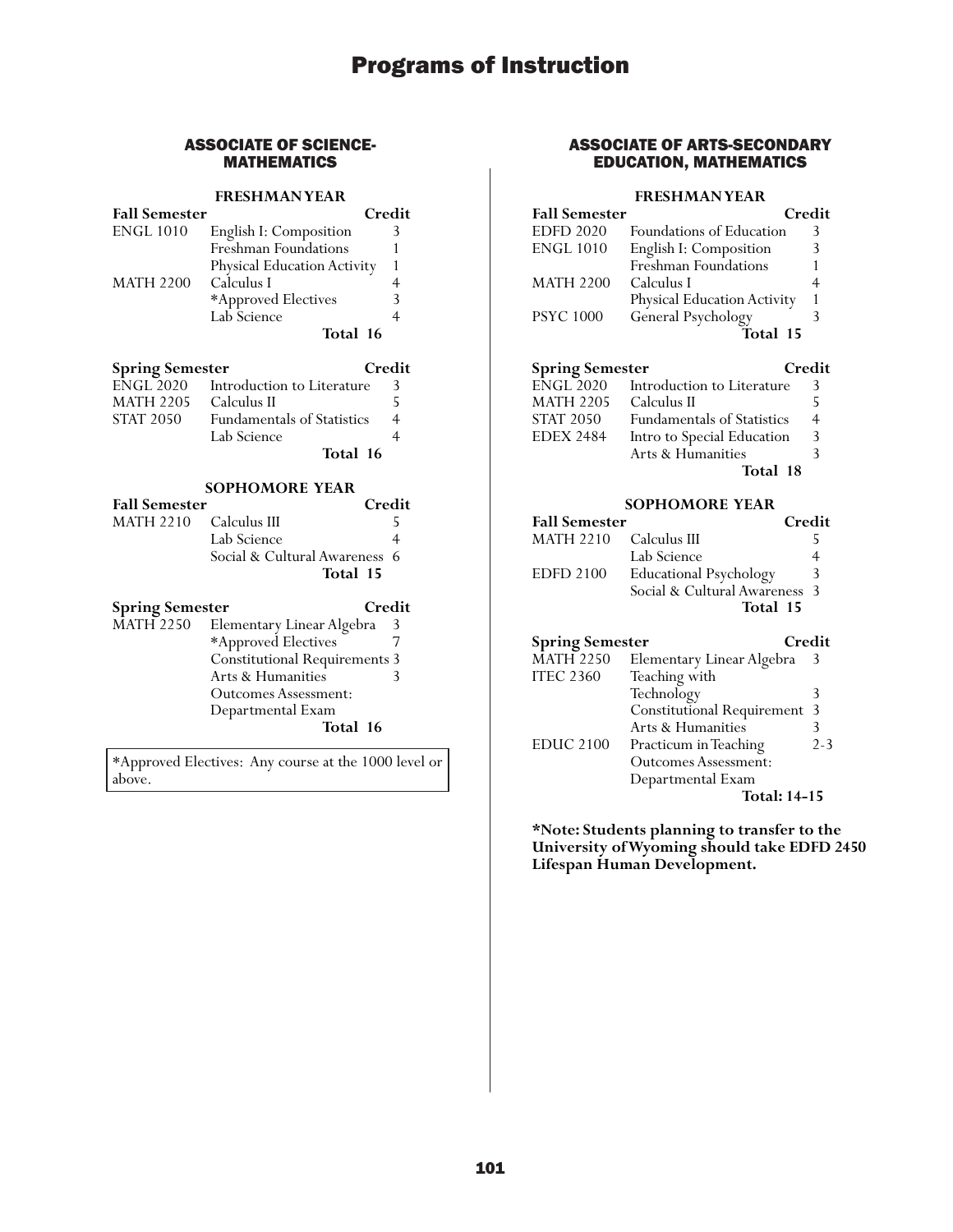### MUSIC

| <b>DEGREE</b>      | <b>CREDITS</b> |
|--------------------|----------------|
| ASSOCIATE OF ARTS— |                |
| MUSIC (APPLIED)    | 60-61          |
| MUSIC EDUCATION    | 62-63          |

### MUSIC (APPLIED)

The Associate of Arts in Music (Applied) provides the freshman and sophomore level courses required by most colleges and universities for a Bachelor's of Music. Although many of the basic courses are the same, students planning on transferring to a four-year institution should contact their chosen school for degree and transfer requirements during the beginning of their first year of instruction.

There are three possible outcomes assessments available to those seeking a Music (Applied) degree. One of the three assessments must be chosen during the first semester of the sophomore year in preparation for the work during the final semester. The three possible assessment projects in music are

**1.** Performance recital of at least 1/2 hour of music approved by applied music instructor, with a written critique by faculty and a nondepartmental individual.

**2.** A lengthy scholarly paper and classroom presentation on a music theory or music history topic, chosen by the advisor. The paper will receive a written critique by faculty and a nondepartmental individual.

**3.** A written musical composition, for solo instrument or duet of at least 20 minutes in length or a 5-10 minute large ensemble work, to be presented at a student recital. The composition will receive a written critique by faculty and a non-departmental individual.

Students must complete all program requirements, including approved electives, with a grade of "C" or better.

### **FRESHMAN YEAR**

| <b>Fall Semester</b> |                                    | Credit         |
|----------------------|------------------------------------|----------------|
| <b>ENGL 1010</b>     | English I: Composition             |                |
|                      | Freshman Foundations               |                |
| <b>MUSC 1000</b>     | Introduction to Music              |                |
| <b>MUSC 1030</b>     | Written Theory I                   | 3              |
| <b>MUSC 1035</b>     | Aural Theory I                     |                |
| <b>MUSC 1415</b>     | Introduction to Music              |                |
|                      | Technology                         | $\mathfrak{D}$ |
| MUSC                 | <b>Applied Music Lessons</b>       |                |
| MUSC                 | <b>Approved Music Ensemble</b>     |                |
| <b>MUSC 2455</b>     | Convocation                        |                |
|                      | <b>Physical Education Activity</b> |                |
|                      | Total 16                           |                |

| <b>Spring Semester</b> |                                      | Credit |
|------------------------|--------------------------------------|--------|
|                        | Communication 2                      |        |
| <b>MUSC 1040</b>       | Written Theory II                    | 3      |
| <b>MUSC 1045</b>       | Aural Theory II                      |        |
| <b>MUSC 2015</b>       | Introduction to the Music            |        |
|                        | of the World's Peoples               | 3      |
| MUSC                   | <b>Applied Music Lessons</b>         |        |
| <b>MUSC</b>            | Approved Music Ensemble              |        |
| <b>MUSC 2455</b>       | Convocation                          |        |
|                        | <b>Constitutional Requirements 3</b> |        |
|                        | Total 15                             |        |

### **SOPHOMORE YEAR**

| <b>Fall Semester</b> |                                   | Credit |
|----------------------|-----------------------------------|--------|
|                      | MATH 1000 Problem Solving         |        |
|                      | or MATH 1400 Pre-Calculus Algebra | $3-4$  |
| MUSC                 | Approved Music Ensemble           |        |
| <b>MUSC 2030</b>     | Written Theory III                | 3      |
| <b>MUSC 2035</b>     | Aural Theory III                  | 1      |
| <b>MUSC 2050</b>     | Music History Survey I            | 3      |
| <b>MUSC</b>          | <b>Applied Music Lessons</b>      | 1      |
| <b>MUSC 2455</b>     | Convocation                       | 0      |
|                      | Lab Science                       |        |
|                      | .                                 |        |

### **Total 16-17**

| <b>Spring Semester</b> |                              | Credit |
|------------------------|------------------------------|--------|
| <b>MUSC</b>            | Approved Music Ensemble      |        |
| <b>MUSC 2040</b>       | Written Theory IV            |        |
| <b>MUSC 2045</b>       | Aural Theory IV              |        |
| <b>MUSC 2055</b>       | Music History Survey II      |        |
| MUSC                   | <b>Applied Music Lessons</b> |        |
| <b>MUSC 2455</b>       | Convocation                  |        |
| <b>ART 2020</b>        | Art History II               | 3      |
|                        | <b>Outcomes Assessment:</b>  |        |
|                        | Recital Performance          |        |
|                        | Total 12                     |        |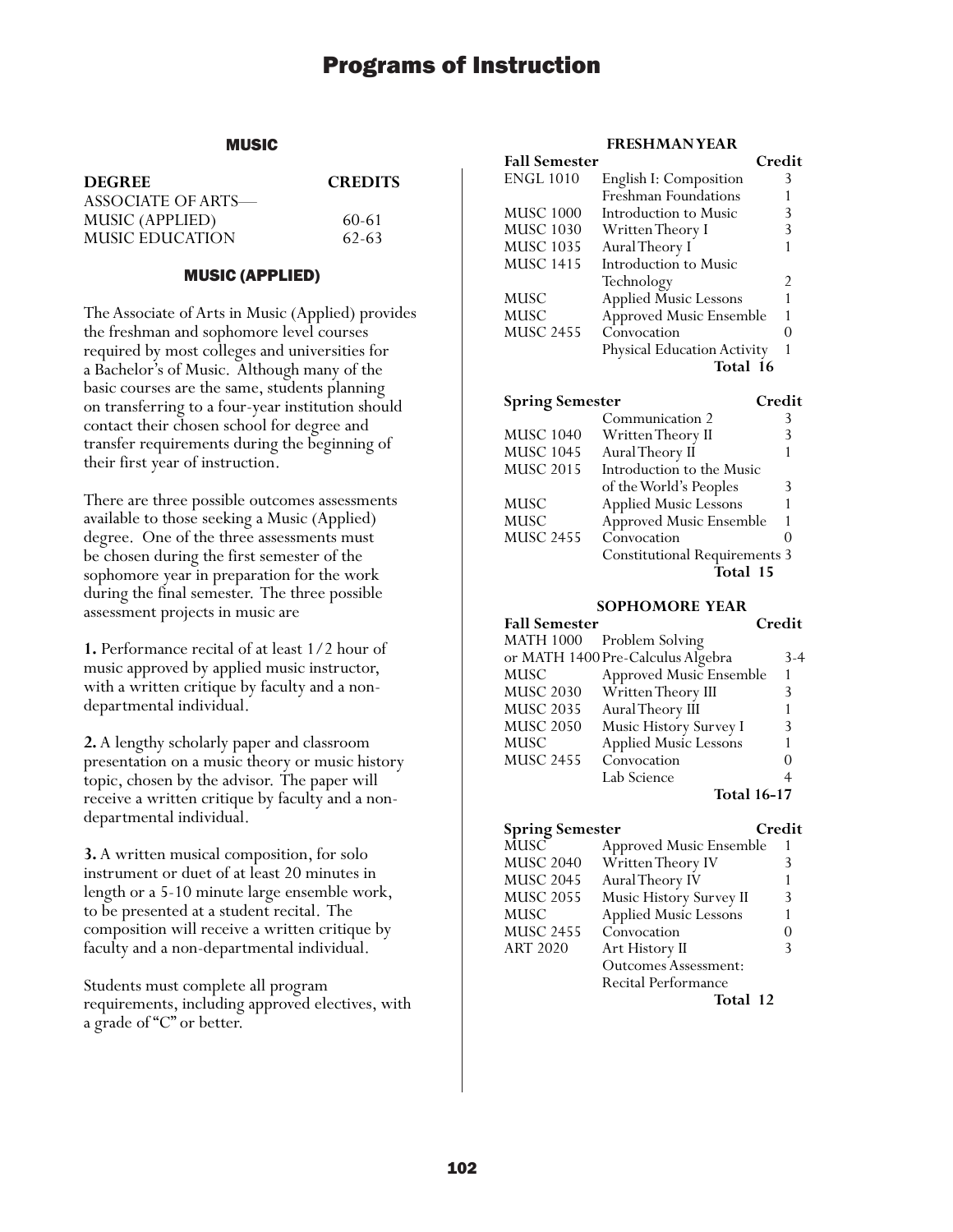### MUSIC EDUCATION

The Associate of Arts in Music Education provides the freshman and sophomore level courses required by most colleges and universities for a Bachelor's of Music in Music Education. Although many of the basic courses are the same, students planning on transferring to a four-year institution should contact their chosen school for degree and transfer requirements.

Students must complete all program requirements, including approved electives, with a "C" or better.

### **FRESHMAN YEAR**

| <b>Fall Semester</b> |                          | Credit |
|----------------------|--------------------------|--------|
| <b>EDFD 2020</b>     | Foundations of Education | 3      |
| <b>ENGL 1010</b>     | English I: Composition   | 3      |
| <b>MUSC 1030</b>     | Written Theory I         | 3      |
| <b>MUSC 1035</b>     | Aural Theory I           |        |
| <b>PSYC 1000</b>     | General Psychology       | 3      |
|                      | Freshman Foundations     |        |
| MUSC                 | **Applied Music Lessons  | 1      |
| <b>MUSC</b>          | ***Music Ensemble        |        |
| <b>MUSC 2455</b>     | Convocation              |        |
|                      | Total 16                 |        |

**Spring Semester Credit**

Communication 2 3 EDFD 2450 Lifespan Human Development 3 MUSC 1040 Written Theory II 3<br>MUSC 1045 Aural Theory II 1 Aural Theory II 1

|                     | Total 16                             |  |
|---------------------|--------------------------------------|--|
|                     | <b>Constitutional Requirements 3</b> |  |
| <b>MUSC 2455</b>    | Convocation                          |  |
|                     | Physical Education Activity          |  |
| MUSC                | ***Music Ensemble                    |  |
| MUSC                | **Applied Music Lessons              |  |
| - - - - - - - - - - |                                      |  |

### **SOPHOMORE YEAR**

| <b>Fall Semester</b> |                                   | Credit         |
|----------------------|-----------------------------------|----------------|
| <b>MATH 1000</b>     | Problem Solving                   |                |
|                      | or MATH 1400 Pre-Calculus Algebra | $3-4$          |
| <b>EDUC 2100</b>     | Practicum in Teaching             | $\overline{2}$ |
| <b>EDFD 2100</b>     | <b>Educational Psychology</b>     | 3              |
| <b>MUSC 2030</b>     | Written Theory III                | 3              |
| <b>MUSC 2035</b>     | Aural Theory III                  |                |
| <b>MUSC</b>          | ** Applied Music Lessons          |                |
| <b>MUSC</b>          | ***Music Ensemble                 |                |
| <b>MUSC 2455</b>     | Convocation                       |                |
|                      | <b>Total 14-15</b>                |                |

| <b>Spring Semester</b> |                             | Credit |
|------------------------|-----------------------------|--------|
| <b>EDEX 2484</b>       | Introduction to Special     |        |
|                        | Education                   | 3      |
| <b>MUSC 2040</b>       | Written Theory IV           | 3      |
| <b>MUSC 2045</b>       | Aural Theory IV             |        |
| <b>MUSC 2018</b>       | Music for Elementary        |        |
|                        | Classroom Teachers          | 3      |
| MUSC                   | **Applied Music Lessons     |        |
| MUSC                   | ***Music Ensemble           |        |
|                        | Lab Science                 |        |
| <b>MUSC 2455</b>       | Convocation                 |        |
|                        | <b>Outcomes Assessment:</b> |        |
|                        | Recital Performance With    |        |
|                        | Outside Critique            |        |
|                        | Total 16                    |        |

\*Students seeking K-12 endorsement should take LIBS-2280 Children's Literature. This course will fulfill both the Humanities and Cultural Awareness requirements.

\*\*Music Education programs typically require students to engage in four to six semesters of applied individual lessons.

\*\*\*Music Ensemble participation is required for most transferring institutions. While the number of required credits varies from institution to institution, it is strongly recommended to be involved in ensembles every semester you are enrolled.

Convocation requirement: Convocation is a foursemester requirement for music majors. Convocation is a weekly meeting with students and staff to provide an opportunity to perform, listen, and critique a variety of different music styles and repertoire. Students will work with their advisor to ensure they meet satisfactory convocation requirements.

EWC strongly suggest that students work closely with their faculty advisor to create a schedule that will meet our graduation obligations while fulfilling transfer requirements, and to ensure student success while at EWC and further academic endeavors.

| Approved Music Electives: |                                 |  |
|---------------------------|---------------------------------|--|
|                           | MUSC 1415 Introduction to Music |  |
|                           | Technology                      |  |
| MUSC 2015                 | Introduction to Music of the    |  |
|                           | World's Peoples                 |  |
| <b>MUSC 2050</b>          | Music History Survey I          |  |
| <b>MUSC 2055</b>          | Music History Survey II         |  |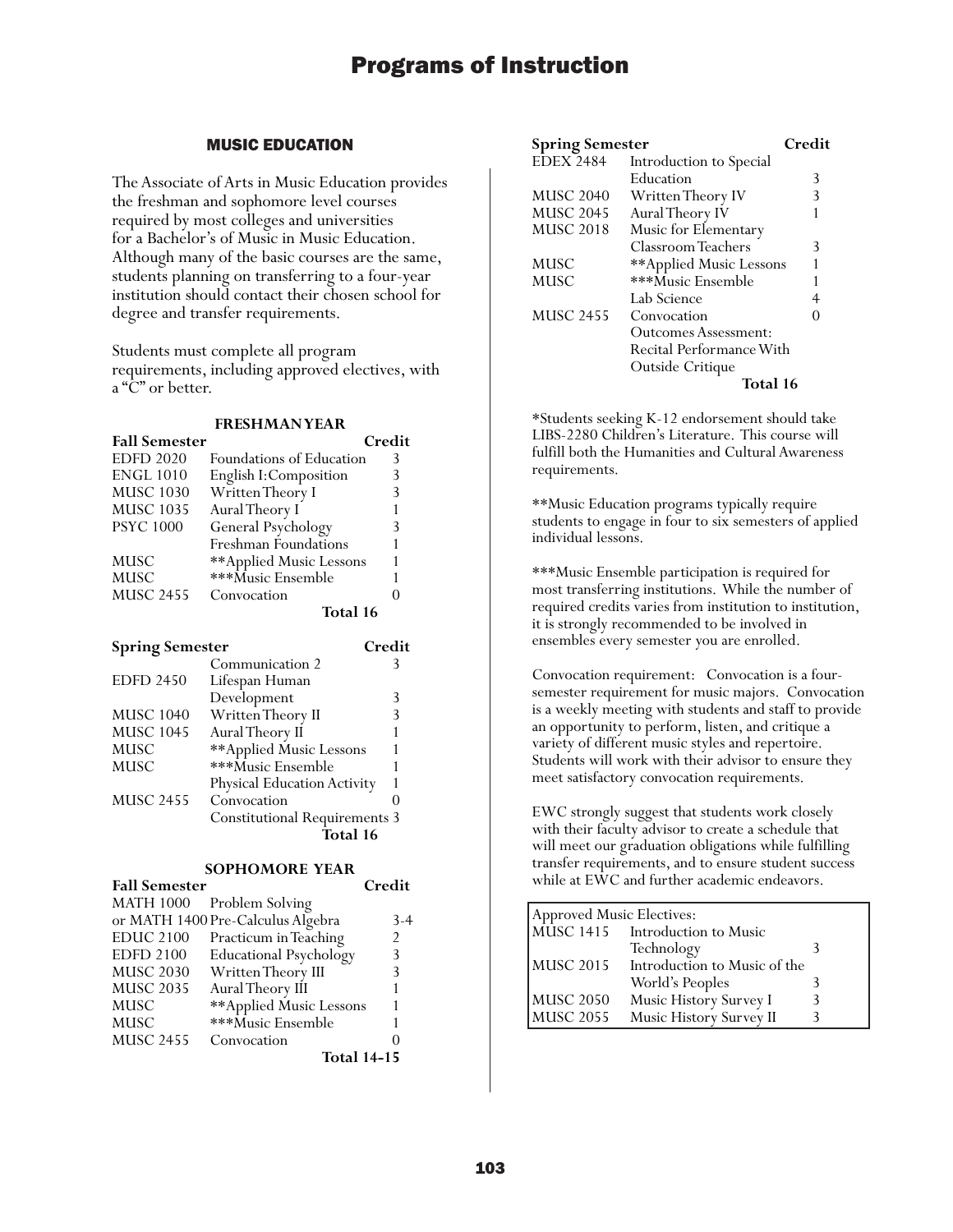### NURSING (Available at Douglas Campus Only)

**DEGREE CREDITS** ASSOCIATE DEGREE OF NURSING 60

The nursing program prepares the graduate to function as a Registered Nurse in providing care to clients with complex health care needs. Upon successful completion of this program, students are eligible to take the National Council Licensure Examination for Registered Nurses (NCLEX-RN) in any state. This program may require travel to surrounding communities. It is recommended that students contact the college regarding the program requirements. Students must complete all program requirements, including approved prerequisites with a grade of "C" or better and meet the minimum GPA of 2.5. **EWC will admit a cohort group of 12 students every two-years beginning Fall 2016.**

**Please note that this program has strict admittance requirements. Please visit https://ewc.wy.edu/learning-and-outreach/ nursing/. For more information contact Suzey Delger (EWC Director of Nursing) at 307.624.7000.** 

#### **Program Prerequisites:**

- Test of Essential Academic Skills (TEAS) V entrance test
- 
- ENGL 1010 English I: Composition 3 BIOL 1010 General Biology I 4
- Freshman Foundations
- MATH 1400 Pre-Calculus Algebra 4
- ZOO 2015 Human Anatomy 4
	- **Total 16**

#### **FRESHMAN YEAR**

| <b>Fall Semester</b> |                         | Credit |
|----------------------|-------------------------|--------|
| NURS 1100            | Nursing Care:           |        |
|                      | <b>Health Promotion</b> | 9      |
| ZOO 2025             | Human Physiology        | 4      |
|                      | Total 13                |        |

| <b>Spring Semester</b> |                         | Credit |
|------------------------|-------------------------|--------|
|                        | NURS 1200 Nursing Care: |        |
|                        | Chronic Illness         | 9      |
| $CO/M$ 2020            | <b>Public Speaking</b>  | 3      |
| <b>PSYC 1000</b>       | General Psychology      | 3      |
|                        | Total 15                |        |

### **SOPHOMORE YEAR**

| <b>Fall Semester</b>   |                               | Credit |
|------------------------|-------------------------------|--------|
| <b>NURS 2300</b>       | Nursing Care:                 |        |
|                        | Acute Illness                 | 9      |
| <b>POLS 1000</b>       | American & Wyoming            |        |
|                        | Government                    | 3      |
| <b>MOLB 2220</b>       | Pathogenic Microbiology       | 4      |
|                        | Total 16                      |        |
| <b>Spring Semester</b> |                               | Credit |
| <b>NURS 2400</b>       | Nursing Care:                 |        |
|                        | Complex Illness               | 9      |
|                        | *Approved Nursing electives 7 |        |
|                        | Outcomes Assessment:          |        |
|                        | <b>NCLEX-RN Exam</b>          |        |
|                        | Total 16                      |        |
|                        |                               |        |

| *Approved Nursing Electives: |                               |  |  |
|------------------------------|-------------------------------|--|--|
| <b>BIOL 1050</b>             | Medical Terminology           |  |  |
| <b>CHEM 1000</b>             | <b>Introductory Chemistry</b> |  |  |
| <b>FCSC 1140</b>             | Nutrition                     |  |  |
| <b>STAT 2050</b>             | <b>Statistics</b>             |  |  |

This program is intended to articulate with the BSN program with the University of Wyoming. Please work closely with an advisor if you intend to pursue a bachelor's degree with the University of Wyoming.

### PHYSICAL EDUCATION, HEALTH AND RECREATION

### **DEGREE CREDITS** ASSOCIATE OF ARTS 60-61

The physical education department has three principal functions: 1) provide general physical activity and recreation activity classes to fulfill degree requirements for graduation, 2) prepare teachers for professional physical education, and 3) conduct the college intramural program for all students. A minimum of 100 noncredit contact hours with youth age 16 and under in each of the freshman and sophomore years will be required prior to matriculation at most four-year institutions.

Students must complete all program requirements, including approved electives, with a "C" or better.

### **FRESHMAN YEAR**

| <b>Fall Semester</b> |                          | Credit |
|----------------------|--------------------------|--------|
| <b>BIOL 1010</b>     | General Biology I        |        |
| or BIOL 1000         | Principles of Biology    |        |
| <b>EDFD 2020</b>     | Foundations of Education | 3      |
| <b>ENGL 1010</b>     | English I: Composition   | ζ      |
|                      | Freshman Foundations     |        |
| <b>PEAC 2000</b>     | Wellness: PE Concepts/   |        |
|                      | <b>Fitness Course</b>    |        |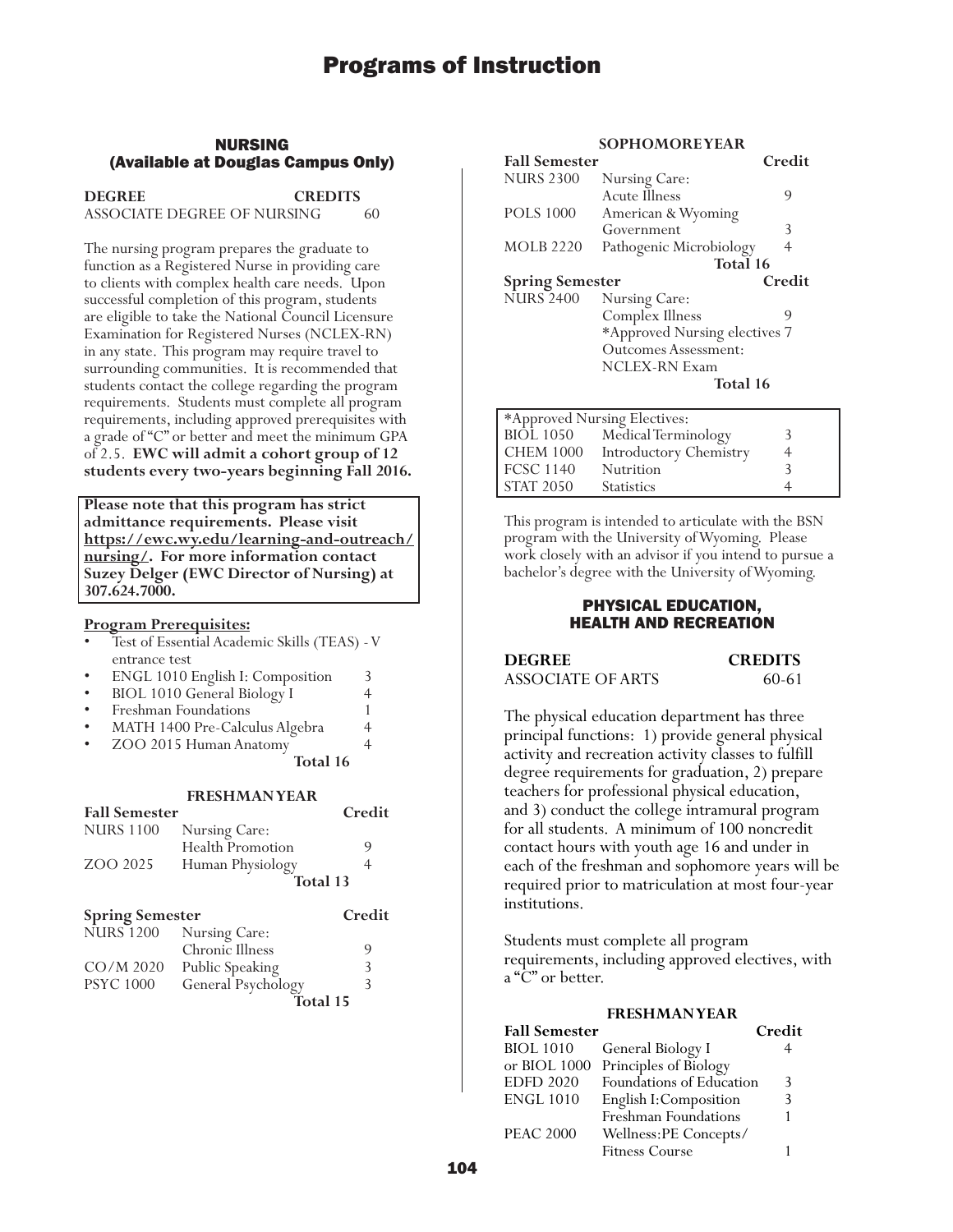| <b>PEPR 1005</b> | Intro to Physical Education |  |
|------------------|-----------------------------|--|
|                  | Total 14                    |  |

| <b>Spring Semester</b> |                                      | Credit |
|------------------------|--------------------------------------|--------|
| $\overline{CO/M}$ 2020 | Public Speaking                      |        |
| <b>COSC 1200</b>       | Computer Information                 |        |
|                        | Systems                              |        |
|                        | Physical Education Activity          |        |
| <b>PSYC 1000</b>       | General Psychology                   |        |
|                        | <b>Constitutional Requirements 3</b> |        |
|                        | Arts & Humanities                    |        |
|                        | Total 16                             |        |

### **SOPHOMORE YEAR**

| <b>Fall Semester</b> |                                   | Credit  |
|----------------------|-----------------------------------|---------|
| <b>FCSC 1141</b>     | Principles of Nutrition           | 3       |
|                      | MATH 1000 Problem Solving         | $3 - 4$ |
|                      | or MATH 1400 Pre-Calculus Algebra |         |
| ZOO 2015             | Human Anatomy                     |         |
|                      | HLED 1006 Personal Health         | 3       |
|                      | Social & Cultural Awareness       | ζ       |
|                      | <b>Total 16-17</b>                |         |

| <b>Spring Semester</b>      |                               | Credit         |
|-----------------------------|-------------------------------|----------------|
| <b>EDFD</b> <sup>2100</sup> | <b>Educational Psychology</b> |                |
| <b>EDUC 2100</b>            | Practicum in Teaching         |                |
| <b>HLED 1221</b>            | Standard First Aid & Safety   | $\mathfrak{D}$ |
| ZOO 2025                    | Human Physiology              |                |
| <b>PEPR 2395</b>            | Physical Education            |                |
|                             | Capstone Experience           |                |
|                             | (Outcomes Assessment)         |                |
|                             | Total 14                      |                |

**Students planning to transfer to the University of Wyoming should take PSYC 2300 and EDFD 2451.**

#### PREPROFESSIONAL PROGRAMS

| <b>DEGREE</b>           | <b>CREDITS</b> |
|-------------------------|----------------|
| ASSOCIATE OF SCIENCE—   |                |
| PRE-DENTISTRY           |                |
| OR PRE-MEDICINE         | 60             |
| PRE-VETERINARY MEDICINE | 65             |
| PRE-ALLIED HEALTH       | 60-61          |
| PRE-NURSING             | 60-61          |
| PRE-PHARMACY            | 61             |

The pre-professional curricula are designed to meet the requirements of the major institutions offering professional programs in these fields and can be varied if necessary to meet special requirements of specific professional schools. It is recommended that students contact the college to which they plan to transfer and secure direct information concerning their particular degree requirements.

Students must complete all program requirements, including approved electives, with a "C" or better.

\*\*The State of Wyoming has entered into a regional compact (Western Interstate Commission for Higher Education—WICHE) which provides education in disciplines not available in the state. Students who are residents of Wyoming desiring entrance to one of the colleges in the thirteen cooperating states should contact the WICHE certifying officer at the University of Wyoming for additional information.

#### PRE-DENTISTRY OR PRE-MEDICINE

### **FRESHMAN YEAR Fall Semester** Credit<br>BIOL 1010 General Biology I 4 General Biology I CHEM 1020 General Chemistry I 4<br>ENGL 1010 English I: Composition 3 English I: Composition 3<br>Calculus I 4 MATH 2200 Freshman Foundations 1 **Total 16**

| <b>Spring Semester</b> |                            | Credit |
|------------------------|----------------------------|--------|
| <b>BIOL 2020</b>       | General Biology II         |        |
| <b>CHEM 1030</b>       | General Chemistry II       | 4      |
| <b>ENGL 2020</b>       | Introduction to Literature | Κ      |
| <b>PSYC 1000</b>       | General Psychology         | ろ      |
|                        | Total 14                   |        |

### **SOPHOMORE YEAR**

| <b>Fall Semester</b> | Credit                               |  |
|----------------------|--------------------------------------|--|
|                      | <b>Constitutional Requirements 3</b> |  |
| ZOO 2015             | Human Anatomy                        |  |
| <b>CHEM 2320</b>     | Organic Chemistry I                  |  |
| or PHYS 1110         | General Physics I                    |  |
|                      | Physical Education Activity          |  |
| <b>AMST 2110</b>     | <b>Cultural Diversity</b>            |  |
|                      | in America                           |  |
|                      | Total 15                             |  |

| <b>Spring Semester</b> |                             | Credit |
|------------------------|-----------------------------|--------|
| ZOO 2025               | Human Physiology            |        |
| <b>CHEM 2340</b>       | Organic Chemistry II        |        |
| or PHYS 1120           | General Physics II          |        |
| <b>MOLB 2220</b>       | Pathogenic Microbiology     |        |
| <b>PHIL 2300</b>       | Ethics in Practice          | 3      |
|                        | <b>Outcomes Assessment:</b> |        |
|                        | Portfolio/Rubrics Based     |        |
|                        | Assessment                  |        |
|                        | Total 15                    |        |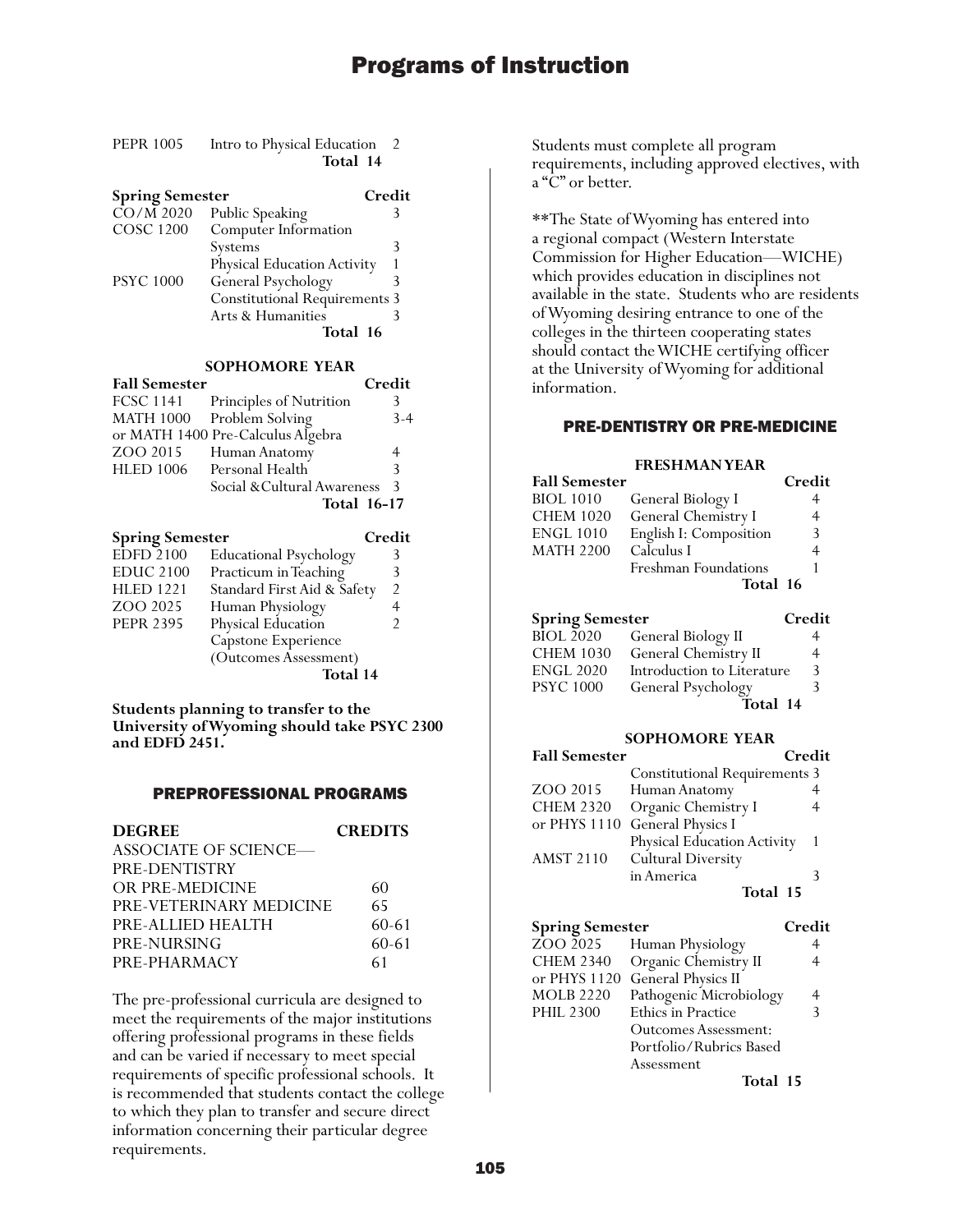### PRE-VETERINARY MEDICINE

**Students should plan their science/math elective choices to the requirements of their selected transfer institution.**

### **FRESHMAN YEAR**

| <b>Fall Semester</b> |                        | Credit         |
|----------------------|------------------------|----------------|
| <b>BIOL 1010</b>     | General Biology I      | 4              |
| <b>CHEM 1020</b>     | General Chemistry I    | $\overline{4}$ |
| <b>ENGL 1010</b>     | English I: Composition | 3              |
|                      | Freshman Foundations   |                |
| <b>MATH 1400</b>     | Pre-Calculus Algebra   | 4              |
|                      | Total 16               |                |

**Spring Semester Credit**<br>ENGL 2020 Introduction to Literature 3 Introduction to Literature 3 Constitutional Requirements 3 Social & Cultural Awareness 3 \*Science/Math Electives 8 **Total 17**

#### **SOPHOMORE YEAR**

| <b>Fall Semester</b> |                             | Credit |
|----------------------|-----------------------------|--------|
|                      | Physical Education Activity |        |
|                      | Arts & Humanities           | 3      |
|                      | *Science/Math Electives     | 12     |
|                      | Total 16                    |        |

**Spring Semester Credit**<br> **Credit \*Science/Math Electives** 16 \*Science/Math Electives 16 Outcomes Assessment: Portfolio/Rubrics Based Assessment **Total 16**

| *Science/Math Electives must be selected |                                   |   |
|------------------------------------------|-----------------------------------|---|
| from the following list:                 |                                   |   |
| <b>BIOL 2020</b>                         | General Biology II                |   |
| <b>CHEM 1030</b>                         | General Chemistry II              | 4 |
| <b>MATH 1405</b>                         | Pre-Calculus Trigonometry         | 3 |
| <b>CHEM 2320</b>                         | Organic Chemistry I               |   |
| <b>PHYS 1110</b>                         | General Physics I                 | 4 |
| <b>STAT 2050</b>                         | <b>Fundamentals of Statistics</b> |   |
| <b>CHEM 2340</b>                         | Organic Chemistry II              |   |
| <b>PHYS 1120</b>                         | General Physics II                |   |
| <b>MATH 2200</b>                         | Calculus I                        |   |

### PRE-ALLIED HEALTH

This program provides students with courses needed to meet the prerequisites for the areas of Dental Hygiene, Medical Lab Tech, and Radiology Tech Programs. Additional credit hours may be required to meet pre-requisite coursework requirements for a particular transfer institution's program.

Students must complete all program requirements including approved electives with a "C" or better.

### **FRESHMAN YEAR**

| <b>Fall Semester</b> |                                  | Credit      |
|----------------------|----------------------------------|-------------|
| <b>BIOL 1000</b>     | Principles of Biology            | 4           |
|                      | or BIOL 1010 General Biology I   |             |
| <b>CHEM 1000</b>     | Introductory Chemistry           | 4           |
|                      | or CHEM 1020 General Chemistry I |             |
| <b>ENGL 1010</b>     | English I: Composition           | 3           |
|                      | Freshman Foundations             |             |
| <b>MATH 1400</b>     | Pre-Calculus Algebra             | $3-4$       |
|                      | or MATH 1000 Problem Solving     |             |
|                      |                                  | T.L.1 1F 16 |

### **Total 15-16**

### **Spring Semester Credit**<br>**ENGL 2020** Introduction to Literature 3 ENGL 2020 Introduction to Literature 3<br>PSYC 1000 General Psychology 3 General Psychology Physical Education Activity 1<br>Arts & Humanities 3 Arts & Humanities 3<br>\*Approved Electives 6 \*Approved Electives 6

### **Total 16**

### **SOPHOMORE YEAR**

| <b>Fall Semester</b> |                                      | Credit   |
|----------------------|--------------------------------------|----------|
|                      | <b>Constitutional Requirements 3</b> |          |
| ZOO 2015             | Human Anatomy                        |          |
|                      | *Approved Electives                  |          |
|                      |                                      | Total 14 |

| <b>Spring Semester</b> |                         | Credit |
|------------------------|-------------------------|--------|
| <b>BIOL 1050</b>       | Medical Terminology     |        |
| ZOO 2025               | Human Physiology        |        |
|                        | *Approved Electives     | 8      |
|                        | Outcomes Assessment:    |        |
|                        | Portfolio/Rubrics Based |        |
|                        | Assessment              |        |
|                        | Total 15                |        |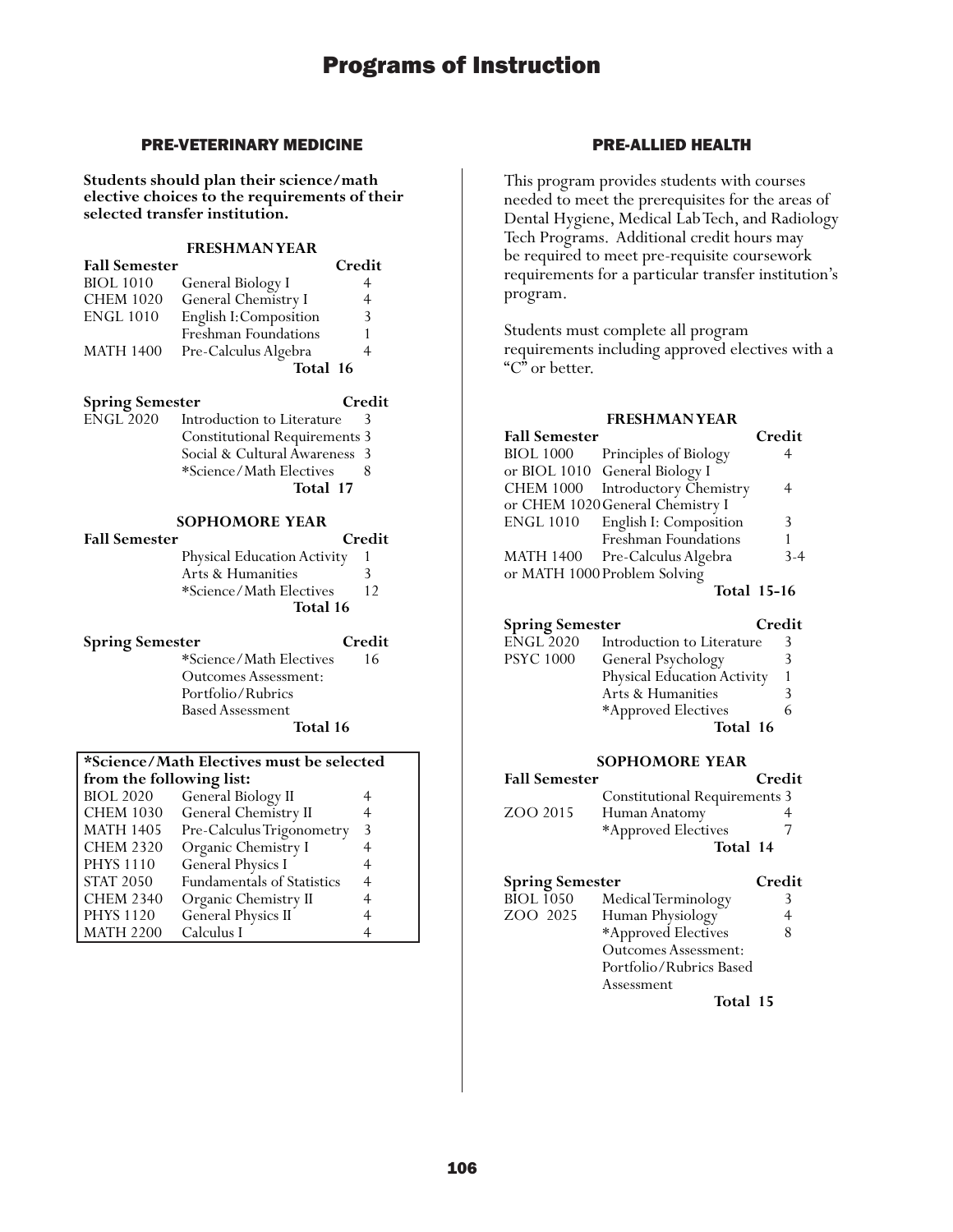### **\*Approved Electives:**

| <b>CHEM 2300</b> | <b>Introductory Organic</b>       |   |
|------------------|-----------------------------------|---|
|                  | Chemistry                         | 4 |
| $CO/M$ 2020      | Public Speaking                   | 3 |
| <b>COSC 1200</b> | Computer Information              |   |
|                  | Systems                           | 3 |
| or CMAP          |                                   |   |
| <b>FCSC 1141</b> | Nutrition                         | 3 |
| <b>HLED 1221</b> | Standard First Aid                |   |
|                  | & Safety                          | 2 |
| <b>MATH 1405</b> | Pre-Calculus                      |   |
|                  | Trigonometry                      | 3 |
| <b>MOLB 2220</b> | Pathogenic Microbiology           | 4 |
| <b>PHIL 2300</b> | <b>Ethics in Practice</b>         | 3 |
| <b>PHYS 1110</b> | General Physics I                 | 4 |
| SOC 1000         | Sociological Principles           | 3 |
| <b>STAT 2050</b> | <b>Fundamentals of Statistics</b> | 4 |
|                  |                                   |   |

### PRE-NURSING

This program provides students with the courses that meet the prerequisites for four-year (BSN) nursing programs at UW and UNMC. Those students preparing for a 2 year (ADN) program should consult with a pre-nursing advisor concerning courses that meet requirements for the school to which they intend to transfer.

Students must complete all program requirements including approved electives with a "C" or better.

### **FRESHMAN YEAR**

| <b>Fall Semester</b>   |                                    | Credit |
|------------------------|------------------------------------|--------|
| <b>BIOL 1000</b>       | Principles of Biology              |        |
| or BIOL $1010$         | General Biology I                  |        |
| <b>ENGL 1010</b>       | English I: Composition             | 3      |
|                        | Freshman Foundations               |        |
| <b>MATH 1000</b>       | Problem Solving                    | $3-4$  |
|                        | or MATH 1400 Pre-Calculus Algebra  |        |
| <b>SOC 1000</b>        | Sociological Principles            | 3      |
|                        | <b>Physical Education Activity</b> |        |
|                        | <b>Total 15-16</b>                 |        |
| <b>Spring Semester</b> |                                    | Credit |

| $\sigma$ $\mu$ $\mu$ <sub>g</sub> $\sigma$ $\mu$ $\sigma$ $\sigma$ |                                      |               |
|--------------------------------------------------------------------|--------------------------------------|---------------|
| <b>ENGL 2020</b>                                                   | Introduction to Literature           | Κ             |
|                                                                    | <b>Constitutional Requirements 3</b> |               |
| <b>CHEM 1000</b>                                                   | <b>Introductory Chemistry</b>        | 4             |
| <b>PSYC 1000</b>                                                   | General Psychology                   | 3             |
|                                                                    | Social & Cultural Awareness          | $\mathcal{R}$ |
|                                                                    | Total 16                             |               |
|                                                                    |                                      |               |

### **SOPHOMORE YEAR**

| <b>Fall Semester</b> |                                      | Credit             |
|----------------------|--------------------------------------|--------------------|
| ZOO 2015             | Human Anatomy                        | 4                  |
| <b>FCSC 1140</b>     | Nutrition                            | 3                  |
|                      | or FCSC 1141 Principles of Nutrition |                    |
|                      | Arts & Humanities                    | 3                  |
|                      | *Approved Electives                  | $3 - 4$            |
|                      |                                      | <b>Total 13-14</b> |
|                      |                                      |                    |

| <b>Spring Semester</b> |                                   | Credit         |
|------------------------|-----------------------------------|----------------|
|                        | EDFD 2450 Lifetime Human          |                |
|                        | Development                       | 3              |
| <b>MOLB 2220</b>       | Pathogenic Microbiology           | 4              |
| ZOO 2025               | Human Physiology                  | $\overline{4}$ |
| <b>STAT 2050</b>       | <b>Fundamentals of Statistics</b> | $\overline{4}$ |
|                        | Outcomes Assessment:              |                |
|                        | Portfolio/Rubrics Based           |                |
|                        | Assessment                        |                |
|                        |                                   |                |

### Total 15

| *Approved Electives:                 |                                         |  |
|--------------------------------------|-----------------------------------------|--|
|                                      | PHIL <sup>2300</sup> Ethics in Practice |  |
|                                      | FCSC 2121 Child Development             |  |
| BIOL 1050                            | Medical Terminology                     |  |
| CO/M 1030 Interpersonal              |                                         |  |
|                                      | Communication                           |  |
| COSC/CMAP(Computer Elective Courses) |                                         |  |
|                                      | HLTK 1510 Nurse Assistant               |  |

### PRE-PHARMACY

This recommended program fulfills the first two years of a pharmacy curriculum. Students interested in transferring to a specific school of pharmacy should plan their second preprofessional year using the transfer institution's catalog.

Students must complete all program requirements, including approved electives, with a "C" or better.

|                      | <b>FRESHMANYEAR</b>                |        |
|----------------------|------------------------------------|--------|
| <b>Fall Semester</b> |                                    | Credit |
| <b>BIOL 1010</b>     | General Biology I                  |        |
| <b>CHEM 1020</b>     | General Chemistry I                |        |
| <b>ENGL 1010</b>     | English I: Composition             | 3      |
|                      | Freshman Foundation                |        |
|                      | <b>Physical Education Activity</b> |        |
|                      | Total 13                           |        |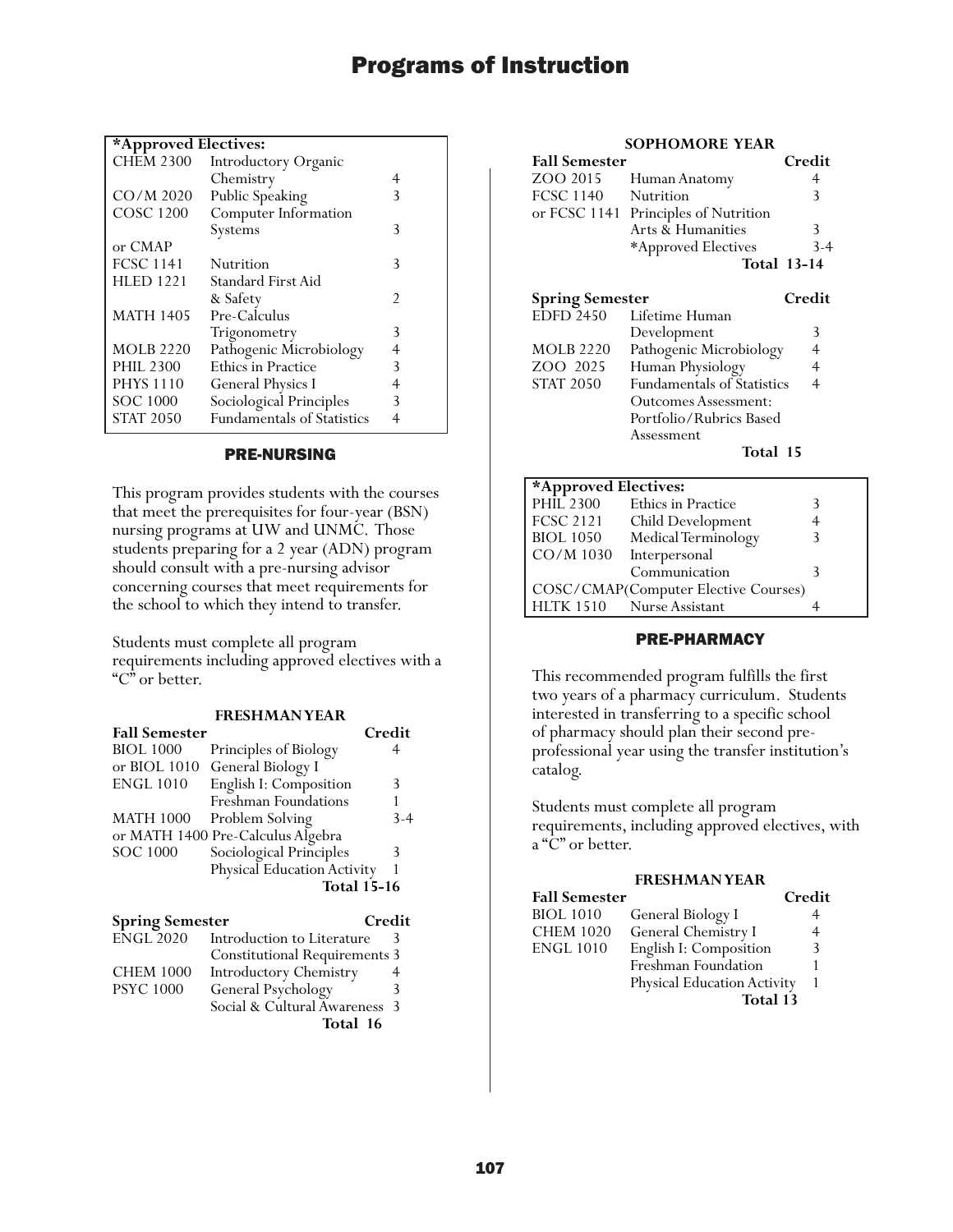| <b>Spring Semester</b> |                               | Credit |
|------------------------|-------------------------------|--------|
| <b>POLS</b> 1000       | American & Wyoming            |        |
|                        | Government                    | 3      |
| <b>BIOL 2020</b>       | General Biology II            |        |
| <b>CHEM 1030</b>       | General Chemistry II          | 4      |
| <b>ENGL 2020</b>       | Introduction to Literature    | 3      |
|                        | Social & Cultural Awareness 3 |        |
|                        | Total 17                      |        |
|                        |                               |        |

### **SOPHOMORE YEAR**

| <b>Fall Semester</b> |                     | Credit |
|----------------------|---------------------|--------|
| MATH 2200            | Calculus I          |        |
| ZOO 2015             | Human Anatomy       | 4      |
| <b>CHEM 2320</b>     | Organic Chemistry I |        |
|                      | Arts & Humanities   | 3      |
|                      | Total 15            |        |

| <b>Spring Semester</b> |                                   | Credit         |
|------------------------|-----------------------------------|----------------|
| ZOO 2025               | Human Physiology                  |                |
| <b>CHEM 2340</b>       | Organic Chemistry II              |                |
| <b>MOLB 2220</b>       | Pathogenic Microbiology           | $\overline{4}$ |
| <b>STAT 2050</b>       | <b>Fundamentals of Statistics</b> |                |
|                        | <b>Outcomes Assessment:</b>       |                |
|                        | Portfolio/Rubrics Based           |                |
|                        | Assessment                        |                |
|                        |                                   |                |

**Total 16**

### SOCIAL SCIENCE ASSOCIATE

#### **DEGREE CREDITS** ASSOCIATE OF ART 60

A major in Social Science offers a broad based degree that can lead to a variety of careers in government, law, education, business, social or counseling work, or international relations. The Social Science program at Eastern Wyoming College is designed to provide the student with core knowledge in such areas as History, Political Science, Psychology and Sociology.

Students must complete all program requirements, including approved electives, with a grade of "C" or better.

#### **FRESHMAN YEAR**

| <b>Fall Semester</b> |                              | Credit  |
|----------------------|------------------------------|---------|
| <b>ENGL 1010</b>     | English I: Composition       |         |
| <b>PSYC 1000</b>     | General Psychology           |         |
| <b>MATH 1000</b>     | Problem Solving              | $3 - 4$ |
|                      | or MATH 1400 College Algebra |         |
|                      | Freshman Foundations         |         |
|                      | Physical Education Activity  |         |
|                      | *Approved Electives          |         |
|                      | <b>Total 14-15</b>           |         |

| <b>Spring Semester</b> |                                              | Credit |
|------------------------|----------------------------------------------|--------|
|                        | Communication 2                              | 3      |
| SOC 1000               | Sociological Principles                      | 3      |
|                        | Arts & Humanities                            | 3      |
|                        | *Approved Electives                          | 6      |
|                        | Total 15                                     |        |
|                        | <b>SOPHOMOREYEAR</b>                         |        |
| <b>Fall Semester</b>   |                                              | Credit |
|                        | Lab Science                                  | 4      |
|                        | <b>Constitutional Requirements 3</b>         |        |
|                        | Program Electives                            | 8      |
|                        | Total 15                                     |        |
| <b>Spring Semester</b> |                                              | Credit |
|                        | Social & Cultural Awareness                  | 3      |
|                        | Program Electives                            | 4      |
| <b>SOSC 2395</b>       | Social Science Capstone                      |        |
|                        | Experience                                   | 1      |
|                        | *Approved Electives                          | 8      |
|                        | <b>Total 16</b>                              |        |
|                        | Program Electives - Take any course with the |        |
| following prefixes:    |                                              |        |
|                        | AMST, ANTH, CO/M, ECON, GEOG, HIST, INST,    |        |

PHIL, POLS, PSYC, RELI, SOC, SOWK, SPAN, WMST, STAT

\*Approved electives: Any course at the 1000 or above level.

Students interested in pursuing a degree in Psychology or Sociology at a transfer institution are advised to take at least 12 hours of either Psychology or Sociology and the following: 2 Lab Science Electives

or 1 Lab Science and STAT 2050 or STAT 2070

Students interested in pursuing a degree in History at a transfer institution are advised to take at least 12 hours of History including some of the following electives: HIST 1110, HIST 1120, HIST 1211, HIST 1221, HIST 1290, HIST 2290, ECON 1010, ECON 1020, GEOG 1000 and STAT 2050 or STAT 2070.

Students interested in pursuing a degree in Political Science at a transfer institution are advised to take at least 12 hours of Political Science and History electives and STAT 2050 or STAT 2070.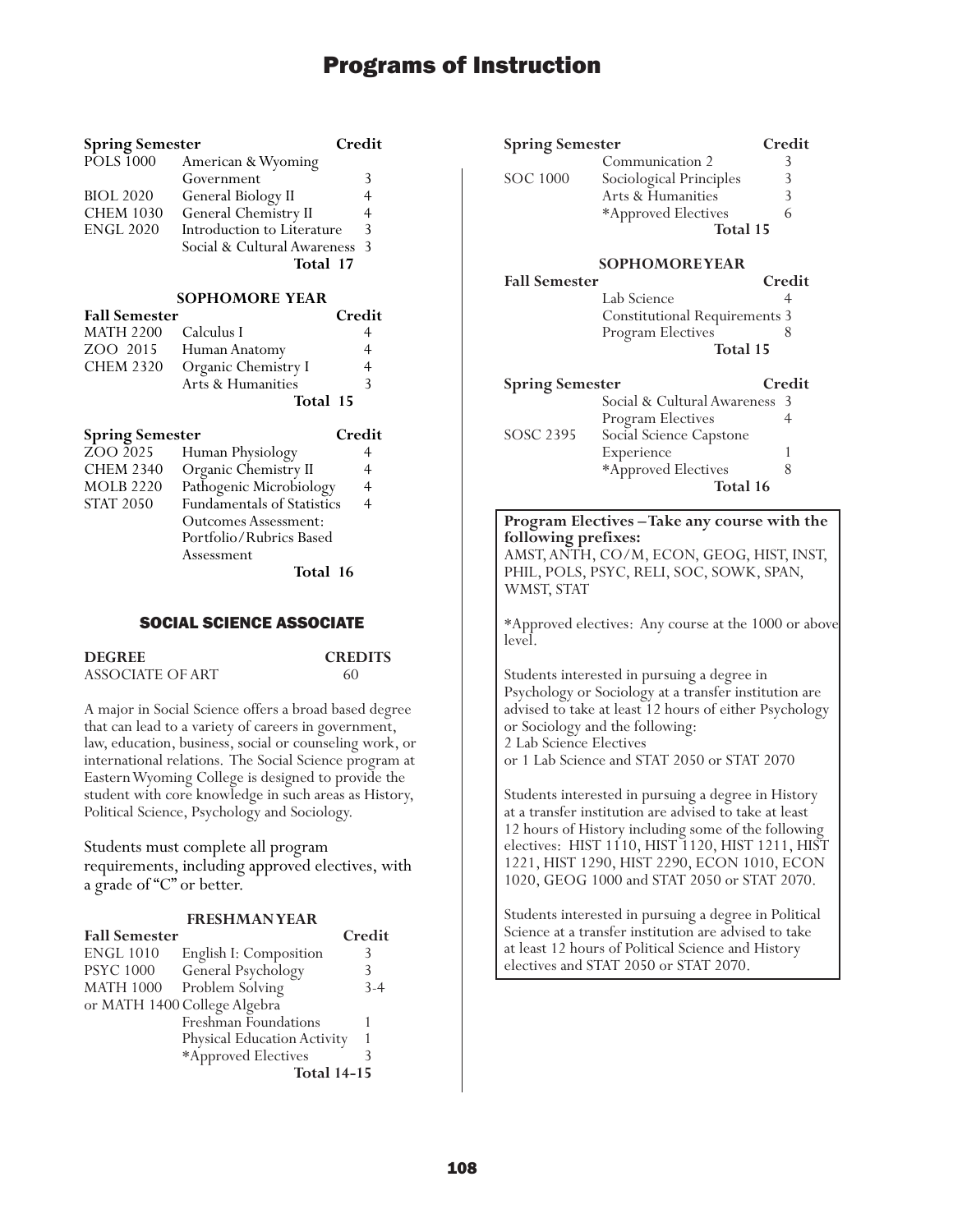### **STATISTICS**

**DEGREE CREDITS**

ASSOCIATE OF SCIENCE 60

Students must complete all program requirements, including approved electives, with a grade of "C" or better.

### **FRESHMAN YEAR**

| <b>Fall Semester</b> |                                      | Credit |
|----------------------|--------------------------------------|--------|
| <b>ECON 1010</b>     | Macroeconomics                       |        |
| <b>ENGL 1010</b>     | English I: Composition               |        |
|                      | Freshman Foundations                 |        |
| <b>MATH 2200</b>     | Calculus I                           |        |
|                      | Physical Education Activity          |        |
|                      | <b>Constitutional Requirements 3</b> |        |
|                      | Total 15                             |        |
|                      |                                      |        |

| <b>Spring Semester</b> |                                       | Credit |
|------------------------|---------------------------------------|--------|
|                        | $\overline{ECON}$ 1020 Microeconomics | К      |
| ENGL 2020              | Introduction to Literature            | 3      |
| <b>MATH 2205</b>       | Calculus II                           | 5      |
| <b>STAT 2050</b>       | <b>Fundamentals of Statistics</b>     | 4      |
|                        | Total 15                              |        |

### **SOPHOMORE YEAR**

| <b>Fall Semester</b>                                            |                                      | Credit             |  |
|-----------------------------------------------------------------|--------------------------------------|--------------------|--|
|                                                                 | ACCT 1010 Principles of Accounting I |                    |  |
| MATH 2210 Calculus III                                          |                                      |                    |  |
|                                                                 | Arts & Humanities                    | ੨                  |  |
|                                                                 | Lab Science                          |                    |  |
|                                                                 | Total 15                             |                    |  |
| $C_{\text{scat}}/L_{\text{sc}} = C_{\text{scat}}/L_{\text{sc}}$ |                                      | $C_{\rm max}$ .1:4 |  |

| spring semester  |                                     | Ureant |
|------------------|-------------------------------------|--------|
| <b>ACCT 1020</b> | Principles of Accounting II         | 3      |
| <b>BADM 2010</b> | <b>Business Law I</b>               |        |
| <b>MATH 2250</b> | Elementary Linear Algebra           | 3      |
|                  | or MATH 2310 Differential Equations |        |
| <b>IMGT 2400</b> | Introduction to Information         |        |
|                  | Management                          | 3      |
| CO/M 2020        | Public Speaking                     | 3      |
|                  | <b>Outcomes Assessment:</b>         |        |
|                  | Departmental Exam                   |        |
|                  | Total 15                            |        |

### VETERINARY TECHNOLOGY

| <b>DEGREE</b>                           | <b>CREDITS</b> |
|-----------------------------------------|----------------|
| ASSOCIATE OF APPLIED SCIENCE            |                |
|                                         | 73-74          |
| <b>CERTIFICATE - VETERINARY AIDE 30</b> |                |

All Veterinary Technology students will be required to take the HOAE exam prior to enrollment into the program. Students with scores falling below the categories identified on page 15 will be considered on an individual basis by the veterinary technology staff, which may include an interview.

It is preferred that students take the HOAE exam at Eastern Wyoming College. However, arrangements may be made for off-site testing on an individual basis. For more information about the HOAE, contact the Center for Testing and Career Services at (307)532.8288.

(HOAE -- Health Occupations Aptitude Exam)

Criminal background checks (VTTK 2005 Pre-Screen for Veterinary Technology) are required prior to entry into this program. The background check covers sexual offender information, general criminal history, and adult and child neglect information.

Many Veterinary Technology courses within the program require working with animals; therefore, completion of VTTK 0005 Pre-exposure Rabies Vaccination series is required.

Veterinary Technology comprises an aggregate of techniques and skills required in the practice of Veterinary Medicine. Professional veterinary technicians work under the direction of a licensed veterinarian. They do not diagnose, prescribe or perform surgical operations.

Technicians work at veterinary hospitals, colleges, and laboratories. They may work for private individuals and institutions or they may be employed by federal or state agencies that are responsible for protecting animal health and welfare. The work may include cleaning and sterilizing equipment, performing diagnostic tests, feeding and caring for animals, restraining animals for treatment, administering anesthetics, assisting in surgery, collecting of samples for diagnostic purposes, maintaining and repairing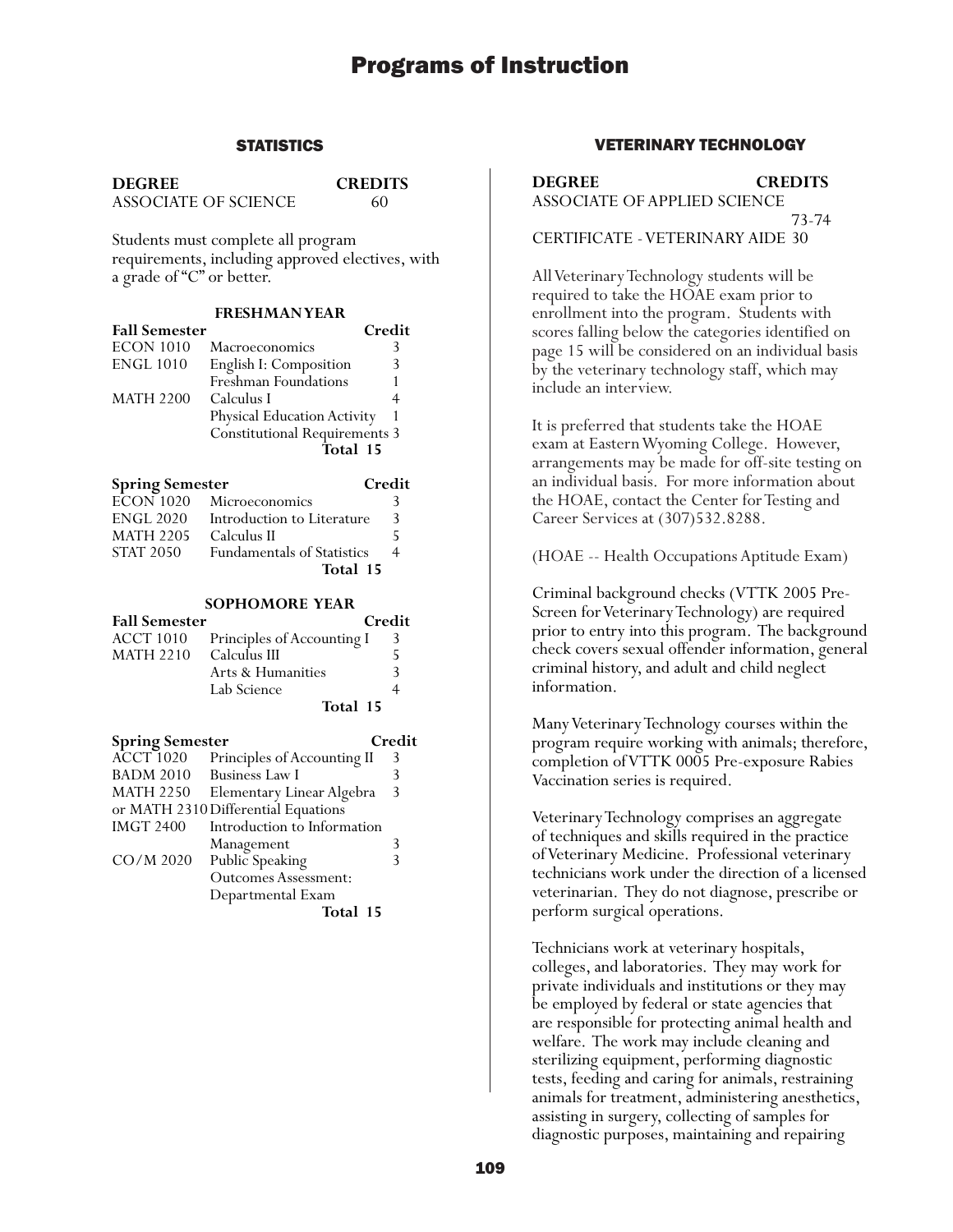equipment, obtaining and developing radiographs, and assisting in office procedures.

The veterinary technician may be employed to perform a single procedure in a specialized area or a broad spectrum of procedures in a generalized practice.

The primary objectives are to qualify students to perform those techniques required in the operation of a general veterinary practice exclusive of diagnosis, prescription, and surgery and to pass examinations that may be required for licensing in certain areas.

It is recommended that students in the Veterinary Technology Program spend four semesters of course work on campus followed by the Veterinary Technology 2950 preceptorship off campus. A plan is available to allow students to complete on campus course work in a five semester sequence if they so desire.

Students must complete all program requirements, including approved electives, with a "C" or better.

### **FRESHMAN YEAR**

| <b>Fall Semester</b> |                                 | Credit           |
|----------------------|---------------------------------|------------------|
| <b>VTTK 0005</b>     | Pre-exposure Rabies             |                  |
|                      | Vaccination                     | $\left( \right)$ |
| <b>VTTK 1001</b>     | Animal Care I                   |                  |
| <b>VTTK 1925</b>     | Applied Principles of Chemistry |                  |
|                      | for Veterinary Technology       |                  |
| <b>VTTK 1950</b>     | Applied Principles of Biology   |                  |
|                      | for Veterinary Technology       | 2                |
|                      | Freshman Foundations            | 1                |
| <b>VTTK 1500</b>     | Orientation to                  |                  |
|                      | Veterinary Technology           | 3                |
| <b>VTTK 1700</b>     | Medical Terminology             | $\mathfrak{D}$   |
| <b>VTTK 1751</b>     | Pharmaceutical                  |                  |
|                      | Calculations                    | 3                |
|                      | Communication 1                 | 3                |
| <b>VTTK 2005</b>     | Pre-Screen for                  |                  |
|                      | Veterinary Technology           | 0                |
| VTTK 2810            | Veterinary Office Procedures 1  |                  |
|                      | <b>Total 17</b>                 |                  |

| <b>Spring Semester</b> |                         | Credit |
|------------------------|-------------------------|--------|
| <b>VTTK 1002</b>       | Animal Care II          |        |
| <b>VTTK 1600</b>       | Clinical Procedures     | 3      |
| <b>VTTK 1630</b>       | Veterinary Hematology   | 3      |
| <b>VTTK 1750</b>       | Veterinary Pharmacology |        |
| <b>VTTK 1610</b>       | Anatomy & Physiology    |        |
|                        | of Domestic Animals I   |        |
| <b>VTTK 2700</b>       | Laboratory and          |        |
|                        | <b>Exotic Animals</b>   |        |
|                        | Total 17                |        |

#### **SOPHOMORE YEAR**

| <b>Fall Semester</b> |                            | Credit        |
|----------------------|----------------------------|---------------|
| <b>VTTK 2001</b>     | Animal Care III            |               |
| <b>VTTK 2500</b>     | Veterinary Anesthesia      | 3             |
| <b>VTTK 2600</b>     | Diagnostic Microbiology    | 2             |
| <b>VTTK 2610</b>     | <b>Infectious Diseases</b> | 3             |
| <b>VTTK 1550</b>     | Practical Surgical &       |               |
|                      | Medical Experience I       | 3             |
| <b>VTTK 1755</b>     | Veterinary Parasitology    | $\mathcal{P}$ |
| <b>VTTK 1620</b>     | Anatomy & Physiology of    |               |
|                      | Domestic Animals II        |               |
|                      | Total 17                   |               |

| <b>Spring Semester</b> |                                        | Credit             |
|------------------------|----------------------------------------|--------------------|
|                        | <b>Constitutional Requirements 2-3</b> |                    |
| <b>VTTK 2002</b>       | Animal Care IV                         |                    |
| <b>VTTK 1625</b>       | Laboratory Analysis                    |                    |
| <b>VTTK 2505</b>       | Diagnostic Imaging                     |                    |
| <b>VTTK 2550</b>       | Practical Surgical &                   |                    |
|                        | Medical Experience II                  | 3                  |
| <b>VTTK 2620</b>       | Noninfectious Diseases                 | 3                  |
| <b>VTTK 2900</b>       | Nutrition in Veterinary                |                    |
|                        | Medicine                               | 3                  |
| <b>VTTK 2750</b>       | Clinical Problems                      | ς                  |
|                        | (Outcomes Assessment)                  |                    |
|                        |                                        | <b>Total 17-18</b> |

**VTTK 2510 (Clinical Experience I, 1 credit), VTTK 2520 (Clinical Experience II, 1 credit), and VTTK 2950 (Clinical Experience III, 3 credits) to be scheduled during Fall, Spring, or Summer as determined appropriate by the advisor and the student.**

### CERTIFICATE-VETERINARY AIDE

This program prepares students to assist veterinarians, veterinary technicians, laboratory animal technicians, and/or research scientists in supportive roles. Veterinary aides work under the direction of a licensed veterinarian or research scientist; they do not diagnose, prognose, prescribe, or perform surgery. The primary job responsibilities of veterinary aides include feeding/watering animals; cleaning and disinfecting treatment areas, animal housing areas, and surgery areas; patient restraint; collecting and processing samples for laboratory diagnostics; sterilizing surgical equipment; patient preparation for surgery; routine office procedures; and inventory control. This certificate program prepares students for employment in veterinary clinics, hospitals, research institutions, or laboratories as veterinary aides or to continue their education in pursuit of an Associate of Applied Science degree in Veterinary Technology, as most credits from the certificate program will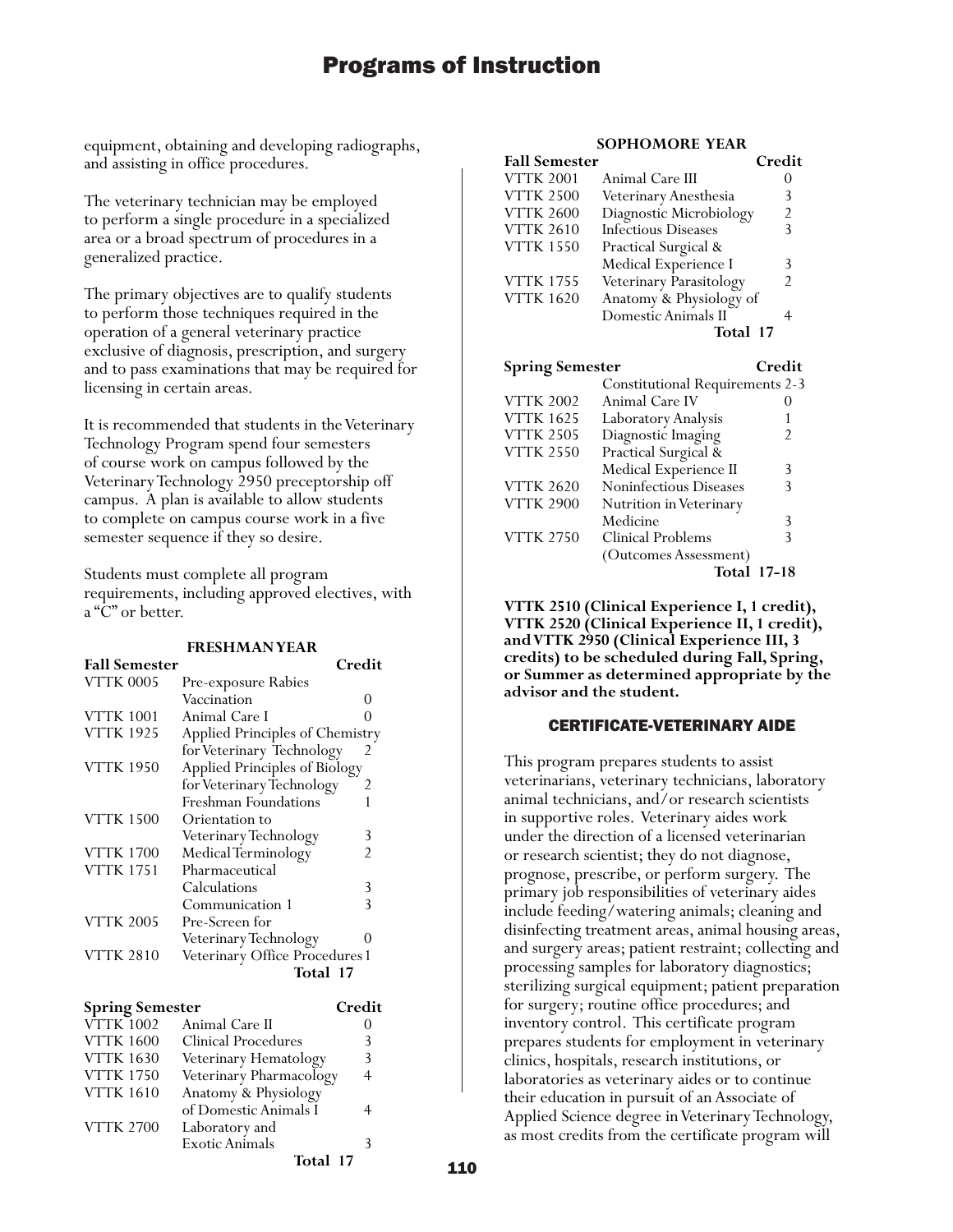transfer directly into the Veterinary Technology program. The certificate program includes a core of courses, 60 hours of observation and clinical experience at an approved clinic or clinics, and is designed to be completed in 2 semesters.

Students must complete all program requirements, including approved electives, with a "C" or better.

### **FRESHMAN YEAR**

| <b>Fall Semester</b> |                                | Credit         |
|----------------------|--------------------------------|----------------|
| <b>TECH 1005</b>     | Applied Technical Writing      | 3              |
| <b>VTTK 1500</b>     | Orientation to Veterinary      |                |
|                      | Technology                     | 3              |
| <b>VTTK 1700</b>     | Medical Terminology            | $\mathfrak{D}$ |
| <b>VTTK 2810</b>     | Veterinary Office Procedures 1 |                |
|                      | Freshman Foundations           |                |
| <b>VTTK 1001</b>     | **Animal Care I                |                |
| <b>VTTK 1510</b>     | Clinical Techniques I          | 3              |
|                      | *Approved Electives            |                |
|                      | Total 15                       |                |

| <b>Spring Semester</b> |                         | Credit        |
|------------------------|-------------------------|---------------|
| <b>VTTK 1950</b>       | Introductory Cellular   |               |
|                        | Biology                 | $\mathcal{P}$ |
| <b>VTTK 2815</b>       | Large Animal Techniques |               |
| <b>VTTK 2700</b>       | Lab and Exotic Animals  | 3             |
| <b>VTTK 1002</b>       | **Animal Care II        |               |
| <b>VTTK 1520</b>       | Clinical Techniques II  |               |
|                        | *Approved Electives     |               |
|                        | Total 15                |               |

| *Approved electives for Veterinary Aide Certificate |                                   |                   |  |
|-----------------------------------------------------|-----------------------------------|-------------------|--|
| <b>VTTK 1625</b>                                    | Lab Analysis                      |                   |  |
| <b>ACCT 1010</b>                                    | Principles of Accounting I        | 3                 |  |
| <b>ACCT 1050</b>                                    | Practical Accounting I            | 2                 |  |
| <b>ACCT 1060</b>                                    | <b>Practical Accounting II</b>    | 2                 |  |
| <b>ACCT 2110</b>                                    | Microcomputer Accounting          | 2                 |  |
| <b>BADM 1020</b>                                    | <b>Business Communications</b>    | 3                 |  |
| CO/M 1030                                           | Interpersonal                     |                   |  |
|                                                     | Communications                    | 3                 |  |
| <b>CMAP 1500</b>                                    | Computer Keyboarding              |                   |  |
| CMAP 1685                                           | Using Computers In:               | $\frac{1}{2}$ - 1 |  |
| <b>CMAP 1715</b>                                    | Word Processing:                  |                   |  |
|                                                     | Microsoft Word                    | $\mathfrak{D}$    |  |
| CMAP 1765                                           | Spreadsheet Applications II:      |                   |  |
|                                                     | Microsoft Excel                   | 2                 |  |
| <b>CMAP 1900</b>                                    | <b>Integrated Applications I:</b> |                   |  |
|                                                     | Microsoft Office                  | 2                 |  |
| CMAP 1915                                           | MS Office-Advanced Concepts       |                   |  |
|                                                     | and Techniques                    | 2                 |  |
|                                                     |                                   |                   |  |

\*\*Students are responsible for the animal care of housed animals. Documentation of such responsibility is contained in these non-credit classes as required by the AVMA accreditation.

For more information about this certificate program, links to occupational information, estimated program cost, normal time for program completion, median debt at program completion (if available), please visit EWC's website at: http://ewc.wy.edu/futurestudents/financial-aid/career/.

### WELDING AND JOINING TECHNOLOGY

| <b>DEGREE</b>                   | <b>CREDITS</b> |
|---------------------------------|----------------|
| ASSOCIATE OF APPLIED SCIENCE 60 |                |
| CERTIFICATE                     | 30             |
| CERTIFICATE - MACHINE TOOL      | 30-32          |
| CERTIFICATE - PLATE WELDING-    | 12             |

### ASSOCIATE OF APPLIED SCIENCE

Welders are skilled people who like to work with their hands. A welder can find work almost anywhere from the smallest shop down the street to the largest industrial complex in our major cities. All hard goods manufactured make extensive use of welding in building cars, trucks, buses, trains, ships, aircraft, space vehicles, farm implements, and jewelry.

A graduate welder is capable of welding ferrous and nonferrous metals in all positions and can operate shears, drills, and power tools. A welder is competent in layout, cutting, and forming metals and determining electrodes and filler metal to be used. They must know how to work from blueprints and written procedures and know welding symbols. The welding program at Eastern Wyoming College is centered in the Mechanical Arts Building and is set up as close to industry as is possible. Each student is assigned a welding machine, table, and positioner. Discussion of safety rules, regulations, and safe use of equipment are included in the curriculum.

The objectives of the program are to enable the student to meet entry-level requirements for employment, build a basis for further study, and for lifelong learning in the metal working trades. Students will study both the theory and practice of shielded metal arc welding, oxyacetylene welding, gas tungsten arc welding, gas metal arc welding, and flux cored arc welding. Technical aspects of the above processes are taught with emphasis on plate and pipe welding of mild steel, stainless steel, and aluminum. Flat, horizontal, vertical, and overhead positions are covered in each area. The theory and practice of mechanical and manual cutting with oxyacetylene and air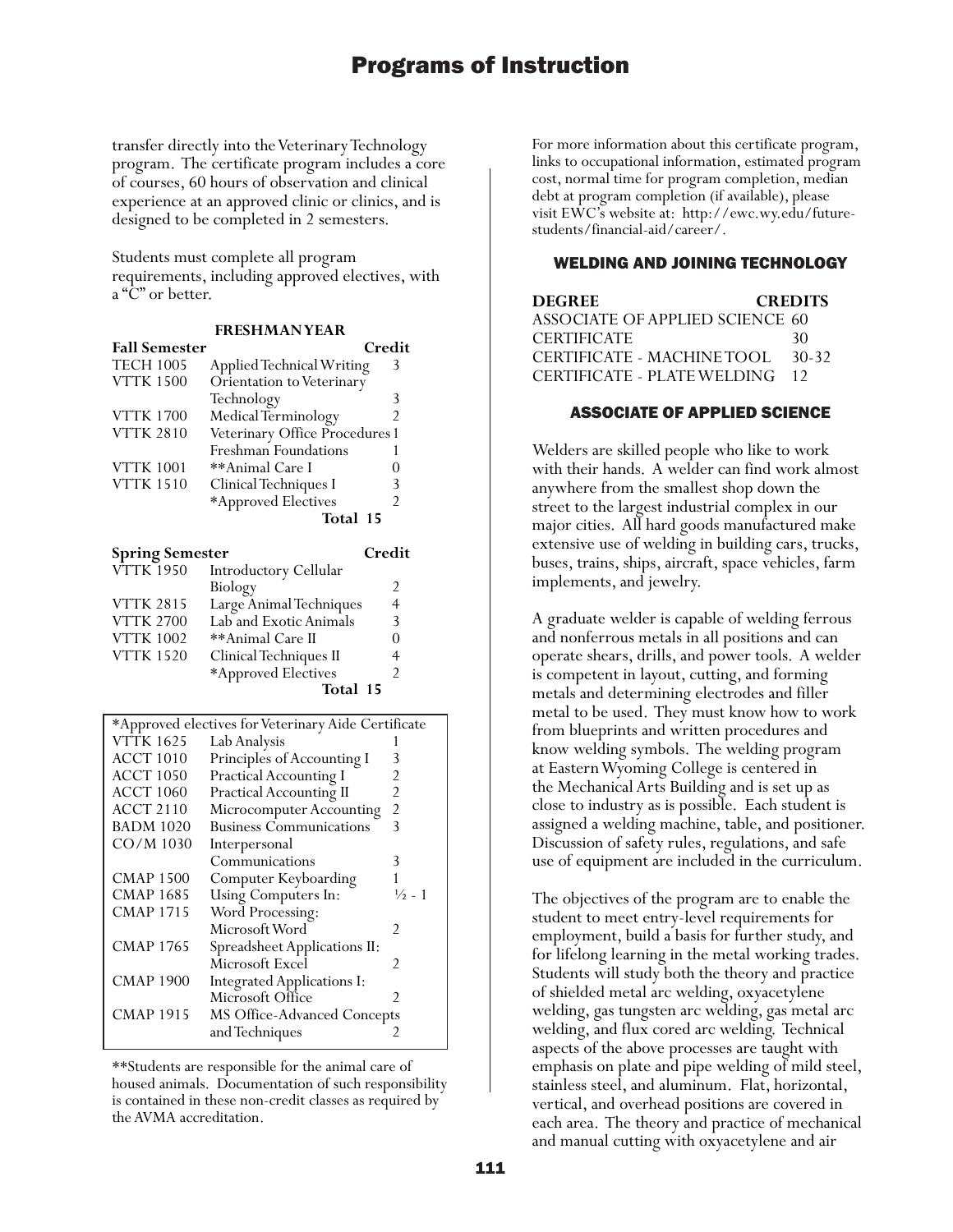carbon arc cutting and gouging, joint design, preparation and layout of plate and pipe are also included in the program.

Students will be required to qualify in each of the processes listed above. Specimens completed will be examined and tested in the testing lab using one or more of the following test methods: dye penetrant, macroetch, guided bend, and tensile test. All testing will be done in accordance with the American Welding Society Structural Welding Code D1.1; The American Society of Mechanical Engineers, Section IX of Boiler and Pressure Vessel Code; and The American Petroleum Institute Standard for Welding Pipelines. Eastern Wyoming College is an AWS Accredited Test Center.

Students must complete all program requirements, including approved electives, with a "C" or better.

| <b>FRESHMANYEAR</b>     |                                |               |
|-------------------------|--------------------------------|---------------|
| <b>Fall Semester</b>    |                                | Credit        |
|                         | Freshman Foundations           | 1             |
| <b>WELD 1700</b>        | General Welding                | 3             |
| <b>WELD 1755</b>        | Shielded Metal                 |               |
|                         | Arc Welding                    | 5             |
| WELD 1773               | GMAW                           | $\frac{2}{3}$ |
| <b>WELD 2670</b>        | Welding Inspection             |               |
|                         | Total 14                       |               |
| <b>Spring Semester</b>  |                                | Credit        |
| <b>MCHT 1500</b>        | General Machine Shop           | 2             |
| <b>WELD 1650</b>        | Print Reading:                 |               |
|                         | Welding Symbols                | 3             |
| <b>WELD 1760</b>        | <b>Advanced Shielded Metal</b> |               |
|                         | Arc Welding                    | 4             |
| <b>WELD 1772</b>        | <b>FCAW</b>                    |               |
| <b>WELD 2680</b>        | Welding Metallurgy             | $\frac{2}{3}$ |
| <b>ENTK 2501</b>        | Intro to Computer              |               |
|                         | <b>Aided Drafting</b>          |               |
| or ENTK 1510 Drafting I |                                | 1             |
|                         | Total 15                       |               |
| <b>SOPHOMORE YEAR</b>   |                                |               |
| <b>Fall Semester</b>    |                                | Credit        |

| тан эсшемен      |                       | ucun           |
|------------------|-----------------------|----------------|
|                  | Communication 1       |                |
| <b>MATH 1515</b> | Applied Technical     |                |
|                  | Mathematics           |                |
|                  | or higher level math  |                |
| <b>POLS</b> 1050 | Basics in U.S. and WY |                |
|                  | Government            | $\mathfrak{D}$ |
| <b>WELD 1780</b> | GTAW-Plate            | 3              |
| <b>WELD 2500</b> | Structural Welding    |                |
|                  | Total 16              |                |
|                  |                       |                |

| <b>Spring Semester</b> |                             | Credit |
|------------------------|-----------------------------|--------|
| <b>HLED 1221</b>       | Standard First Aid & Safety | 2      |
| <b>MCHT</b> 1610       | Machine Tool Technology I   | 2      |
| <b>ELTR 1515</b>       | <b>Electrical Concepts</b>  | 2      |
| <b>WELD 2510</b>       | Pipe Welding I              |        |
| <b>WELD 2520</b>       | Pipe Welding II             | 5      |
|                        | Outcomes Assessment:        |        |
|                        | National Competency Test in |        |
|                        | Welding                     |        |
|                        |                             |        |

**Total 15**

### CERTIFICATE-WELDING AND JOINING TECHNOLOGY

Students must complete all program requirements, including approved electives, with a "C" or better.

### **FRESHMAN YEAR**

| <b>Fall Semester</b> |                          | Credit         |
|----------------------|--------------------------|----------------|
|                      | Freshman Foundations     |                |
| <b>SAFE 1510</b>     | <b>Industrial Safety</b> |                |
| <b>WELD 1700</b>     | General Welding          | 3              |
| <b>WELD 1755</b>     | Shielded Metal           |                |
|                      | Arc Welding              | 5              |
| <b>WELD 1773</b>     | <b>GMAW</b>              | $\mathfrak{D}$ |
| <b>WELD 2670</b>     | Welding Inspection       | ξ              |
|                      | Total 15                 |                |

| <b>Spring Semester</b>  |                             | Credit         |
|-------------------------|-----------------------------|----------------|
| <b>MCHT 1500</b>        | General Machine Shop        | 2              |
| <b>WELD 1650</b>        | Print Reading:              |                |
|                         | <b>Welding Symbols</b>      | 3              |
| <b>WELD 1760</b>        | Advanced Shielded Metal     |                |
|                         | Arc Welding                 | 4              |
| <b>WELD 1772</b>        | <b>FCAW</b>                 | $\overline{2}$ |
| <b>WELD 2680</b>        | Welding Metallurgy          | 3              |
| <b>ENTK 2501</b>        | Intro to Computer           |                |
|                         | Aided Drafting I            |                |
| or ENTK 1510 Drafting I |                             |                |
|                         | <b>Outcomes Assessment:</b> |                |
|                         | National Competency Test    |                |
|                         | in Welding                  |                |
|                         | Total 15                    |                |

For more information about this certificate program, links to occupational information, estimated program cost, normal time for program completion, median debt at program completion (if available), please visit EWC's website at: http://ewc.wy.edu/futurestudents/financial-aid/career/.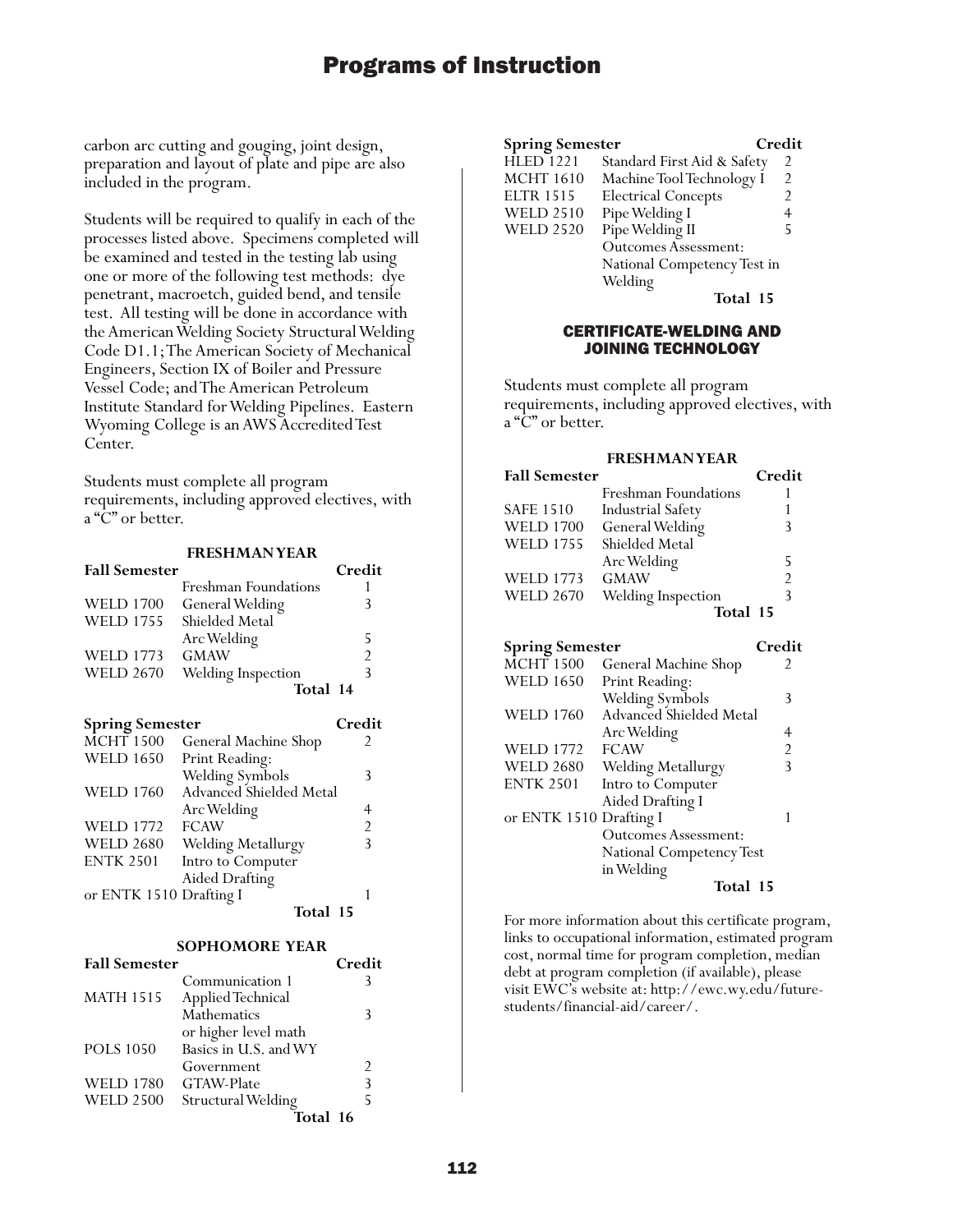### CERTIFICATE - MACHINE TOOL **TECHNOLOGY**

Students must complete all program requirements including approved electives with a grade of "C" or better.

### **FRESHMAN YEAR**

| <b>Fall Semester</b> |                                        | Credit         |
|----------------------|----------------------------------------|----------------|
|                      | Freshman Foundations                   |                |
| <b>ENTK 2501</b>     | Intro to Computer Aided                |                |
|                      | Drafting I                             |                |
| <b>MCHT 1500</b>     | General Machine Shop                   | 2              |
| <b>MCHT</b> 1610     | Machine Tool Technology                | $\mathfrak{D}$ |
| <b>TECH 1005</b>     | Applied Technical Writing              | 3              |
| <b>SAFE 1510</b>     | <b>Industrial Safety</b>               |                |
|                      | <b>Constitutional Requirements 2-3</b> |                |
| <b>WELD 1700</b>     | General Welding                        |                |
|                      | <b>Total 15-16</b>                     |                |

| <b>Spring Semester</b> |                             | Credit             |
|------------------------|-----------------------------|--------------------|
| <b>MCHT 1620</b>       | Machine Tool                |                    |
|                        | Technology II               | 3                  |
| <b>ENTK 2506</b>       | Intro to Computer Aided     |                    |
|                        | Drafting II                 |                    |
| <b>WELD 1650</b>       | Print Reading               | 3                  |
| <b>MATH 1515</b>       | Applied Technical Math      | 3                  |
| <b>AGTK 1810</b>       | Hydraulics                  | ξ                  |
|                        | <b>Outcomes Assessment:</b> |                    |
|                        | Project                     |                    |
|                        | Electives                   | $2 - 3$            |
|                        |                             | <b>Total 15-16</b> |

For more information about this certificate program, links to occupational information, estimated program cost, normal time for program completion, median debt at program completion (if available), please visit EWC's website at: http://ewc.wy.edu/futurestudents/financial-aid/career/.

### CERTIFICATE - PLATE WELDING

This program will enable a student to meet entry level requirements for employment as a plate welder and build a basis for further study and lifelong learning in the metal working trades.

Students must complete all program requirements, including approved electives, with a "C" or better.

### **FRESHMAN YEAR**

| <b>Fall Semester</b> |                            | Credit         |
|----------------------|----------------------------|----------------|
| <b>WELD 1755</b>     | Shielded Metal Arc Welding | -5             |
| <b>WELD 1773</b>     | Gas Metal Arc Welding      | $\mathfrak{D}$ |
| <b>WELD 1772</b>     | Flux Core Arc Welding      | 2              |
| <b>WELD 1650</b>     | Print Reading &            |                |
|                      | Welding Symbols            | 3              |
|                      | Total 12                   |                |

Federal Financial Aid is not available for this certificate program.

### WILDLIFE AND FISHERIES BIOLOGY AND MANAGEMENT

| <b>DEGREE</b>        | <b>CREDITS</b> |
|----------------------|----------------|
| ASSOCIATE OF SCIENCE | 61             |

The basic curriculum will give students a liberal education and serve as a broad foundation upon which they can build for positions in various state and federal agencies which are concerned with the utilization, investigation, and administration of the nation's wildlife resources.

Students must complete all program requirements, including approved electives, with a "C" or better.

### **FRESHMAN YEAR**

| <b>Fall Semester</b>   |                                       | Credit |
|------------------------|---------------------------------------|--------|
| <b>BIOL 1010</b>       | General Biology I                     | 4      |
| <b>CHEM 1020</b>       | General Chemistry I                   | 4      |
| <b>ENGL 1010</b>       | English I: Composition                | 3      |
|                        | Freshman Foundations                  |        |
| <b>MATH 1400</b>       | Pre-Calculus Algebra                  | 4      |
|                        | Total 16                              |        |
|                        |                                       |        |
| <b>Spring Semester</b> |                                       | Credit |
| $CO/M$ 2020            |                                       | 3      |
| <b>BIOL 2020</b>       | Public Speaking<br>General Biology II | 4      |
| <b>CHEM 2300</b>       |                                       |        |
|                        | Introductory Organic<br>Chemistry     | 4      |
| <b>MATH 1405</b>       | Pre-Calculus                          |        |
|                        | Trigonometry                          | 3      |